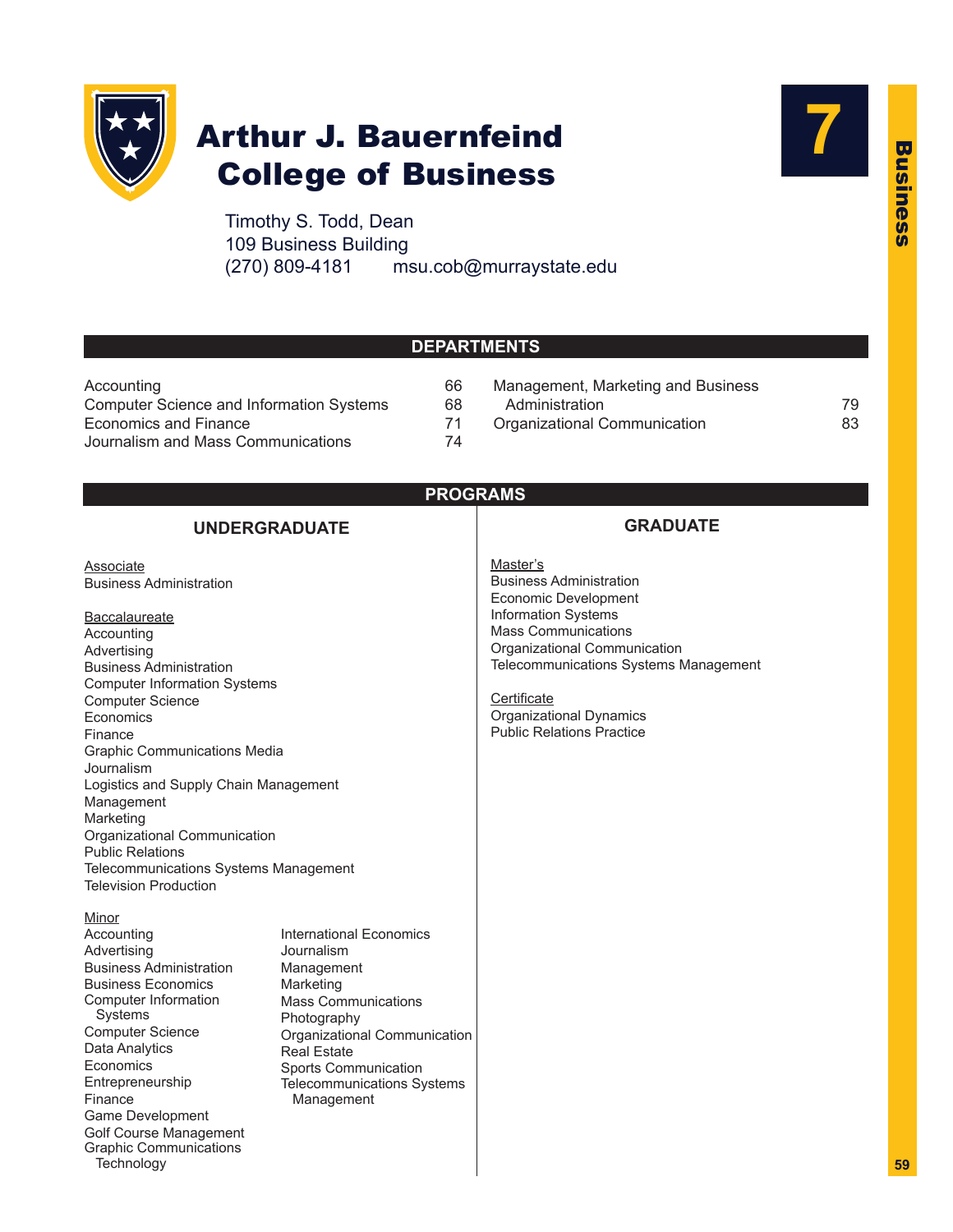### Arthur J. Bauernfeind College of Business

New research findings, technological breakthroughs, and changing economic conditions offer challenges and excellent employment opportunities which can be prepared for through the undergraduate and graduate programs of the Arthur J. Bauernfeind College of Business.

Murray State University began programs in business in 1935. The strong demand for men and women with such preparation has resulted in a steady expansion in course offerings, enrollment, technology, and faculty.

Today, the Bauernfeind College of Business is organized into six departments: Accounting; Computer Science and Information Systems; Economics and Finance; Journalism and Mass Communications; Management, Marketing and Business Administration; and Organizational Communication. Each department offers viable programs of study at both the undergraduate and graduate levels designed to educate leaders for many kinds of endeavors, both private and public.

The college also houses the West Kentucky Small Business Development Center (SBDC), the Regional Business and Innovation Center (RBIC), the Center for Economic Education, TV-11, the *Journal of Business and Management Landscapes*, and the MSU News.

#### **AACSB and ACEJMC Accreditation**

All the undergraduate Bachelor of Arts in Business (B.A.B.) and Bachelor of Science in Business (B.S.B.) programs, the Master of Business Administration (M.B.A.), and the Master of Science in Information Systems (M.S.I.S.) are accredited by AACSB-International—The Association to Advance Collegiate Schools of Business.

The following minors are also accredited by AACSB: accounting, computer information systems, finance, business administration, entrepreneurship, golf course management, management, marketing, and real estate.

In addition, majors in advertising, journalism, public relations, and television production in the Department of Journalism and Mass Communications are accredited by the Accrediting Council on Education in Journalism and Mass Communications (ACEJMC).

#### **Careers**

Challenging and rewarding career opportunities exist today for university-educated men and women capable of assuming positions in administration and supporting professions.

A number of national corporations, governmental agencies, notfor-profit organizations, and regional organizations regularly visit the campus to interview qualified candidates.

#### **Vision**

The Bauernfeind College of Business aspires to be one of the best regional business schools in the nation.

#### **Mission**

The Arthur J. Bauernfeind College of Business (AJB-CoB) prepares students for careers in the dynamic environments of business, information technology, public and private organizations, and mass communications. The AJB-CoB strives for excellence by:

- Engaging students in the acquisition of fundamental knowledge; mastery of professional skills (including oral and written communication, problem solving and critical thinking); and the application of knowledge and skills to emerging issues, technologies, and professional practices in a student-centered learning environment.
- Providing students with quality undergraduate and master's degree programs embodied in relevant curricula and innovative learning environments.
- Encouraging students in intellectual and social development by providing a high degree of student and faculty interaction both inside and outside the classroom, cultivating leadership, and developing an appreciation for ethical issues and diversity in the global marketplace.
- Providing students with global perspectives in the classroom, while also encouraging both students and faculty to pursue opportunities for international travel and learning.
- Developing and encouraging academic outreach, collaborative relationships with alumni, business and industry, public schools, government agencies and non-profit organizations, as well as colleges and universities at home and abroad.
- Supporting a faculty commitment to quality teaching, service and continuous improvement that is enhanced by a 50% to 65% focus on Basic or Discovery Scholarship, with secondary emphasis on both Applied or Integration/Application Scholarship and Teaching and Learning Scholarship.

#### **Undergraduate Programs**

Students pursue their particular interests by selecting one of the area or major programs offered within the college. Area programs are offered in accounting, business administration, computer information systems, computer science, finance, graphic communications management, management, marketing, and telecommunications systems management. Major programs are offered in advertising, business administration, computer science, economics, journalism, organizational communication, public relations, and television production.

Several of the college's area and major programs provide excellent preparation for students considering a career in law. Pre-law students opting to major in economics are advised by faculty in the Department of Economics and Finance.

A student pursuing a major or area program within another college at Murray State may pursue a second area, a major, or a minor in the Bauernfeind College of Business.

Also, a two-year associate of arts degree program is offered in business administration.

#### **Undergraduate University Studies Requirements**

Students pursuing the college's area business programs and one of the major programs, business administration, must follow the Bachelor of Arts in Business (B.A.B.) or the Bachelor of Science in Business (B.S.B.) University Studies requirements. The college's other area and major programs—advertising, computer science, economics, journalism, organizational communication, public relations, telecommunications systems management, and television production—follow the university Bachelor of Arts or Bachelor of Science University Studies requirements.

#### **Entrance Standards for Business Programs**

A student pursuing an area business program or the major in business administration within the college must be admitted to business programs. The admission standards are as follows:

1) applicant must have a minimum overall GPA of 2.00.

2) applicant must have completed the following pre-admission courses with a combined GPA of 2.25:

ACC 200, ACC 201, BUS 215, CIS 243 or STA 135, CIV 201 or 202, COM 161, CSC 199, ECO 230, ECO 231, ENG 105, HUM 211, LST 240, MAT 220 or 250.

A minimum grade of *C* must be earned in CIS 243 (or STA 135) and ENG 105.

CIV 201 or 202 and HUM 211 are waived for students with transfer coursework and/or general education certification that would waive HUM and CIV in University Studies for Murray State's bachelor's degrees.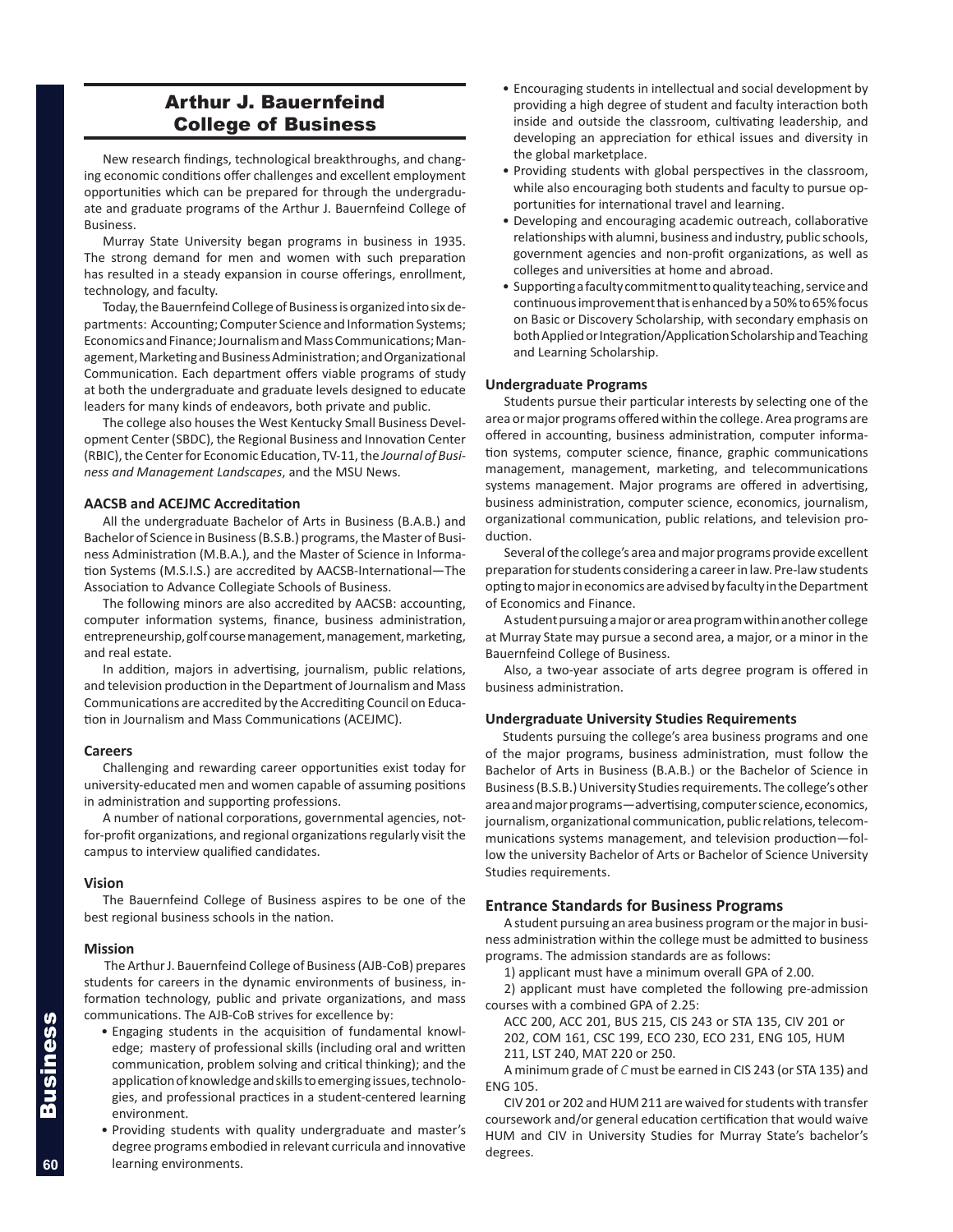COM 161 is waived for students with transfer coursework and/or general education certification that would waive COM 161 in University Studies for Murray State's bachelor's degrees.

 The course or courses used to meet the ENG 105 requirement for Murray State's University Studies will be used to meet the ENG 105 requirement for admission to business programs. When more than one course is used, the courses must average a grade of *C* to meet the minimum grade for this course requirement.

Honors sequence courses will meet the business admission standards as follows:

- ENG 150 (with a minimum grade of *C*) for ENG 105
- • HON 165 for COM 161
- • HON 201 or 202 for CIV 201 or 202
- HON 232 for ECO 230 and ECO 231
- HON 251 for HUM 211

 **Enrollment in business courses numbered 300 or above will be limited to:** 1) business program students admitted to the college's accredited programs; 2) non-business students who have junior standing and are enrolled in specific programs or minors requiring business courses; and 3) other students or classifications of students with the specific permission of the department offering the course.

Business program students seeking admission to upper-division courses who have not completed all of the required pre-admission course work will be conditionally admitted to business programs and allowed to register for advisor-specified upper-division courses if they satisfy the minimum grade point average requirements and if they are concurrently enrolled in the courses necessary to complete the pre-admission requirements. Failure to meet all requirements for admission will result in denial of admission to the business programs; students denied admission will not be admitted to upper-division business classes.

Any student not admitted can appeal the decision to a collegiate review committee.

#### **Business Core Requirements**

All area business programs within the college plus the major in business administration require the business core requirements listed below. These requirements must be completed by any student who takes more than 25 percent (30 hours) of his/her course work in business. Business includes the following prefixes: ACC, BUS, CIS, FIN, LSC, MGT, MKT, RES, and LST 240. Courses with the following former Murray State business prefixes are considered business hours for purposes of this rule: BOA, BPA, BUA, CQM, GBU, OAD, and OSY. University orientation courses numbered 099 or 100T do not count in the 25 percent course work rule for business students.

| <b>ACC</b> | 200 |                                                           |  |
|------------|-----|-----------------------------------------------------------|--|
| <b>ACC</b> | 201 |                                                           |  |
| <b>BUS</b> | 215 |                                                           |  |
| <b>BUS</b> | 355 | Information Systems and Decision Making <sup>3, 4</sup> 3 |  |
| <b>BUS</b> | 442 |                                                           |  |
| <b>CIS</b> | 243 |                                                           |  |
| <b>CIS</b> | 343 |                                                           |  |
| ECO        | 310 |                                                           |  |
| <b>FIN</b> | 330 |                                                           |  |
| <b>LSC</b> | 343 |                                                           |  |
| <b>LST</b> | 240 |                                                           |  |
| <b>MGT</b> | 350 |                                                           |  |
| MGT        | 590 |                                                           |  |
| <b>MKT</b> | 360 |                                                           |  |
|            |     |                                                           |  |

1 Consult with academic advisor to select the appropriate transitions course.

2 Students pursuing an area in accounting must have a grade of *B* or better. 3 Students pursuing an area in accounting **must take** ACC 308 in lieu of BUS 355.

4 Students pursuing an area in computer information systems **must take** CIS 307 in lieu of BUS 355.

5 A grade of *C* or better is required in CIS 243. STA 135 with a grade of *C* or better may be used to meet this requirement.

6 STA 235 may be used to meet this requirement.

<sup>7</sup>Students pursuing an area in logistics and supply chain management must have a grade of *C* or better.

Additional requirements for B.A.B. and B.S.B. students are specified in *Academic Degrees and Programs*.

#### **Business Electives**

Courses with the following prefixes may be selected as "business electives" for programs in the Bauernfeind College of Business and elsewhere in the university, except where noted otherwise: ACC, BUS, CIS, ECO, FIN, LSC, MGT, MKT, RES, and TSM. COM 340, COM 439, CSC 101, CSC 125, JMC 168, JMC 391, JMC 394, LST 240, LST 440, and POL 442 are also acceptable.

Courses required for admission to business programs or courses that are in the business core cannot be used to meet business elective requirements. Exceptions may be made for the Associate of Arts degree in Business Administration or minors with advisor approval. The former courses MGT 250 and MKT 260 do not apply toward business or economics major, minor or area requirements.

Courses with the following former Murray State prefixes also count toward business elective requirements: BOA, BPA, BUS, CQM, GBU, OAD, and OSY.

Because they were business electives at the time, POL 140, 250, and 252 will count as business electives if taken prior to Fall 2005.

Courses with the COB prefix are business electives transferred to Murray State, are not a direct equivalent to any Murray State course, and do not count against the 25 percent business hours rule (see *Core Requirements*).

#### **Double Areas, Majors, or Minors**

Courses completed in fulfillment of the requirements for one area, major, or minor cannot also be applied to the requirements of another area, major, or minor. **StudentspursuingaB.A.B.orB.S.B.degreemay not have a double major/area or a minor in any business discipline accredited by AACSB-International except Real Estate. See AACSB and ACEJMC Accreditation at the beginning of this chapter.**

#### **Graduate Programs**

The Bauernfeind College of Business offers seven graduate degree programs: the Master of Business Administration (M.B.A), offered through the Arthur J. Bauernfeind Graduate Program in Business Administration; the Master of Science in Information Systems (M.S.I.S.); the Master of Science in Economics; the Master of Science in Economic Development; the Master of Arts or Science in Mass Communications; the Master of Arts or Science in Organizational Communication; and a joint Master of Science in Telecommunications Systems Management is offered with the Jesse D. Jones College of Science, Engineering and Technology. In addition, two Masters of Arts in Education with an emphasis in business education or economics are available through the College of Education and Human Services. The business programs prepare graduates for a variety of challenging and rewarding careers in industry, private enterprise, governmental agencies, and non-profit organizations.

The M.B.A. and M.S.I.S. programs are accredited by AACSB-International—The Association to Advance Collegiate Schools of Business.

Note: See page 58 for graduate courses notated with L, R, or PT.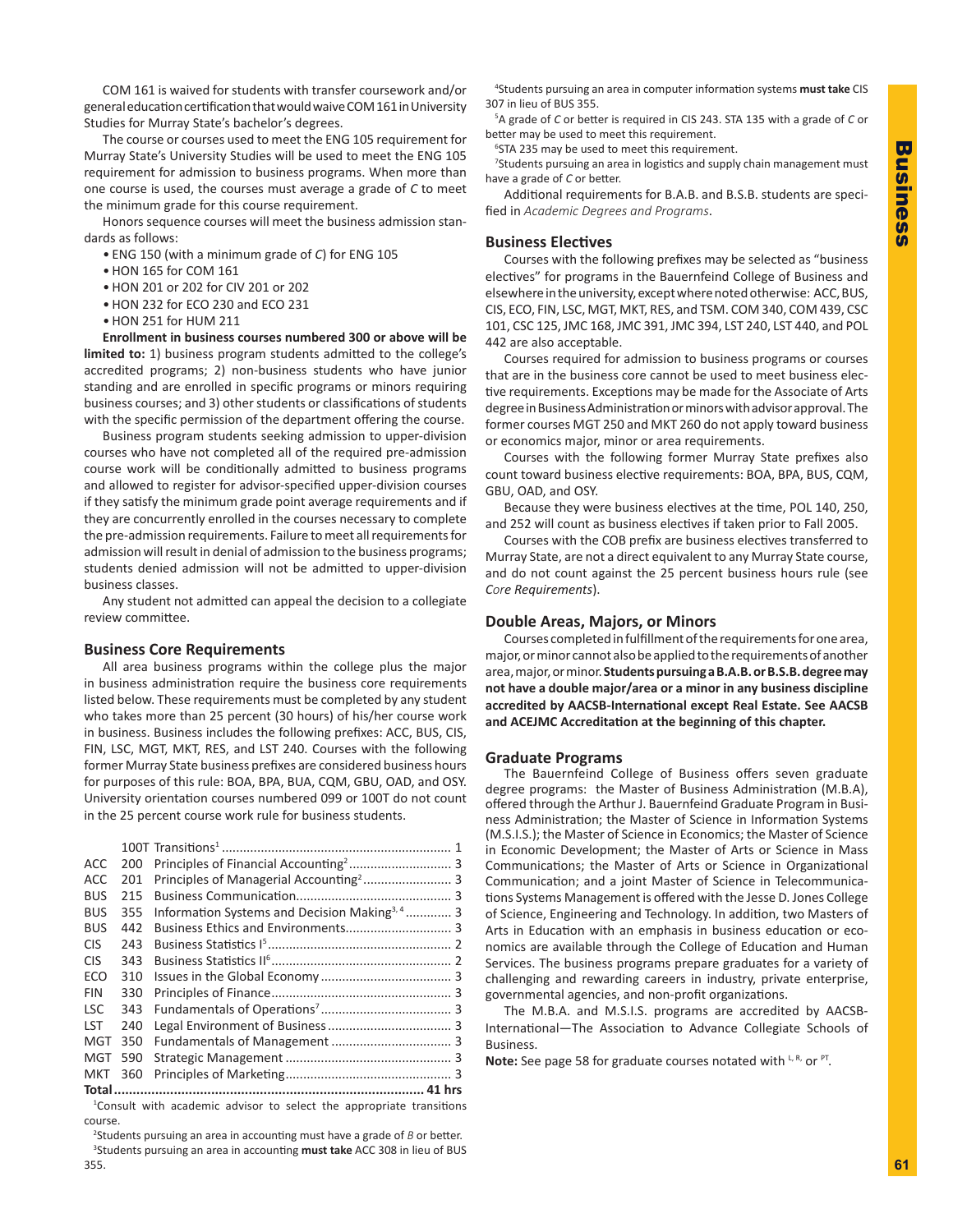### <span id="page-3-0"></span>Arthur J. Bauernfeind Graduate Program in Business Administration

#### Director - Joy Roach Humphreys email: jhumphreys4@murraystate.edu 270-809-4259

The graduate program leading to the Master of Business Administration (M.B.A.) degree for full-time students is offered during the day and evening at Murray. The same program is offered 100% online.

The M.B.A. program is offered jointly by the departments within the college. It is designed to qualify graduates for creative leadership positions in a complex and ever-changing business environment. Primary emphasis is placed on the analyses of business problems, the determination of business policies, and development of the skills and mature judgment necessary for competent management.

The integrated curriculum provides each student with an understanding of the major facets of domestic and international business operations including work in the theoretical and historical foundations of business, quantitative controls, information systems, research methodology, decision making through the development of advanced functional skills, and the socio-political environment of business. Opportunity is provided for a moderate degree of specialization through selected graduate electives. The accounting concentration requires additional foundation courses. There is no comprehensive examination or thesis requirement. However, the capstone course, MGT 656, can be taken only after completion of 18 hours of graduate course work.

#### **Requirements for Admission**

Applicants must meet Murray State University requirements (see *Graduate Admissions*). Additional requirements for unconditional and conditional admission are as follows.

#### **Unconditional**

An applicant must attain an acceptable score using the following formulas that combine the undergraduate grade point average (UGPA) and the score on **either** the Graduate Management Admission Test (GMAT) or the Graduate Record Examination (GRE).

All applicants, including those with GPAs of 3.0 and above, must take either the GMAT and achieve a minimum score of 400, or the GRE and achieve a minimum score of 286, or request a waiver if one of the following criteria can be met:

- an earned graduate degree
- undergraduate GPA of 3.25 or higher
- undergraduate GPA of 3.0 or above with two years of
- professional work experience

Applicants with undergraduate GPAs of less than 3.0 on the 4.0 scale need GMAT scores that are higher than 400, or GRE scores higher than 286. For unconditional admission to the program, an applicant must satisfy one of two formulas:

**GMAT Users:** (200 x UGPA) + GMAT ≥ 1,000

**GRE Users:** GRE > 321 - (11.66 x GPA)

(Combined quantitative and verbal sections only.)

An alternative formula is used if an applicant's grade point average on the last 60 semester hours (LGPA) of undergraduate work is 0.25 points or more above the applicant's overall UPGA: 200 x  $(LGPA-0.25) + GMAT > 1,000.$ 

An applicant whose native language is not English or who did not graduate from an English-speaking college or university must satisfy the above requirements, meet all admission requirements specified in the international student admission section of this *Bulletin*, and score a minimum of 20 in each of the four areas examined in the new TOEFL, ie. writing, reading, listening, and speaking.

#### **Conditional**

An applicant who has not taken the GMAT or GRE will be granted conditional admission to the M.B.A. program if the applicant's UGPA is at least 2.75 (on a 4.00 scale), or if the applicant's LGPA is at least 3.00. This student must take the GMAT/GRE within two months of receiving the conditional admission letter. A student who is conditionally admitted may enroll in foundation courses (see below), but may not enroll in 600-level courses without a special waiver from the assistant dean/MBA director. International students are not admitted conditionally, meaning they must take and pass the GMAT or GRE before coming to the United States.

#### **Master of Business Administration** CIP 52.0101

The M.B.A. curriculum requirements are divided into two parts: (1) foundation courses and (2) graduate courses.

The foundation courses are undergraduate courses designed to form a base upon which the student can build in the graduate phase of the program. A student who has satisfactorily completed one or more equivalent courses will be given a waiver for previous work. A minimum grade of *C* is required to satisfy each foundation course.

**Foundation Courses........................................................... 15 hrs1** ACC 490 Survey of Accounting<sup>2</sup> [or ACC 200 and 201] ECO 490 Survey of Economics<sup>2</sup> [or ECO 230 and 231] CIS 490 Survey of Calculus and Statistics<sup>2</sup> [or CIS 343 and MAT 220] FIN 330 Principles of Finance MKT 490 Survey of Marketing and Management<sup>2</sup>

[or MGT 350 and MKT 360]

<sup>1</sup>All foundation courses must be completed by the time a student finishes 15 hours of graduate course work.

<sup>2</sup>ACC 490, CIS 490, ECO 490, and MKT 490 cannot be taken as an undergraduate. These survey courses are for students who already have an undergraduate degree and are planning to pursue the MBA degree. Students have the option of taking the 490 classes or the individual courses that make up these 490 survey courses.

**Total Course Requirements................................................. 30 hrs**

- ACC 604 Accounting for Decision Making
- CIS 653 Introduction to Business Analytics
- ECO 625 Managerial Economics
- FIN 602 Corporate Finance
- MGT 651 Seminar in Organizational Behavior
- MGT 656 Seminar in Strategic Management
- MKT 667 Marketing Planning and Application

Electives (9 hrs)

**Note:** All electives must be selected with the approval of the M.B.A. director. No foundation course may be used as an M.B.A. elective. Students with an undergraduate degree in accounting are encouraged to choose a 600-level ACC course in lieu of ACC 604.

#### **Other Degree Requirements**

In order to receive the degree, a candidate must earn a minimum grade point average of 3.00 on all graduate courses taken at Murray State University. Repeating a graduate course does not cancel a previous grade in the course. A candidate may not repeat a course in which a previous grade of *A* or *B* was earned for credit.

A minimum grade of *C* is required to receive credit for a graduate course.

No more than one *C* will be accepted in fulfillment of the seven M.B.A. core courses.

A candidate is awarded one "quality deficit point" for each grade of *C* received, two points for each *D,* and three points for each *E.* Upon receipt of four quality deficit points, a candidate is dropped from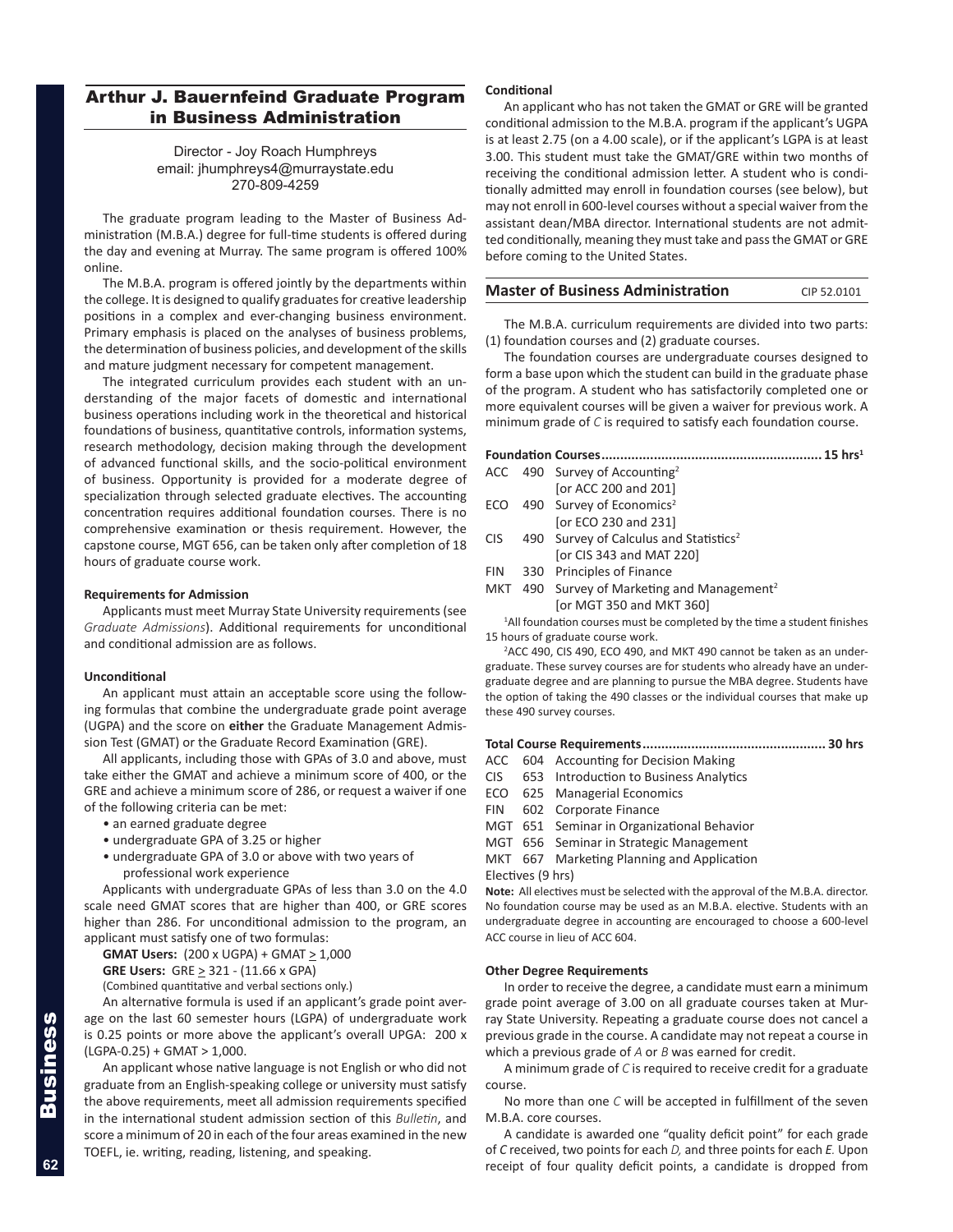the program without opportunity for readmission except by special permission.

A maximum of nine semester hours of graduate credit taken at another institution may be transferred toward the fulfillment of core courses or electives, provided that the course was not used to complete another degree, that a grade of *B* or better was earned, and that a 3.00 grade point average is earned in Murray State graduate courses. Transfer courses must fall within the eight-year time limit allowed for completion of the master's degree.

Foundation courses may be completed at Murray State University or at any regionally accredited four-year institution or recognized foreign institution, before or after acceptance into the program. Only the 100- and 200-level foundation courses may be completed at a community or junior college.

During the fall and spring semesters, a candidate may take a maximum of 12 credit hours of graduate work or 15 credit hours if at least three hours are foundation work. The maximum load during each five week summer session is seven hours.

A student may fulfill a foundation course by passing a proficiency test. A proficiency test may be taken only once per course. There is a fee for taking the test. Call the assistant dean's office (270-809-4259) to schedule each proficiency test.

A candidate who reapplies after a period of inactivity of 36 months will be subject to the degree requirements in effect at the time of reapplication.

A few applicants who have taken the GMAT or GRE and are denied admission may subsequently be admitted by a special admissions process on the basis of significant work experience or other extraordinary credentials.

| <b>Master of Business Administration/</b> |             |
|-------------------------------------------|-------------|
| <b>Accounting Concentration</b>           | CIP 52.0101 |

The M.B.A. accounting concentration curriculum requirements are divided into three parts: (1) foundation courses, (2) undergraduate accounting courses, and (3) graduate courses.

The undergraduate courses are designed to form a base upon which the student can build during the subsequent graduate phase of the program. A student who has satisfactorily completed one or more equivalent courses will be given a waiver for previous work. A minimum grade of *C* is required to satisfy each undergraduate course.

|--|--|

- $ACC$  490 Survey of Accounting<sup>2</sup> [or ACC 200 and 201]
- ECO 490 Survey of Economics<sup>2</sup> [or ECO 230 and 231]
- CIS 490 Survey of Calculus and Statistics<sup>2</sup>
- [or CIS 343 and MAT 220]
- FIN 330 Principles of Finance
- MKT 490 Survey of Marketing and Management<sup>2</sup> [or MGT 350 and MKT 360]

<sup>1</sup> All foundation courses must be completed by the time a student finishes 15 hours of graduate course work.

2 ACC 490, CIS 490, ECO 490, and MKT 490 cannot be taken as an undergraduate. These survey courses are for students who already have an undergraduate degree and are planning to pursue the MBA degree. Students have the option of taking the 490 classes or the individual courses that make up these 490 survey courses.

#### **Undergraduate Accounting Courses**

- ACC 300 Intermediate Accounting I
- ACC 301 Intermediate Accounting II
- ACC 302 Federal Income Tax
- ACC 303 Cost Accounting
- ACC 506 Principles of Auditing and Assurance Services

### **Total Course Requirements............................................. 30 hours**

- $CIS$  653 Introduction to Business Analytics<sup>PT</sup>
- ECO 625 Managerial Economics
- FIN 602 Corporate Finance
- MGT 651 Seminar in Organizational Behavior
- MGT 656 Seminar in Strategic Management<sup>L</sup>

MKT  $667$  Marketing Planning and Application<sup>R</sup> ACC course to be selected from list of accounting electives below

(3 hours)

*Choose three electives from the following:*

- ACC 600 Advanced Accounting
- ACC 601 Accounting for Governmental and Nonprofit Entities
- ACC 602 Advanced Income Tax
- ACC 603 Cost Management in the Global Economy
- ACC 605 Corporate Governance and Accounting Ethics
- ACC 606 Auditing Theory and Practice
- ACC 608 Accounting Information Technologies
- ACC 609 Issues in Corporate Financial Reporting
- ACC 610 International Accounting
- ACC 612 Tax Planning and Research
- BUS 640 Legal Obligations of Business

**Note:** All electives must be selected with the approval of the M.B.A. director. No foundation course may be used as an M.B.A. elective.

|            | <b>Master of Business Administration/</b>  |                                                  |             |  |
|------------|--------------------------------------------|--------------------------------------------------|-------------|--|
|            |                                            | <b>Business Analytics Concentration</b>          | CIP 52.0101 |  |
|            |                                            |                                                  |             |  |
|            |                                            |                                                  |             |  |
| ACC        | 604                                        | <b>Accounting for Decision Making</b>            |             |  |
| CIS -      | 653                                        | Introduction to Business Analytics <sup>PT</sup> |             |  |
| ECO        | 625                                        | <b>Managerial Economics</b>                      |             |  |
| <b>FIN</b> | 602                                        | Corporate Finance                                |             |  |
| MGT        | 651                                        | Seminar in Organizational Behavior               |             |  |
| MGT        | 656                                        | Seminar in Strategic Management <sup>L</sup>     |             |  |
| MKT        | 667                                        | Marketing Planning and Application <sup>R</sup>  |             |  |
|            | Choose three electives from the following: |                                                  |             |  |
| <b>CIS</b> | 603                                        | <b>Project Management</b>                        |             |  |
|            | or                                         |                                                  |             |  |
| CIS.       | 609                                        | Data Management                                  |             |  |
| CIS.       | 643                                        | <b>Advanced Business Analytics</b>               |             |  |
| <b>CIS</b> | 650                                        | Software Development                             |             |  |
|            |                                            |                                                  |             |  |

### **Master of Business Administration/ Economic Development Concentration** CIP 52.0101

#### **Total Course Requirements............................................. 30 hours**

- ACC 604 Accounting for Decision Making
- CIS 653 Introduction to Business Analytics $PT$
- ECO 625 Managerial Economics
- FIN 602 Corporate Finance
- MGT 651 Seminar in Organizational Behavior
- MGT 656 Seminar in Strategic Management<sup>L</sup>
- MKT  $667$  Marketing Planning and Application<sup>R</sup>

*Choose three electives from the following:*

- ECO 610 Introduction to Economic Development
- ECO 611 Economic Development Methods
- ECO 655 Cost Benefit Analysis
- FIN 610 Economic Development Finance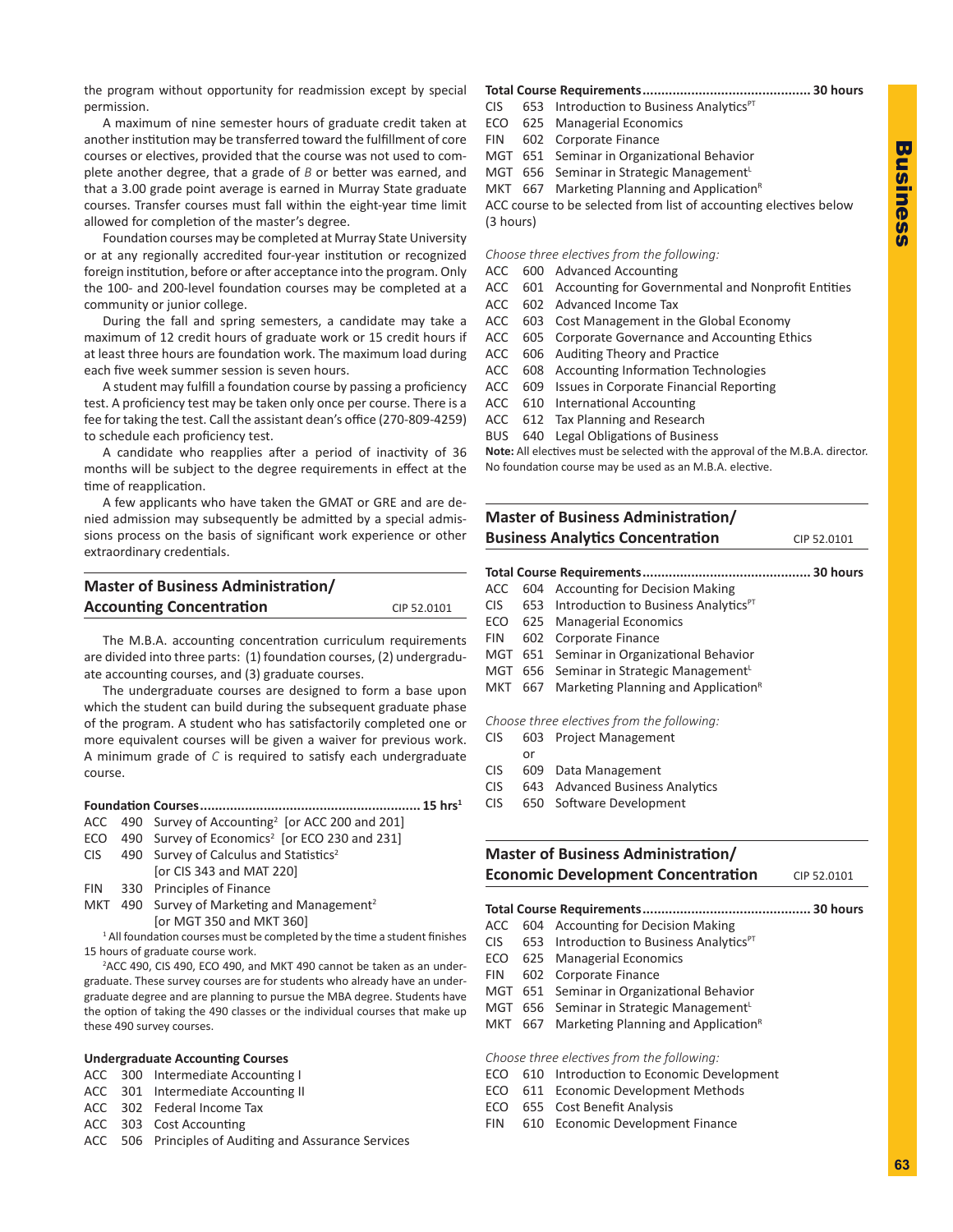### <span id="page-5-0"></span>**Master of Business Administration/ Finance Concentration** CIP 52.0101

| ACC        | 604 | <b>Accounting for Decision Making</b>            |
|------------|-----|--------------------------------------------------|
| <b>CIS</b> | 653 | Introduction to Business Analytics <sup>PT</sup> |
| ECO        | 625 | <b>Managerial Economics</b>                      |
| <b>FIN</b> | 602 | Corporate Finance                                |
| MGT        | 651 | Seminar in Organizational Behavior               |
| <b>MGT</b> | 656 | Seminar in Strategic Management <sup>L</sup>     |
| MKT.       | 667 | Marketing Planning and Application <sup>R</sup>  |
|            |     |                                                  |
|            |     | Choose three electives from the following:       |
| <b>FIN</b> | 612 | Capital Investment Analysis                      |
| <b>FIN</b> | 620 | Risk Management                                  |
| <b>FIN</b> |     | 621 Financial Models                             |
| <b>FIN</b> | 622 | Portfolio Management and Theory                  |
| <b>FIN</b> | 632 | <b>Investment Management</b>                     |
| <b>FIN</b> | 633 | <b>Analytical Methods in Finance</b>             |
| <b>FIN</b> | 634 | <b>Financial Markets and Institutions</b>        |
| <b>FIN</b> | 637 | <b>Commercial Banking</b>                        |
| <b>FIN</b> | 650 | Derivative Securities                            |
| FIN        | 661 | International Financial Management               |
|            |     |                                                  |

#### **Master of Business Administration/ Global Communication Concentration** CIP 52.0101

| ACC        | 604 | <b>Accounting for Decision Making</b>                              |
|------------|-----|--------------------------------------------------------------------|
| <b>CIS</b> | 653 | Introduction to Business Analytics <sup>PT</sup>                   |
| ECO        | 625 | <b>Managerial Economics</b>                                        |
| FIN        | 602 | Corporate Finance                                                  |
| MGT        | 651 | Seminar in Organizational Behavior                                 |
| MGT        | 656 | Seminar in Strategic Management <sup>L</sup>                       |
| MKT        | 667 | Marketing Planning and Application <sup>R</sup>                    |
|            |     | Choose three electives from the following:                         |
|            |     | BUS 615 Communicating in the International Business<br>Environment |
| COM 622    |     | Communication Technology in Organizations                          |
| COM 631    |     | Interpersonal Communication at Work                                |
| COM 639    |     | Seminar in Conflict Resolution                                     |
| COM 677    |     | Organizational Learning and Dialogue                               |
| COM COO    |     | Advanced Organizational Communication                              |

- COM 680 Advanced Organizational Communication
- COM 682 Seminar in Crisis Communication
- COM 685 Seminar in Organizational Communication
- COM 687 Leadership Communication
- JMC 600 Seminar in International Mass Communication
- JMC 601 Media, Culture, Gender, and Race
- JMC 620 Strategic Communication
- JMC 658 New Technologies

### **Master of Business Administration/ Human Resource Management Concentration** CIP 52.0101

**Total Course Requirements............................................. 30 hours** ACC 604 Accounting for Decision Making  $CIS$  653 Introduction to Business Analytics<sup>PT</sup> ECO 625 Managerial Economics FIN 602 Corporate Finance MGT 651 Seminar in Organizational Behavior MGT 656 Seminar in Strategic Management<sup>L</sup> MKT  $667$  Marketing Planning and Application<sup>R</sup>

*Choose three electives from the following:*

- MGT 653 Seminar in Human Resource Staffing
- MGT 654 Seminar in Human Resource Management
- MGT 655 Seminar in Organizational Development
- MGT 657 Seminar in International Management
- MGT 658 Advanced Topics in Human Resources

### **Master of Business Administration/ Marketing Concentration** CIP 52.0101

| ACC  |               | 604 Accounting for Decision Making                   |
|------|---------------|------------------------------------------------------|
| CIS. |               | 653 Introduction to Business Analytics <sup>PT</sup> |
|      |               | ECO 625 Managerial Economics                         |
| FIN  | 602           | Corporate Finance                                    |
| MGT  |               | 651 Seminar in Organizational Behavior               |
|      |               | MGT 656 Seminar in Strategic Management <sup>L</sup> |
| MKT  | 667           | Marketing Planning and Application                   |
|      |               | Choose three electives from the following:           |
|      |               | JMC 602 Seminar in Advertising                       |
| MKT  |               | 645 Seminar in New Product Development               |
| MKT  |               | 663 Advanced Consumer Behavior                       |
|      |               | MKT 669 Seminar in Global Marketing                  |
| .    | $\sim$ $\sim$ | Cassinas in Dialtal Maulustine                       |

### MKT 675 Seminar in Digital Marketing

#### **Telecommunications Systems Management**

Telecommunications systems are networks of leading-edge technologies that allow organizations and individuals throughout business and industry to communicate instantaneously around the world. Telecommunications systems provide the architectural structure for such activities as electronic commerce, electronic banking, video teleconferencing, distance learning, telemedicine, data interchange, on-demand video, wireless technology, information security, and a host of other traditional and new uses for business and industry.

Students in the baccalaureate program will have the insight and ability to function in all areas of Telecommunications Systems Management (TSM) but will choose a program option that will support the aspect of management which interests them most - the physical system and its components, the software that drives the system, or the business structure and operations that depend on the system. In addition, they will be prepared to move on to the Master of Science in Telecommunications Systems Management if they so choose.

Telecommunications Systems Management is an interdisciplinary program drawing upon the strengths of the Bauernfeind College of Business and the Jesse D. Jones College of Science, Engineering and Technology. These programs which are jointly administered by the two colleges provide students a unique opportunity to develop both technical expertise and management expertise in this dynamic field.

#### **AREA:**

#### **Telecommunications Systems Management**

| Bachelor of Science | CIP 11.0401 |
|---------------------|-------------|
|                     |             |

| (See Academic Degrees and Programs.) |  |
|--------------------------------------|--|

University Studies selections must include:

•*Scientific Inquiry, Methodologies, and Quantitative Skills*

- MAT 140 College Algebra
- PHY 125 Brief Introductory Physics
- PHY 126 Brief Introductory Physics Laboratory
- STA 135 Introduction to Probability and Statistics

Business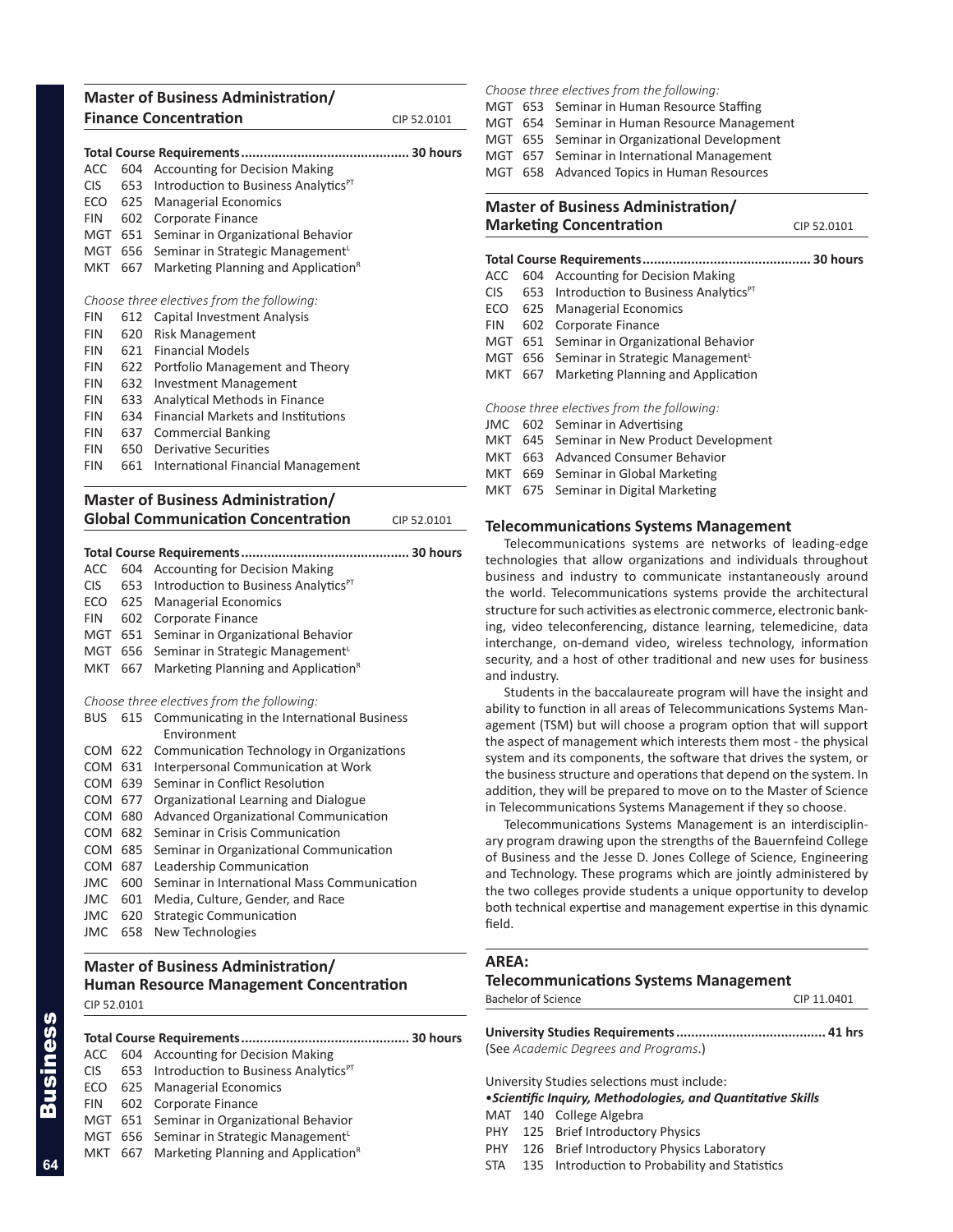#### <span id="page-6-0"></span>•*Social and Self-Awareness and Responsible Citizenship* ECO 231 Principles of Microeconomics

- •*University Studies Electives*
- CSC 101 Introduction to Problem Solving Using Computers
- CSC 199 Introduction to Information Technology

#### **Required Courses ............................................................... 58 hrs**

- ACC 200 Principles of Financial Accounting
- CIS 307 Decision Support Technologies
- CIS 317 Principles of Information Systems Analysis and Design
- CSC 232 Programming in C#
- ENG 324 Technical Writing
- FIN 330 Principles of Finance
- IOE 350 Technology Management
- IOE 399 Professional Development Seminar I
- MKT 360 Principles of Marketing TSM 100T Transitions
- TSM 134 Introduction to Telecommunications Systems Management TSM 232 Operating Systems
- TSM 233 Network Services
- TSM 241 Networking Fundamentals
- TSM 301 Physical Network Theory
- TSM 320 Introduction to Wireless Technology
- TSM 343 Protocol Analysis
- TSM 351 Principles of Information Security
- TSM 411 Network Design, Operations and Management
- TSM 443 Telephone Technology
- TSM 488 Cooperative Education/Internship<sup>1</sup>

#### **Selected Emphasis.............................................................. 21 hrs**

*Choose one of the methods of completion below:*

1) Select 21 hours from any of the classes listed below or

including: MGT or MKT. Adherence to course prerequisites is critical.

2) Select two emphasis areas and complete at least 21 hours **Note:** When selecting courses for an area of emphasis or as an elective, a maximum of nine hours may be selected from courses with a business prefix

#### *Wireless Communications Electronics*

- TSM 321 Wireless Communications
- TSM 322 Wireless Communications II
- TSM 323 Wireless Mobile Internet
- TSM 421 Mobile Satellite Communications

#### *Cybersecurity*

- TSM 352 System Security
- TSM 353 Network Security
- TSM 440 Information Policy and Security Auditing
- TSM 441 Advanced Information Security

#### *Network and Systems Administration*

- CSC 310 Database Administration
- CSC 360 Scripting Languages
- TSM 450 Telecommunications Policy and Management
- TSM 517 Systems Planning

#### *Approved Electives*

- CSC 370 Introduction to Artificial Intelligence
- ECO 335 Economics and Public Policy of Telecommunications Industry
- LSC 443 Fundamentals of Operations and Technology
- MGT 358 Entrepreneurial Business Plan Development
- MKT 475 Digital Marketing
- TSM 360 Virtualized Enterprise Systems
- TSM 444 Enterprise Networks

**Total Curriculum Requirements ........................................ 120 hrs** <sup>1</sup>Maximum of three hours Internship or Cooperative Education counts toward a degree.

**Telecommunications Systems Management Minor............. 22 hrs** TSM 134, 135, 232, 233, and 241. Nine hours of advisor approved electives. Six hours must be 300- or 400-level courses.

### **Graduate Program**

Coordinator - Marcia Combs Ford 270-809-3661

The master's program in telecommunications systems management provides students a core of fundamental courses and the concentration of choosing a specialization within the curriculum. Although students in the master's program will have the insight and ability to manage all aspects of telecommunications systems, the program concentration choice will support the aspect of management which interests them most, the physical systems and its components or the business structure and operations that depend on the system.

#### **Requirements for Admission**

Applicants must meet the Murray State University requirements (see *Graduate Admissions*).

#### **Unconditional**

For a TSM applicant to be unconditionally admitted to the program, an applicant must satisfy one of two formulas:

**GMAT Users:** (200 x UGPA) + GMAT  $\geq$  1,000

**GRE Users:** GRE  $\geq$  321 - (11.66 x GPA) - (Combined quantitative and verbal sections only.)

*Note: The GRE formula uses the combined score from the quantitative and verbal sections only. Ask the Educational Testing Service (ETS) to send scores directly to Murray State University using the institution code: 1494.*

In addition, international candidates must take the TOEFL and score 79 overall with no band less than 16, or the IELTS and score 6.5 with no band less than 6.0, if English is not their native language or they have not graduated from an accredited English speaking university.

#### **Conditional**

Applicants to the TSM graduate program may be admitted conditionally if their overall GPA is 2.75 or higher, or at least 3.0 for their last 60 hours of undergraduate study. Full admission to the program will be granted in one of only two ways, namely:

1) The applicant takes TSM 601, TSM 610, and one other core course (ACC 604, TSM 602, TSM 603, TSM 607, TSM 610, or TSM 630) as their first nine hours of the program and earns a GPA not less than 3.33 from the three core courses; or

 2) the applicant takes the GMAT or GRE and meets the unconditional admission formula within their first semester in the program.

If neither of these two conditions is met, the student will be dropped from the program even if they have already taken graduate coursework.

#### **International Admission**

Applicants, from any country where English is a second language, will be required to demonstrate English language proficiency. This can be done by taking the Test of English as a Foreign Language (TOEFL) exam and score at least:

1) 79

2) Minimum of 16 in each band or International English Language Testing System (IELTS) exam and score 6.5 on the academic test (with no band <6.0) to be fully admitted into the program.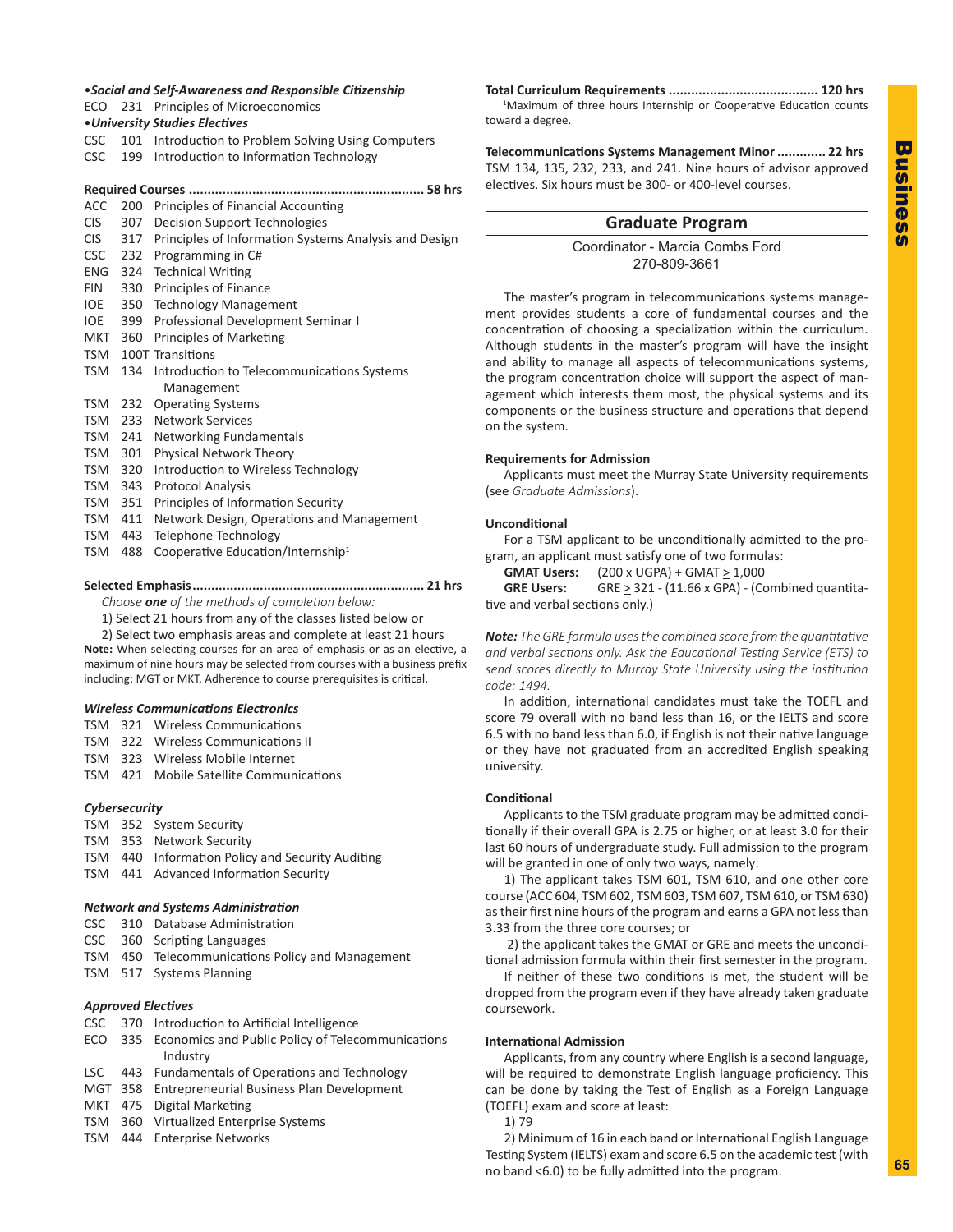### <span id="page-7-0"></span>**Master of Science Telecommunications Systems Management** CIP 11.0401

### **Total Course Requirements............................................. 30 hours**

- ACC 604 Accounting for Decision Making
- TSM 601 Telecommunications Principles
- TSM 602 Telecommunications Systems
- TSM 603 Telecommunications Project Management
- TSM 607 Advanced Telecommunications Project Management
- TSM 610 Telecommunication Networks Management TSM 630 Telecommunications Legal Environment: Law, Policy
- and Regulations TSM 680 Telecommunications Solution Development

Electives (6 hrs)

*Only one elective can be an ACC, BUS, CIS, FIN MGT, or MKT prefix. Prefixes with no restrictions include: ECO, IOE, and TSM. Other prefixes may be used with director's approval. Check course descriptions for prerequisites. Not all 600-level courses are offered online.*

### Department of Accounting

351 Business Building 270-809-4193 msu.acc@murraystate.edu

**Chair:** Leigh Johnson. **Faculty:** Grossman, Harris, Johnson, Naaman, O'Shaughnessy, Sahyoun, Tervo, Twardus.

#### **Mission Statement**

The Department of Accounting is committed to providing an excellent accounting education that enables graduates to compete effectively in an accounting or related business environment. Our goal is to provide high quality accounting instruction that encourages both accounting students and non-accounting majors to appreciate, understand, and use accounting information.

To achieve our goal, the department 1) offers responsive and innovative high quality accounting programs that foster student learning, bridge the gap between academia and business, and produce outstanding accounting graduates at both the undergraduate and graduate levels, 2) provides high quality accounting instruction that is contemporary, innovative, and responsive to student needs, and that instills the accounting knowledge, skills and competencies needed for successful careers, and 3) identifies, accumulates, and disseminates relevant accounting knowledge with a professional faculty through superior teaching, appropriate intellectual contributions, professional interaction, and university and community service.

The student specializing in accounting at Murray State is provided with a broad educational background during four years of study at the university. The first two years include University Studies courses which are oriented toward providing the student with a broad general education. The junior and senior years consist of technical and specialized courses in the area of accounting, complemented by supporting courses in management, statistics, computing technology, marketing, economics, law, and finance. These upper-division courses provide the student with a strong business background and an in-depth study of the field of accounting. The Department of Accounting offers an area program in accounting, with options available in information systems, finance, and financial planning. A minor in accounting is also available.

Students completing an area in accounting at Murray State meet the educational requirements to sit for the Certified Management Accountant (CMA), Certified Financial Manager (CFM), and Certified Internal Auditor (CIA) examinations.

Graduate courses offered in the Department of Accounting support the previously described M.B.A. and the M.B.A./Accounting concentration.

Most states require students to obtain 150 college credit hours and a baccalaureate degree to sit for the Certified Public Accountant (CPA) examination. While the state of Kentucky now allows students with a baccalaureate degree and 120 college credit hours to take the exam, 150 college credit hours must still be earned before a license to practice as a CPA will be granted. The M.B.A. and M.B.A./Accounting concentration enable students to meet this requirement and provide additional coursework that facilitates successful completion of the CPA licensure exam as well as other accounting certification examinations.

Accounting professionals are among the principal information specialists in the global economy. They work in public accounting, private industry, and government. An understanding of information systems and technology qualifies accountants to play critical roles as top-level decision makers, financial planners, and consultants, especially in today's e-business environments.

#### **AREA:**

#### **Accounting**

Bachelor of Arts in Business/Bachelor of Science in Business CIP 52.0301

**Note: The courses, listed under** *Entrance Standards for Business Programs* **at the beginning of this chapter, are required for this area if not taken in University Studies or the Business Core.** 

**University Studies Requirements .................................. 38-49 hrs** (See *Academic Degrees and Programs.*)

**Business Core Requirements1 ............................................. 41 hrs** (See Core Requirements at beginning of this chapter.)

#### **Required Courses ............................................................... 26 hrs**

- ACC 202 Accounting Applications Laboratory**<sup>2</sup>**
- ACC 300 Intermediate Accounting I
- ACC 301 Intermediate Accounting II
- ACC 302 Federal Income Tax
- ACC 303 Cost Accounting
- ACC 500 Advanced Accounting
- ACC 506 Principles of Auditing and Assurance Services
- ACC 507 Professional Issues

*and two of the following:*

- ACC 501 Accounting for Governmental and Nonprofit Entities
- ACC 502 Advanced Income Tax
- ACC 503 Cost Management in the Global Economy
- BUS 540 Legal Obligations of Business

**Upper-Level Business Electives (B.S.B. only) ......................... 3 hrs Note:** ACC 304, 489, 490, and BUS 355 will not count as business electives. Students must have a cumulative grade point average of 2.50 or higher prior to enrolling in their first 300-level or above accounting course. Also, students must have a cumulative grade point average of 2.00 or higher in all 300-level and above accounting courses to meet graduation requirements.

#### **Unrestricted Electives...................................................... 4-12 hrs**

**Total Curriculum Requirements ....................................... 120 hrs3**

1 ACC 308 must be taken instead of BUS 355. A grade of *B* or higher is required in both ACC 200 and 201.

2 Requires a grade of *B* or better.

<sup>3</sup>Students completing both an undergraduate and a graduate degree in accounting may take only one international experience course for credit toward graduation.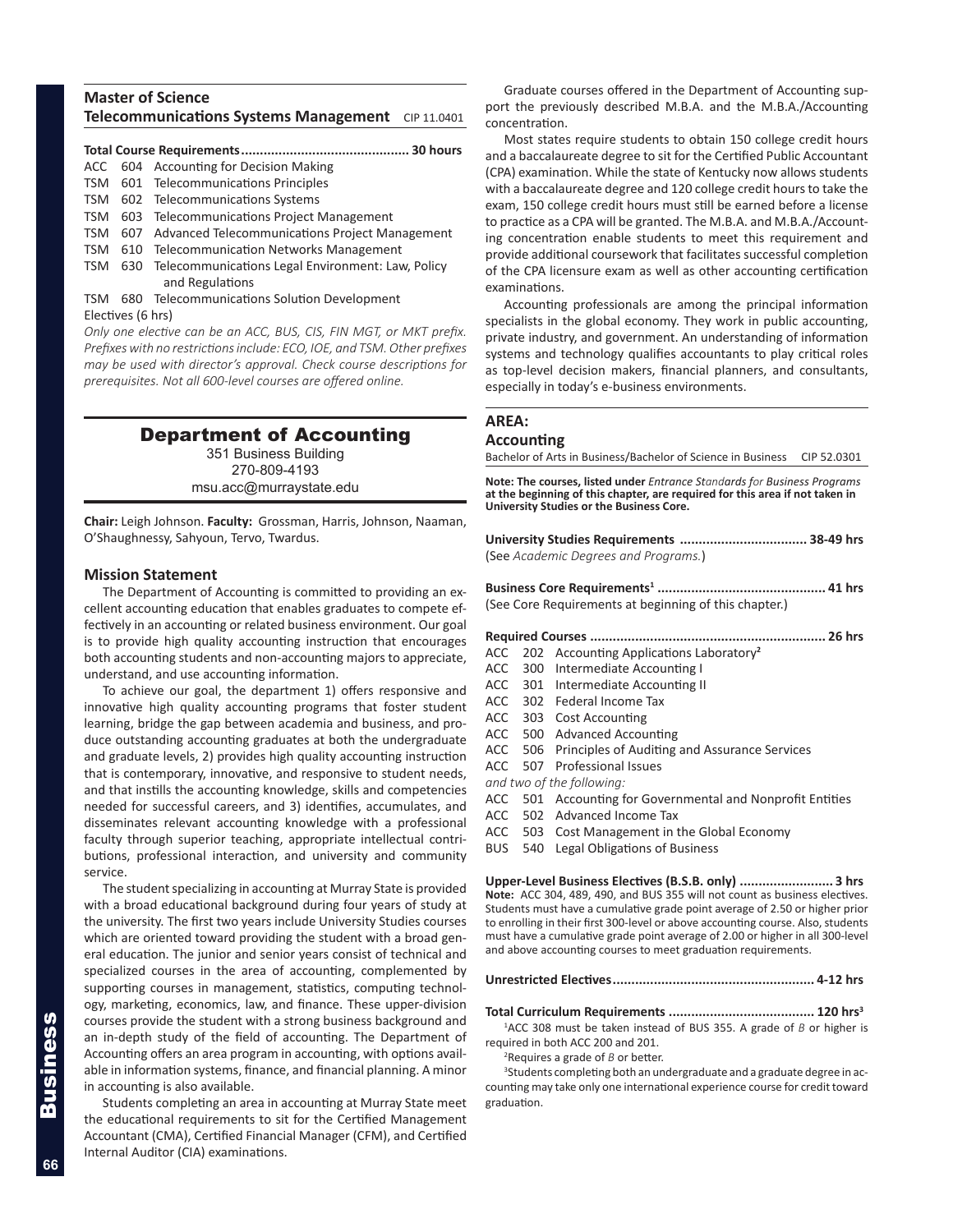## **AREA:**

**Accounting/Finance Track**

Bachelor of Arts in Business/Bachelor of Science in Business CIP 52.0301

**Note: The courses, listed under** *Entrance Standards for Business Programs* **at the beginning of this chapter, are required for this area if not taken in University Studies or the Business Core.** 

**University Studies Requirements .................................. 38-49 hrs** (See *Academic Degrees and Programs.*)

**Business Core Requirements**<sup>1</sup> **............................................. 41 hrs** (See Core Requirements at beginning of this chapter.)

|  | ACC 202 Accounting Applications Laboratory <sup>2</sup>    |
|--|------------------------------------------------------------|
|  | ACC 300 Intermediate Accounting I                          |
|  | ACC 301 Intermediate Accounting II                         |
|  | ACC 302 Federal Income Tax                                 |
|  | ACC 303 Cost Accounting                                    |
|  | ACC 500 Advanced Accounting                                |
|  | ACC 506 Principles of Auditing and Assurance Services      |
|  | ACC 507 Professional Issues                                |
|  | FIN 332 Financial Management                               |
|  | and two of the following:                                  |
|  | ACC 501 Accounting for Governmental and Nonprofit Entities |
|  | ACC 502 Advanced Income Tax                                |
|  | ACC 503 Cost Management in the Global Economy              |
|  |                                                            |

BUS 540 Legal Obligations of Business

**Required Limited Electives.................................................... 9 hrs Note:** FIN electives must be 300 or above excluding FIN 488, 489, 505, and 595. Students must have a cumulative grade point average of 2.50 or higher prior to enrolling in their first 300-level or above accounting course. Also, students must have a cumulative grade point average of 2.00 or higher in all 300-level and above accounting courses to meet graduation requirements.

**Unrestricted Electives........................................................ 0-3 hrs**

**Total Curriculum Requirements ................................ 120-128 hrs3**

1 ACC 308 must be taken instead of BUS 355. A grade of *B* or higher is required in both ACC 200 and 201.

2 Requires a grade of *B* or better.

<sup>3</sup>Students completing both an undergraduate and a graduate degree in accounting may take only one international experience course for credit toward graduation.

#### **AREA:**

#### **Accounting/Financial Planning Track**

Bachelor of Arts in Business/Bachelor of Science in Business CIP 52.0301

**Note: The courses, listed under** *Entrance Standards for Business Programs* **at the beginning of this chapter, are required for this area if not taken in University Studies or the Business Core.** 

| University Studies Requirements  38-49 hrs |  |
|--------------------------------------------|--|
| (See Academic Degrees and Programs.        |  |

**Business Core Requirements**<sup>1</sup> **............................................. 41 hrs** (See Core Requirements at beginning of this chapter.)

|  | $ACC$ 202 Accounting Applications Laboratory <sup>2</sup> |
|--|-----------------------------------------------------------|

- ACC 300 Intermediate Accounting I
- ACC 301 Intermediate Accounting II
- ACC 302 Federal Income Tax
- ACC 303 Cost Accounting
- ACC 500 Advanced Accounting
- ACC 506 Principles of Auditing and Assurance Services
- ACC 507 Professional Issues
- FIN 331 Principles of Insurance
- FIN 333 Principles of Investment
- FIN 336 Employee Benefits and Retirements
- FIN 338 Estate Planning

*and two of the following:*

- ACC 501 Accounting for Governmental and Nonprofit Entities
- ACC 502 Advanced Income Tax
- ACC 503 Cost Management in the Global Economy BUS 540 Legal Obligations of Business

**Note:** Students must have a cumulative grade point average of 2.50 or higher prior to enrolling in their first 300-level or above accounting course. Also, students must have a cumulative grade point average of 2.00 or higher in all 300-level and above accounting courses to meet graduation requirements.

**Unrestricted Electives........................................................ 0-3 hrs**

**Total Curriculum Requirements ................................ 120-128 hrs3**

1 ACC 308 must be taken instead of BUS 355. A grade of *B* or higher is required in both ACC 200 and 201.

2 Requires a grade of *B* or better.

<sup>3</sup>Students completing both an undergraduate and a graduate degree in accounting may take only one international experience course for credit toward graduation.

#### **AREA:**

**Accounting/Information Systems Track**

Bachelor of Arts in Business/Bachelor of Science in Business CIP 52.0301

**Note: The courses, listed under** *Entrance Standards for Business Programs* **at the beginning of this chapter, are required for this area if not taken in University Studies or the Business Core.**

**University Studies Requirements .................................. 38-49 hrs** (See *Academic Degrees and Programs.*)

**Business Core Requirements**<sup>1</sup> **............................................. 41 hrs** (See Core Requirements at beginning of this chapter.)

**Required Courses ............................................................... 35 hrs**

- ACC 202 Accounting Applications Laboratory<sup>2</sup>
- ACC 300 Intermediate Accounting I
- ACC 301 Intermediate Accounting II
- ACC 302 Federal Income Tax
- ACC 303 Cost Accounting
- ACC 500 Advanced Accounting
- ACC 506 Principles of Auditing and Assurance Services
- ACC 507 Professional Issues
- CIS 317 Principles of Information Systems Analysis and Design
- CSC 101 Introduction to Problem Solving Using Computers
- CSC 232 Introduction to Programming in C# I
- *and two of the following:*
- ACC 501 Accounting for Governmental and Nonprofit Entities
- ACC 502 Advanced Income Tax
- ACC 503 Cost Management in the Global Economy
- BUS 540 Legal Obligations of Business

**Required Limited Electives.................................................... 3 hrs**

*Choose one of the following:*

- CIS 543 Data Analysis and Modeling
- CSC 125 Internet and Web Page Design
- CSC 260 Application Program Development-COBOL I
- CSC 332 Advanced Programming in C#
- EES 521 Geographic Information Systems
- FIN 421 Financial Models
- MKT 475 Digital Marketing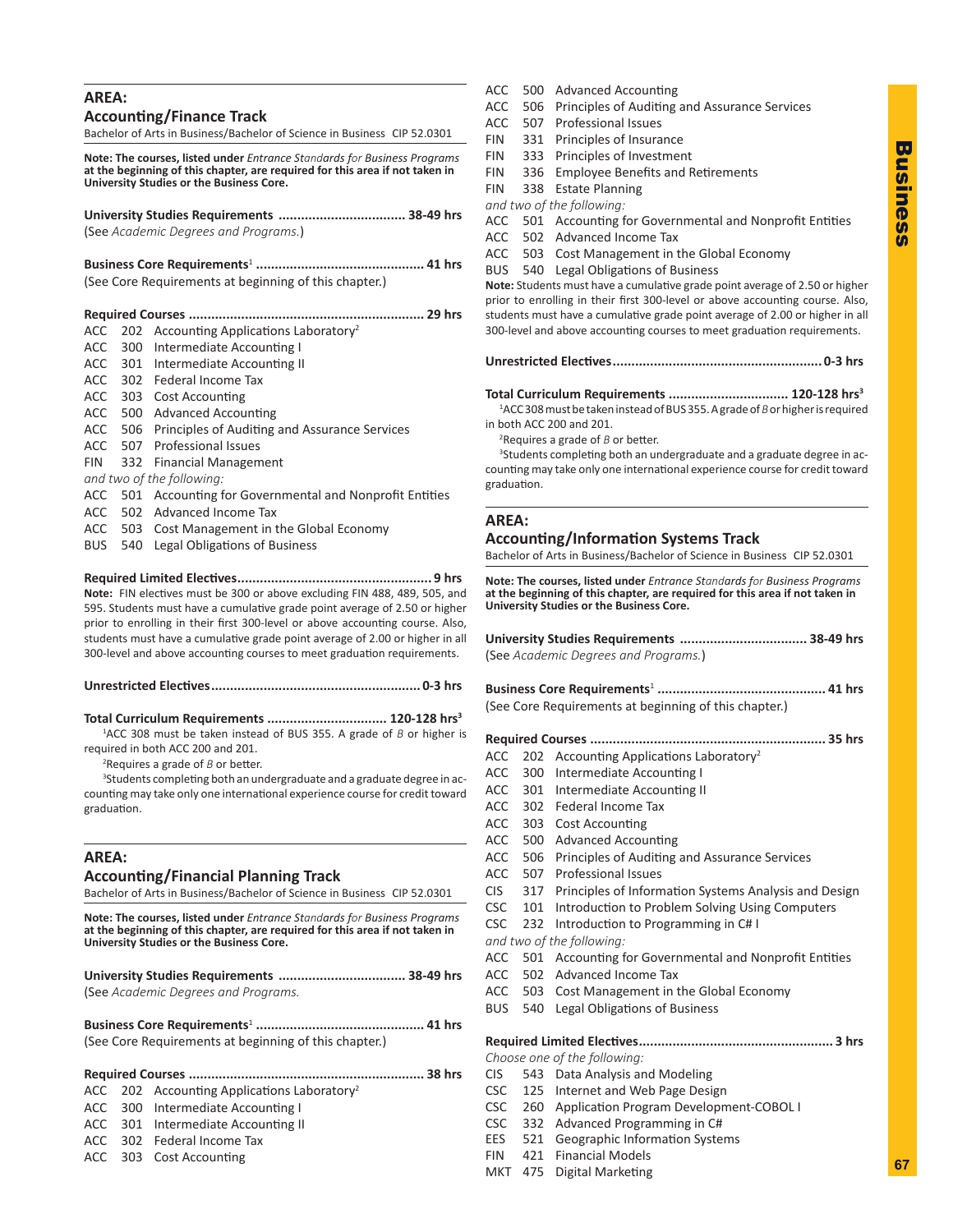<span id="page-9-0"></span>**Note:** Students must have a cumulative grade point average of 2.50 or higher prior to enrolling in their first 300-level or above accounting course. Also, students must have a cumulative grade point average of 2.00 or higher in all 300-level and above accounting courses to meet graduation requirements.

#### **Unrestricted Electives........................................................ 0-3 hrs**

**Total Curriculum Requirements. . 120-128 hrs3**

1 ACC 308 must be taken instead of BUS 355. A grade of *B* or higher is required in both ACC 200 and 201.

2 Requires a grade of *B* or better.

<sup>3</sup>Students completing both an undergraduate and a graduate degree in accounting may take only one international experience course for credit toward graduation.

**Accounting Minor. 22 hrs** ACC 200, 201, 202, 300 and nine hours of upper-level accounting courses, and a three-hour upper level business elective. Six hours must be upper-level courses. Students must have a cumulative grade point average of 2.50 or higher prior to enrolling in their first 300-level or above accounting course. Also, a grade of *B* or higher is required in ACC 200, 201, and 202. **Note:** ACC 304, 489, and 490 will not count toward this minor. Accounting courses cannot be used toward this minor and also in another business program. Students pursuing more than one degree option in business must substitute other business or accounting courses (approved by Accounting Department chair) for ACC 200 and 201 or any other common courses. Students must have a cumulative grade point average of 2.00 or higher in all 300-level and above accounting courses to meet graduation requirements.

### Department of Computer Science and Information Systems

652 Business Building 270-809-2094 msu.csis@murraystate.edu

**Chair:** Victor Raj. **Faculty:** Antony, Beck, Ford, Kuzey, Pilgrim, Raj, Singh, Smith, Sutrick, Tennyson, Wright.

According to the United States Department of Labor, "Employment of computer and information technology occupations is projected to grow 13 percent from 2016 to 2026, faster than the average for all occupations. These are projected to add about 557,100 new jobs. Demand for these workers will stem from greater emphasis on cloud computing, the collection and storage of big data, and information security." [Source: https://www.bls.gov/ooh/computer-and-information-technology/]

The faculty in the department is drawn from both academia and industry and is well-equipped to prepare students for careers that could span several decades. They are also nationally recognized for their research in a wide variety of areas from learning styles and knowledge management to robotics.

The department provides access to modern well-equipped computer laboratories with a healthy collection of modern software to provide sound practical experience with the latest in computer hardware and software. The learning environment and curricula are structured to give the student the theoretical foundation and practical hands-on experience necessary to successfully pursue a variety of professional and technical careers in the dynamic and rapidly changing computing fields.

Students may choose from two baccalaureate degree programs, computer science or computer information systems, and a Master of Science in Information Systems (M.S.I.S.). For those seeking just a taste of this discipline, we also offer minors in computer information systems, computer science, and data analytics.

Those completing the area in computer information systems are well prepared for a variety of careers in business and industry. As this program provides a strong foundation in business with an equally strong immersion in the technology that drives modern businesses, typical career paths include management of people, assets and technologies. They are also equipped with a skill set that makes them effective communicators between the technology in all its complexity and the user who needs the technology to operate efficiently. Students earn a Bachelor of Science or Bachelor of Arts in Business (B.S.B. or B.A.B.). This program is amenable to a 2+2 format where the first two years are completed at a local community college.

Students pursuing a major (or area) in computer science may choose to specialize in "threads of emphasis". At the beginning of their third year, students are encouraged to pick one of four threads – graphics and visual computing, net-centric computing, embedded system programming, or applications programming – and develop their expertise in the form of project enhancements as they learn new concepts in various classes. By their senior year they have a substantial software product worthy of two years' focused effort. This gives our students an opportunity to put into practice the theoretical constructs developed in the classroom. Students electing to go with a major are required to broaden their horizons by selecting a minor program of study, such as math, business, art, or telecommunications. The area has the same required courses as the major. The remaining hours are courses chosen from multiple disciplines with the approval of his/her advisor.

Starting in fall 2018, the department will be offering a minor in game development. This should be of interest to students wishing to explore a career in this growing field that combines programming, math as well as the creative aspects of art and writing. By Spring 2019, the students will also have a game development track to go with the area and major in computer science.

The department also offers a minor in computer information systems for those wanting to get the basics of modern information systems after having mastered their primary field of study such as economics, mathematics, chemistry, biology, criminal justice etc.

The minor in Data Analytics, is offered for those wanting to get a general understanding of the now-popular "Data Science" career path. The choice of courses gives students a sense of preparation needed for a more thorough innersion on Data Science. The knowledge domains span Computer Science, Statistics, Business and Information Systems. Please contact the department for specifics.

A minor in computer science is also available for students majoring in other areas to boost their career prospects with a subset of key computer science courses.

#### **AREA:**

#### **Computer Information Systems**

Bachelor of Arts in Business/Bachelor of Science in Business CIP 11.0103

**Note: The courses, listed under** *Entrance Standards for Business Programs* **at the beginning of this chapter, are required for this area if not taken in University Studies or the Business Core.**

| University Studies Requirements 38-49 hrs |  |
|-------------------------------------------|--|
| (See Academic Degrees and Programs.)      |  |

**Business Core Requirements1 ............................................. 41 hrs** (See Core Requirements at beginning of this chapter.)

- **Core Courses ...................................................................... 25 hrs** CIS 317 Principles of Information Systems Analysis and Design CIS 399 Topics in Information Systems
- CIS 407 Advanced Database Management Systems
- CIS 420 Senior Capstone Project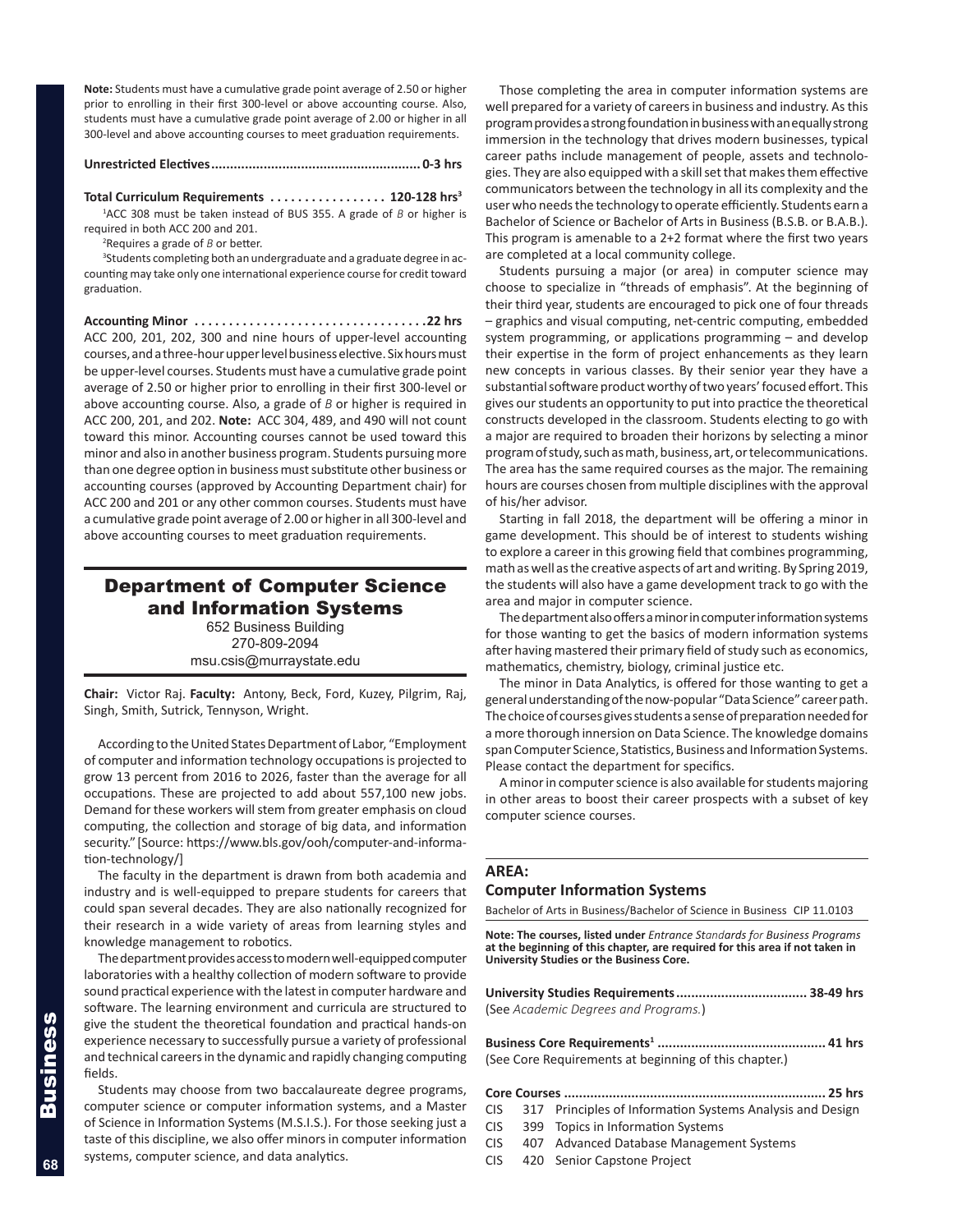<span id="page-10-0"></span>

|     | Internet and Web Page Design                                                                                                                      |                                                                                                                                                                                                                                                                                                                                                                                                                                                                                                                                                                                                                                                                                                                                                                                                                                                                                                                                                                                                                                                                                                                                                                                                                                                                                                                                                                                                                                                                                                                                                                                                                                                                                                                                                       |                                                                                                                                                                                                                                                                                                                                                                                                                                                                                                  |
|-----|---------------------------------------------------------------------------------------------------------------------------------------------------|-------------------------------------------------------------------------------------------------------------------------------------------------------------------------------------------------------------------------------------------------------------------------------------------------------------------------------------------------------------------------------------------------------------------------------------------------------------------------------------------------------------------------------------------------------------------------------------------------------------------------------------------------------------------------------------------------------------------------------------------------------------------------------------------------------------------------------------------------------------------------------------------------------------------------------------------------------------------------------------------------------------------------------------------------------------------------------------------------------------------------------------------------------------------------------------------------------------------------------------------------------------------------------------------------------------------------------------------------------------------------------------------------------------------------------------------------------------------------------------------------------------------------------------------------------------------------------------------------------------------------------------------------------------------------------------------------------------------------------------------------------|--------------------------------------------------------------------------------------------------------------------------------------------------------------------------------------------------------------------------------------------------------------------------------------------------------------------------------------------------------------------------------------------------------------------------------------------------------------------------------------------------|
|     |                                                                                                                                                   |                                                                                                                                                                                                                                                                                                                                                                                                                                                                                                                                                                                                                                                                                                                                                                                                                                                                                                                                                                                                                                                                                                                                                                                                                                                                                                                                                                                                                                                                                                                                                                                                                                                                                                                                                       |                                                                                                                                                                                                                                                                                                                                                                                                                                                                                                  |
|     |                                                                                                                                                   |                                                                                                                                                                                                                                                                                                                                                                                                                                                                                                                                                                                                                                                                                                                                                                                                                                                                                                                                                                                                                                                                                                                                                                                                                                                                                                                                                                                                                                                                                                                                                                                                                                                                                                                                                       |                                                                                                                                                                                                                                                                                                                                                                                                                                                                                                  |
|     |                                                                                                                                                   |                                                                                                                                                                                                                                                                                                                                                                                                                                                                                                                                                                                                                                                                                                                                                                                                                                                                                                                                                                                                                                                                                                                                                                                                                                                                                                                                                                                                                                                                                                                                                                                                                                                                                                                                                       |                                                                                                                                                                                                                                                                                                                                                                                                                                                                                                  |
|     |                                                                                                                                                   |                                                                                                                                                                                                                                                                                                                                                                                                                                                                                                                                                                                                                                                                                                                                                                                                                                                                                                                                                                                                                                                                                                                                                                                                                                                                                                                                                                                                                                                                                                                                                                                                                                                                                                                                                       |                                                                                                                                                                                                                                                                                                                                                                                                                                                                                                  |
|     |                                                                                                                                                   |                                                                                                                                                                                                                                                                                                                                                                                                                                                                                                                                                                                                                                                                                                                                                                                                                                                                                                                                                                                                                                                                                                                                                                                                                                                                                                                                                                                                                                                                                                                                                                                                                                                                                                                                                       |                                                                                                                                                                                                                                                                                                                                                                                                                                                                                                  |
|     |                                                                                                                                                   |                                                                                                                                                                                                                                                                                                                                                                                                                                                                                                                                                                                                                                                                                                                                                                                                                                                                                                                                                                                                                                                                                                                                                                                                                                                                                                                                                                                                                                                                                                                                                                                                                                                                                                                                                       |                                                                                                                                                                                                                                                                                                                                                                                                                                                                                                  |
|     |                                                                                                                                                   |                                                                                                                                                                                                                                                                                                                                                                                                                                                                                                                                                                                                                                                                                                                                                                                                                                                                                                                                                                                                                                                                                                                                                                                                                                                                                                                                                                                                                                                                                                                                                                                                                                                                                                                                                       |                                                                                                                                                                                                                                                                                                                                                                                                                                                                                                  |
|     |                                                                                                                                                   |                                                                                                                                                                                                                                                                                                                                                                                                                                                                                                                                                                                                                                                                                                                                                                                                                                                                                                                                                                                                                                                                                                                                                                                                                                                                                                                                                                                                                                                                                                                                                                                                                                                                                                                                                       |                                                                                                                                                                                                                                                                                                                                                                                                                                                                                                  |
|     |                                                                                                                                                   |                                                                                                                                                                                                                                                                                                                                                                                                                                                                                                                                                                                                                                                                                                                                                                                                                                                                                                                                                                                                                                                                                                                                                                                                                                                                                                                                                                                                                                                                                                                                                                                                                                                                                                                                                       | $1\,$                                                                                                                                                                                                                                                                                                                                                                                                                                                                                            |
|     |                                                                                                                                                   |                                                                                                                                                                                                                                                                                                                                                                                                                                                                                                                                                                                                                                                                                                                                                                                                                                                                                                                                                                                                                                                                                                                                                                                                                                                                                                                                                                                                                                                                                                                                                                                                                                                                                                                                                       | 1<br>$\mathbf{2}$                                                                                                                                                                                                                                                                                                                                                                                                                                                                                |
|     |                                                                                                                                                   |                                                                                                                                                                                                                                                                                                                                                                                                                                                                                                                                                                                                                                                                                                                                                                                                                                                                                                                                                                                                                                                                                                                                                                                                                                                                                                                                                                                                                                                                                                                                                                                                                                                                                                                                                       | $\overline{3}$                                                                                                                                                                                                                                                                                                                                                                                                                                                                                   |
|     |                                                                                                                                                   |                                                                                                                                                                                                                                                                                                                                                                                                                                                                                                                                                                                                                                                                                                                                                                                                                                                                                                                                                                                                                                                                                                                                                                                                                                                                                                                                                                                                                                                                                                                                                                                                                                                                                                                                                       |                                                                                                                                                                                                                                                                                                                                                                                                                                                                                                  |
|     |                                                                                                                                                   |                                                                                                                                                                                                                                                                                                                                                                                                                                                                                                                                                                                                                                                                                                                                                                                                                                                                                                                                                                                                                                                                                                                                                                                                                                                                                                                                                                                                                                                                                                                                                                                                                                                                                                                                                       | 3.<br>3,                                                                                                                                                                                                                                                                                                                                                                                                                                                                                         |
|     |                                                                                                                                                   |                                                                                                                                                                                                                                                                                                                                                                                                                                                                                                                                                                                                                                                                                                                                                                                                                                                                                                                                                                                                                                                                                                                                                                                                                                                                                                                                                                                                                                                                                                                                                                                                                                                                                                                                                       |                                                                                                                                                                                                                                                                                                                                                                                                                                                                                                  |
|     |                                                                                                                                                   |                                                                                                                                                                                                                                                                                                                                                                                                                                                                                                                                                                                                                                                                                                                                                                                                                                                                                                                                                                                                                                                                                                                                                                                                                                                                                                                                                                                                                                                                                                                                                                                                                                                                                                                                                       | 4                                                                                                                                                                                                                                                                                                                                                                                                                                                                                                |
|     |                                                                                                                                                   |                                                                                                                                                                                                                                                                                                                                                                                                                                                                                                                                                                                                                                                                                                                                                                                                                                                                                                                                                                                                                                                                                                                                                                                                                                                                                                                                                                                                                                                                                                                                                                                                                                                                                                                                                       | 4                                                                                                                                                                                                                                                                                                                                                                                                                                                                                                |
|     |                                                                                                                                                   |                                                                                                                                                                                                                                                                                                                                                                                                                                                                                                                                                                                                                                                                                                                                                                                                                                                                                                                                                                                                                                                                                                                                                                                                                                                                                                                                                                                                                                                                                                                                                                                                                                                                                                                                                       | 4                                                                                                                                                                                                                                                                                                                                                                                                                                                                                                |
|     |                                                                                                                                                   |                                                                                                                                                                                                                                                                                                                                                                                                                                                                                                                                                                                                                                                                                                                                                                                                                                                                                                                                                                                                                                                                                                                                                                                                                                                                                                                                                                                                                                                                                                                                                                                                                                                                                                                                                       |                                                                                                                                                                                                                                                                                                                                                                                                                                                                                                  |
|     |                                                                                                                                                   |                                                                                                                                                                                                                                                                                                                                                                                                                                                                                                                                                                                                                                                                                                                                                                                                                                                                                                                                                                                                                                                                                                                                                                                                                                                                                                                                                                                                                                                                                                                                                                                                                                                                                                                                                       |                                                                                                                                                                                                                                                                                                                                                                                                                                                                                                  |
|     |                                                                                                                                                   |                                                                                                                                                                                                                                                                                                                                                                                                                                                                                                                                                                                                                                                                                                                                                                                                                                                                                                                                                                                                                                                                                                                                                                                                                                                                                                                                                                                                                                                                                                                                                                                                                                                                                                                                                       | 4                                                                                                                                                                                                                                                                                                                                                                                                                                                                                                |
|     |                                                                                                                                                   |                                                                                                                                                                                                                                                                                                                                                                                                                                                                                                                                                                                                                                                                                                                                                                                                                                                                                                                                                                                                                                                                                                                                                                                                                                                                                                                                                                                                                                                                                                                                                                                                                                                                                                                                                       | $\overline{4}$                                                                                                                                                                                                                                                                                                                                                                                                                                                                                   |
|     |                                                                                                                                                   |                                                                                                                                                                                                                                                                                                                                                                                                                                                                                                                                                                                                                                                                                                                                                                                                                                                                                                                                                                                                                                                                                                                                                                                                                                                                                                                                                                                                                                                                                                                                                                                                                                                                                                                                                       | 4.                                                                                                                                                                                                                                                                                                                                                                                                                                                                                               |
|     |                                                                                                                                                   |                                                                                                                                                                                                                                                                                                                                                                                                                                                                                                                                                                                                                                                                                                                                                                                                                                                                                                                                                                                                                                                                                                                                                                                                                                                                                                                                                                                                                                                                                                                                                                                                                                                                                                                                                       | 4                                                                                                                                                                                                                                                                                                                                                                                                                                                                                                |
|     | Data Structures                                                                                                                                   |                                                                                                                                                                                                                                                                                                                                                                                                                                                                                                                                                                                                                                                                                                                                                                                                                                                                                                                                                                                                                                                                                                                                                                                                                                                                                                                                                                                                                                                                                                                                                                                                                                                                                                                                                       |                                                                                                                                                                                                                                                                                                                                                                                                                                                                                                  |
|     |                                                                                                                                                   |                                                                                                                                                                                                                                                                                                                                                                                                                                                                                                                                                                                                                                                                                                                                                                                                                                                                                                                                                                                                                                                                                                                                                                                                                                                                                                                                                                                                                                                                                                                                                                                                                                                                                                                                                       |                                                                                                                                                                                                                                                                                                                                                                                                                                                                                                  |
|     |                                                                                                                                                   |                                                                                                                                                                                                                                                                                                                                                                                                                                                                                                                                                                                                                                                                                                                                                                                                                                                                                                                                                                                                                                                                                                                                                                                                                                                                                                                                                                                                                                                                                                                                                                                                                                                                                                                                                       | $\overline{4}$                                                                                                                                                                                                                                                                                                                                                                                                                                                                                   |
|     |                                                                                                                                                   |                                                                                                                                                                                                                                                                                                                                                                                                                                                                                                                                                                                                                                                                                                                                                                                                                                                                                                                                                                                                                                                                                                                                                                                                                                                                                                                                                                                                                                                                                                                                                                                                                                                                                                                                                       | 0<br>5.                                                                                                                                                                                                                                                                                                                                                                                                                                                                                          |
|     |                                                                                                                                                   |                                                                                                                                                                                                                                                                                                                                                                                                                                                                                                                                                                                                                                                                                                                                                                                                                                                                                                                                                                                                                                                                                                                                                                                                                                                                                                                                                                                                                                                                                                                                                                                                                                                                                                                                                       |                                                                                                                                                                                                                                                                                                                                                                                                                                                                                                  |
|     |                                                                                                                                                   |                                                                                                                                                                                                                                                                                                                                                                                                                                                                                                                                                                                                                                                                                                                                                                                                                                                                                                                                                                                                                                                                                                                                                                                                                                                                                                                                                                                                                                                                                                                                                                                                                                                                                                                                                       |                                                                                                                                                                                                                                                                                                                                                                                                                                                                                                  |
|     |                                                                                                                                                   |                                                                                                                                                                                                                                                                                                                                                                                                                                                                                                                                                                                                                                                                                                                                                                                                                                                                                                                                                                                                                                                                                                                                                                                                                                                                                                                                                                                                                                                                                                                                                                                                                                                                                                                                                       | 5,                                                                                                                                                                                                                                                                                                                                                                                                                                                                                               |
|     |                                                                                                                                                   |                                                                                                                                                                                                                                                                                                                                                                                                                                                                                                                                                                                                                                                                                                                                                                                                                                                                                                                                                                                                                                                                                                                                                                                                                                                                                                                                                                                                                                                                                                                                                                                                                                                                                                                                                       |                                                                                                                                                                                                                                                                                                                                                                                                                                                                                                  |
|     |                                                                                                                                                   |                                                                                                                                                                                                                                                                                                                                                                                                                                                                                                                                                                                                                                                                                                                                                                                                                                                                                                                                                                                                                                                                                                                                                                                                                                                                                                                                                                                                                                                                                                                                                                                                                                                                                                                                                       |                                                                                                                                                                                                                                                                                                                                                                                                                                                                                                  |
|     |                                                                                                                                                   |                                                                                                                                                                                                                                                                                                                                                                                                                                                                                                                                                                                                                                                                                                                                                                                                                                                                                                                                                                                                                                                                                                                                                                                                                                                                                                                                                                                                                                                                                                                                                                                                                                                                                                                                                       |                                                                                                                                                                                                                                                                                                                                                                                                                                                                                                  |
|     |                                                                                                                                                   |                                                                                                                                                                                                                                                                                                                                                                                                                                                                                                                                                                                                                                                                                                                                                                                                                                                                                                                                                                                                                                                                                                                                                                                                                                                                                                                                                                                                                                                                                                                                                                                                                                                                                                                                                       | 2.                                                                                                                                                                                                                                                                                                                                                                                                                                                                                               |
|     |                                                                                                                                                   |                                                                                                                                                                                                                                                                                                                                                                                                                                                                                                                                                                                                                                                                                                                                                                                                                                                                                                                                                                                                                                                                                                                                                                                                                                                                                                                                                                                                                                                                                                                                                                                                                                                                                                                                                       | $\mathbf{1}$                                                                                                                                                                                                                                                                                                                                                                                                                                                                                     |
|     |                                                                                                                                                   |                                                                                                                                                                                                                                                                                                                                                                                                                                                                                                                                                                                                                                                                                                                                                                                                                                                                                                                                                                                                                                                                                                                                                                                                                                                                                                                                                                                                                                                                                                                                                                                                                                                                                                                                                       | 0                                                                                                                                                                                                                                                                                                                                                                                                                                                                                                |
|     |                                                                                                                                                   |                                                                                                                                                                                                                                                                                                                                                                                                                                                                                                                                                                                                                                                                                                                                                                                                                                                                                                                                                                                                                                                                                                                                                                                                                                                                                                                                                                                                                                                                                                                                                                                                                                                                                                                                                       | 2                                                                                                                                                                                                                                                                                                                                                                                                                                                                                                |
|     |                                                                                                                                                   |                                                                                                                                                                                                                                                                                                                                                                                                                                                                                                                                                                                                                                                                                                                                                                                                                                                                                                                                                                                                                                                                                                                                                                                                                                                                                                                                                                                                                                                                                                                                                                                                                                                                                                                                                       | 0                                                                                                                                                                                                                                                                                                                                                                                                                                                                                                |
|     |                                                                                                                                                   |                                                                                                                                                                                                                                                                                                                                                                                                                                                                                                                                                                                                                                                                                                                                                                                                                                                                                                                                                                                                                                                                                                                                                                                                                                                                                                                                                                                                                                                                                                                                                                                                                                                                                                                                                       | 5.                                                                                                                                                                                                                                                                                                                                                                                                                                                                                               |
|     |                                                                                                                                                   |                                                                                                                                                                                                                                                                                                                                                                                                                                                                                                                                                                                                                                                                                                                                                                                                                                                                                                                                                                                                                                                                                                                                                                                                                                                                                                                                                                                                                                                                                                                                                                                                                                                                                                                                                       |                                                                                                                                                                                                                                                                                                                                                                                                                                                                                                  |
|     |                                                                                                                                                   |                                                                                                                                                                                                                                                                                                                                                                                                                                                                                                                                                                                                                                                                                                                                                                                                                                                                                                                                                                                                                                                                                                                                                                                                                                                                                                                                                                                                                                                                                                                                                                                                                                                                                                                                                       |                                                                                                                                                                                                                                                                                                                                                                                                                                                                                                  |
|     |                                                                                                                                                   |                                                                                                                                                                                                                                                                                                                                                                                                                                                                                                                                                                                                                                                                                                                                                                                                                                                                                                                                                                                                                                                                                                                                                                                                                                                                                                                                                                                                                                                                                                                                                                                                                                                                                                                                                       |                                                                                                                                                                                                                                                                                                                                                                                                                                                                                                  |
|     |                                                                                                                                                   |                                                                                                                                                                                                                                                                                                                                                                                                                                                                                                                                                                                                                                                                                                                                                                                                                                                                                                                                                                                                                                                                                                                                                                                                                                                                                                                                                                                                                                                                                                                                                                                                                                                                                                                                                       |                                                                                                                                                                                                                                                                                                                                                                                                                                                                                                  |
|     |                                                                                                                                                   |                                                                                                                                                                                                                                                                                                                                                                                                                                                                                                                                                                                                                                                                                                                                                                                                                                                                                                                                                                                                                                                                                                                                                                                                                                                                                                                                                                                                                                                                                                                                                                                                                                                                                                                                                       |                                                                                                                                                                                                                                                                                                                                                                                                                                                                                                  |
| MKT |                                                                                                                                                   |                                                                                                                                                                                                                                                                                                                                                                                                                                                                                                                                                                                                                                                                                                                                                                                                                                                                                                                                                                                                                                                                                                                                                                                                                                                                                                                                                                                                                                                                                                                                                                                                                                                                                                                                                       |                                                                                                                                                                                                                                                                                                                                                                                                                                                                                                  |
|     |                                                                                                                                                   |                                                                                                                                                                                                                                                                                                                                                                                                                                                                                                                                                                                                                                                                                                                                                                                                                                                                                                                                                                                                                                                                                                                                                                                                                                                                                                                                                                                                                                                                                                                                                                                                                                                                                                                                                       |                                                                                                                                                                                                                                                                                                                                                                                                                                                                                                  |
|     |                                                                                                                                                   |                                                                                                                                                                                                                                                                                                                                                                                                                                                                                                                                                                                                                                                                                                                                                                                                                                                                                                                                                                                                                                                                                                                                                                                                                                                                                                                                                                                                                                                                                                                                                                                                                                                                                                                                                       | <sup>1</sup> Requ                                                                                                                                                                                                                                                                                                                                                                                                                                                                                |
| TSM |                                                                                                                                                   |                                                                                                                                                                                                                                                                                                                                                                                                                                                                                                                                                                                                                                                                                                                                                                                                                                                                                                                                                                                                                                                                                                                                                                                                                                                                                                                                                                                                                                                                                                                                                                                                                                                                                                                                                       |                                                                                                                                                                                                                                                                                                                                                                                                                                                                                                  |
|     |                                                                                                                                                   | <b>MAIOI</b>                                                                                                                                                                                                                                                                                                                                                                                                                                                                                                                                                                                                                                                                                                                                                                                                                                                                                                                                                                                                                                                                                                                                                                                                                                                                                                                                                                                                                                                                                                                                                                                                                                                                                                                                          |                                                                                                                                                                                                                                                                                                                                                                                                                                                                                                  |
| TSM | 425<br>509<br>525<br>543<br>548<br>233<br>235<br>310<br>332<br>345<br>202<br>512<br>351<br>440<br>517<br>MGT 490<br>MGT 550<br>MGT 551<br>MGT 558 | 101 Introduction to Problem Solving Using Computers<br>125<br>133 Telecommunications Technology and Methods<br>One of the following:<br>145 Introduction to Programming<br>232 Introduction to Programming in C#<br>One of the following:<br>325 E-Business Programming<br>332 Advanced Programming in C#<br>345 Data Structures<br>Choose from the following:<br>325 E-Business Programming<br>417<br>Software Development Technologies<br>Building E-Business with Web Design<br>488<br>Cooperative Education/Internship<br>Data Management for Data Warehouses<br>Overview of E-Business Technologies<br>Data Analysis and Modeling<br><b>Enterprise Resource Planning</b><br>Programming in Python<br>Programming in C++<br>Database Administration<br>Advanced Programming in C#<br>360<br><b>Scripting Languages</b><br>Introduction to Geographic Information Science <sup>3</sup><br>Remote Sensing <sup>3</sup><br>521<br>Geographic Information Systems <sup>3</sup><br>461<br>Principles of Purchasing and Supply Management<br>Principles of Information Security<br>Information Assurance Policy and Management<br><b>Systems Planning</b><br>Not more than one course from the following:<br>332 Financial Management<br>333<br>Principles of Investment<br>421<br><b>Financial Models</b><br>520 Risk Management<br>452<br>Process Management<br>470<br>Introduction to Quantitative Decision Making<br>480 Supply Chain Management Strategy<br><b>Entrepreneurial Consulting</b><br>Human Resource Management<br>Organizational Behavior<br>Advanced Topics in Human Resources<br><b>Digital Marketing</b><br>475<br><b>Business GIS in Marketing</b><br>MKT 485<br><b>Operating Systems</b><br>232<br>Networking Fundamentals<br>241 | AREA:<br>Compu<br>Bachelor<br>Universi<br>(See Acc<br>selecting<br>Core Co<br><b>CSC</b><br><b>CSC</b><br><b>CSC</b><br><b>CSC</b><br><b>CSC</b><br><b>CSC</b><br><b>CSC</b><br><b>CIS</b><br><b>CSC</b><br>Must be<br><b>CSC 414</b><br><b>CSC</b><br><b>CSC</b><br><b>CSC</b><br><b>CSC</b><br>Must be<br><b>CSC 449</b><br><b>CIS</b><br>CSC<br>Must be<br><b>CSC 534</b><br>CSC<br>Co-Requ<br>MAT<br>STA<br><b>CIS</b><br>STA<br><b>Restrict</b><br>Select fr<br>Unrestri<br><b>Total Cu</b> |

**Total Curriculum Requirements ................................. 120-124 hrs** 1 CIS 307 should be taken in lieu of BUS 355.

<sup>2</sup>A maximum of one cooperative education/internship course is allowed. A minimum of three hours of restricted electives must be upper-level.

<sup>3</sup>Counted towards earning a certificate in geographic information systems.

### **Computer Science**

r of Arts/Bachelor of Science CIP 11.0701

**University Studies Requirements................................... 38-44 hrs** cademic Degrees and Programs. See required courses before g mathematics and science University Studies electives.) **Core Courses ...................................................................... 43 hrs**

100T Transitions 145 Introduction to Programming I 235 Programming in  $C_{++}$ **300** Discrete Structures 325 Advanced Object-Oriented Programming 345 Data Structures 405 Computer Architecture 407 Advanced Database Management Systems 410 Parallel and Distributed Computing **Must be taken with one course from: CSC 411, CSC 412, CSC 413, CSC 414** 415 Programming Languages 425 Mobile and Web Programming 430 Software Construction 445 Computer Algorithms **Must be taken with one course from: CSC 446, CSC 447, CSC 448,**  420 Senior Capstone Project *or* 530 Senior Software Project **Must be taken with one course from: CSC 531, CSC 532, CSC 533,**  540 Social, Ethical and Professional Issues in the Information Age **Co-Requirements for Area**<sup>1</sup> **................................................ 0-9 hrs** 250 Calculus and Analytic Geometry I 135 Introduction to Probability and Statistics *or* 243 and 343 Business Statistics I & II *or* 540 Mathematical Statistics I **Restricted Electives ............................................................ 15 hrs** *Select from CIS/CSC/TSM courses at the 300-level or above.* **Unrestricted Electives ..................................................... 0-24 hrs Total Curriculum Requirements ........................................ 120 hrs** uired for area if not taken as University Studies elective.

### **MAJOR:**

### **Computer Science**

Bachelor of Arts/Bachelor of Science Degree CIP 11.0701

**University Studies Requirements................................... 38-44 hrs** (See *Academic Degrees and Programs.* See required courses before selecting mathematics and science University Studies electives.)

**Core Courses ...................................................................... 43 hrs**

- CSC 100T Transitions
- CSC 145 Introduction to Programming I
- CSC 235 Programming in C++
- CSC 300 Discrete Structures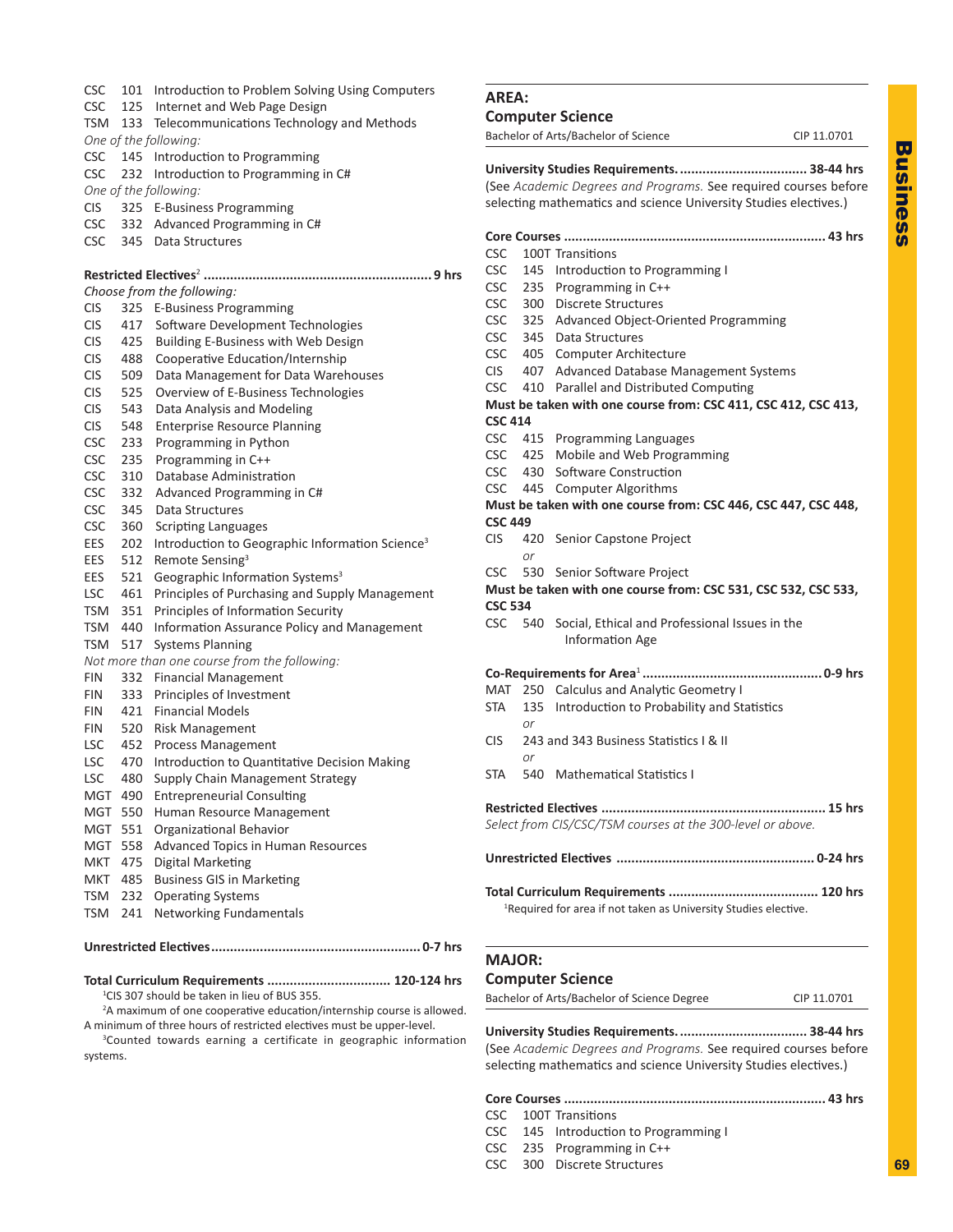<span id="page-11-0"></span>

| <b>CSC</b>     | 325 | Advanced Object-Oriented Programming                           |
|----------------|-----|----------------------------------------------------------------|
|                |     | CSC 345 Data Structures                                        |
|                |     | CSC 405 Computer Architecture                                  |
|                |     | CIS 407 Advanced Database Management Systems                   |
|                |     | CSC 410 Parallel and Distributed Computing                     |
|                |     | Must be taken with one course from: CSC 411, CSC 412, CSC 413, |
| <b>CSC 414</b> |     |                                                                |
|                |     | CSC 415 Programming Languages                                  |
|                |     | CSC 425 Mobile and Web Programming                             |
|                |     | CSC 430 Software Construction                                  |
|                |     | CSC 445 Computer Algorithms                                    |
|                |     | Must be taken with one course from: CSC 446, CSC 447, CSC 448, |
| <b>CSC 449</b> |     |                                                                |
| <b>CIS</b>     |     | 420 Senior Capstone Project                                    |
|                | or  |                                                                |
|                |     | CSC 530 Senior Software Project                                |
|                |     | Must be take with one course from: CSC 531, CSC 532, CSC 533,  |
| <b>CSC 534</b> |     |                                                                |
| <b>CSC</b>     |     | 540 Social, Ethical and Professional Issues in the             |
|                |     | <b>Information Age</b>                                         |
|                |     |                                                                |
|                |     |                                                                |
|                |     | MAT 250 Calculus and Analytic Geometry I                       |
| STA            |     | 135 Introduction to Probability and Statistics                 |
|                | or  |                                                                |
| <b>CIS</b>     |     | 243 and 343 Business Statistics   & II                         |
|                | or  |                                                                |
| STA            |     | 540 Mathematical Statistics I                                  |
|                |     |                                                                |
|                |     |                                                                |
|                |     |                                                                |
|                |     |                                                                |
|                |     |                                                                |

**Total Curriculum Requirements ........................................ 120 hrs** <sup>1</sup>Required for major if not taken as University Studies Elective.

**Computer Information Systems Minor................................ 22 hrs** CIS 307, 317; CSC 101, 125, 199, 232, and one of the following: CIS 407, 525, 543, 548, CSC 310, 332, or TSM 517. Six hours must be upper-level courses.

**Computer Science Minor. 21 hrs** CSC 101, 145, 300, 325, 345, 445; one course chosen from CSC 405, 410, 415, 425, and 530. Six hours must be upper-level courses.

**Data Analytics Minor. 22 hrs** CIS 243, 343, 407, 443, 509, 543; CSC 101 and 145. STA 135 may be substituted for CIS 243 and CIS 343. Six hours must be upper-level courses.

**Game Development Minor. 21 hrs** CSC 145, 232, 233, or 235; CSC 275; CSC 515; CSC 575; and three courses chosen from ART 350, 354, 357, 362, CSC 360, 370, and 425.

#### **Graduate Program**

Director - Solomon Antony santony@murraystate.edu

#### **Master of Science in Information Systems** CIP 11.0103

The Master of Science in Information Systems (M.S.I.S.) program prepares individuals for management careers in the vast and growing field of information systems. This field includes diverse areas as analytics, software development, information management, data analysis, information security, information systems architecture, system planning, data warehousing, and business intelligence to name a few.

The curriculum consists of seven core courses and three elective courses. This structure prepares the student for both depth and breadth in the information systems field. Students can choose either the Business Analytics concentration or the Information Security concentration. For those seeking the Business Analytics concentration, a foundation in business statistics is expected. *(See Foundation Courses requirements below.)*

Upon successful completion, graduates can move into careers in business analytics, information security, software development, college-level teaching, project management, or consulting based on individual strengths, skills, and inclination.

#### **Requirements for Admission**

Students with any four-year undergraduate degree may apply for the program. Applicants must meet the Murray State University requirements (see *Graduate Admissions*). Completed application packets from domestic students must be received by December 1st for spring admission, and by June 1st for fall admission. Applications from international students must be received by October 16th for spring admission, and April 30th for fall admission. A complete application packet includes 1) official undergraduate transcript; and 2) official and valid GRE or GMAT score report (MSU Institution Code = 1494). Additionally, international students whose native language is not English must submit evidence of English proficiency; we accept TOEFL or IELTS scores as evidence.

**Note:** Some three-year degree programs from other countries are considered to be equivalent to a four-year bachelor's degree from the United States. Contact the International Admissions office for details.

#### **Unconditional**

An applicant may be granted unconditional admission in the program if he/she 1) has achieved a combined score of 288 or higher in the verbal and quantitative sections of the GRE's Revised General Test (or 980 or better in the verbal and quantitative sections of the old GRE or 490 or better in GMAT), 2) has a cumulative GPA of 3.00 or better in his/her undergraduate program, and 3) has no more than three failing grades in the undergraduate transcript. International student must also have met the University's English proficiency requirements for being fully admitted without conditions in Graduate Admissions.

#### **Conditional**

Domestic applicants (or international students who are already in the United States), who have not taken the GRE (or GMAT) may be granted conditional admission provided 1) the applicant has a cumulative GPA of 3.00 or higher in his/her undergraduate program and 2) no more than three failing grades in the undergraduate transcript. To convert to fully-admitted status, the student must submit an official GRE (or GMAT) score report before the end of their first semester in the graduate program. The test requirements are the same as in regular admission requirements.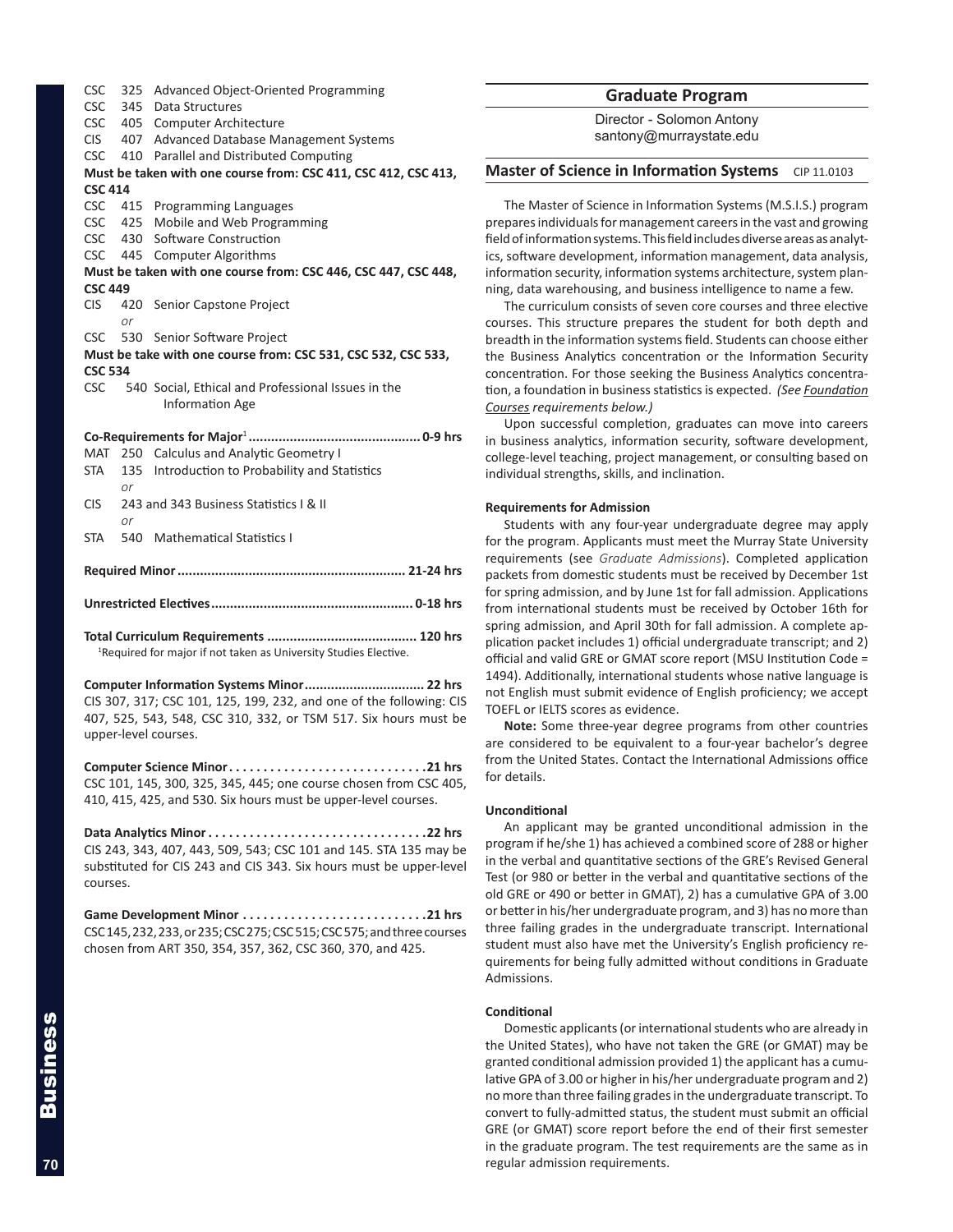<span id="page-12-0"></span>For both regular admission and conditional admission, International students must also have met the University's English proficiency requirements.

#### **Foundation Courses**

Students who choose the Business Analytics concentration will be expected to have completed CIS 343 or its equivalent course with a grade of *B* or better before scheduling the Business Analytics electives.

#### **NON-THESIS REQUIREMENTS ONLY**

**Total Course Requirements............................................. 30 hours**

- CIS 601 Telecommunications Principles
- CIS 603 Telecommunications Project Management
- CIS 609 Data Management
- CIS 645 Decision Support and Expert Systems
- CIS 648 Enterprise Resource Planning
- $CIS$  650 Software Development<sup>L, R</sup>
- CIS 688 Graduate Internship in Information Systems
	- *or*
- CIS 695 Comprehensive Project in Computer Information Systems

#### Approved electives (9 hrs)

Electives may be chosen from any graduate level courses in CIS, TSM or other business disciplines. All electives must be approved by the program director.

#### **Other Degree Requirements**

In order to receive the degree, a candidate must earn a minimum grade point average of 3.00 in all program-related graduate courses taken at Murray State University. Repeating a graduate course does not cancel a previous grade in the course.

A minimum grade of *C* is required to receive credit for a graduate course. No more than one *C* will be accepted in fulfillment of the seven core courses. For additional information, please contact the program's director/graduate coordinator.

### **Master of Science in Information Systems/ Business Analytics Concentration** CIP 11.0103

|            | טבטגבב ווט |                                                          |            |
|------------|------------|----------------------------------------------------------|------------|
|            |            |                                                          |            |
|            |            |                                                          | . 30 hours |
| <b>CIS</b> |            | 601 Telecommunications Principles                        |            |
| <b>CIS</b> |            | 603 Telecommunications Project Management                |            |
| <b>CIS</b> | 609        | Data Management                                          |            |
| <b>CIS</b> | 645        | Decision Support and Expert Systems                      |            |
| <b>CIS</b> | 648        | <b>Enterprise Resource Planning</b>                      |            |
| <b>CIS</b> | 650        | Software Development <sup>L, R</sup>                     |            |
| <b>CIS</b> | 688        | Graduate Internship in Information Systems               |            |
|            | or         |                                                          |            |
| <b>CIS</b> | 695        | Comprehensive Project in Computer Information<br>Systems |            |

#### **Business Analytics Concentration**

- CIS 643 Advanced Business Analytics
- CIS 653 Introduction to Business Analytics
- CIS 663 Developing Analytics Applications

#### **Other Degree Requirements**

In order to receive the degree, a candidate must earn a minimum grade point average of 3.00 in all program-related graduate courses taken at Murray State University. Repeating a graduate course does not cancel a previous grade in the course.

A minimum grade of *C* is required to receive credit for a graduate course. No more than one *C* will be accepted in fulfillment of the seven core courses. For additional information, please contact the program's director/graduate coordinator.

### **Master of Science in Information Systems/ Information Security Concentration** CIP 11.0103

#### **Total Course Requirements............................................. 30 hours**

- CIS 601 Telecommunications Principles
- CIS 603 Telecommunications Project Management
- CIS 609 Data Management
- CIS 645 Decision Support and Expert Systems
- CIS 648 Enterprise Resource Planning
- $CIS$  650 Software Development<sup>L, R</sup>
- CIS 688 Graduate Internship in Information Systems *or*
- CIS 695 Comprehensive Project in Computer Information Systems

#### **Information Security Concentration**

- TSM 615 Information System Security
- TSM 625 Information Security Risk Management
- TSM 630 Telecommunications Legal Environment: Law, Policy and Regulations

#### **Other Degree Requirements**

In order to receive the degree, a candidate must earn a minimum grade point average of 3.00 in all program-related graduate courses taken at Murray State University. Repeating a graduate course does not cancel a previous grade in the course.

A minimum grade of *C* is required to receive credit for a graduate course. No more than one *C* will be accepted in fulfillment of the seven core courses. For additional information, please contact the program's director/graduate coordinator.

### Department of Economics and Finance

307 Business Building 270-809-4188 msu.ecofin@murraystate.edu

**Chair:** David Eaton. **Faculty:** Acharya, Badasyan, Brasfield, Broker, Dunn, Durr, Eaton, Guse, Hassan, Lacewell, McCoy, Milkman, Reed, Silva, Xu.

Students in the Department of Economics and Finance have a wide choice of curricula offered by highly qualified faculty members, most of whom hold the doctorate degree. The department offers a major in economics for those students who wish to pursue a traditional liberal arts education containing a mixture of business and non-business classes outside the Bauernfeind College of Business. This option may be especially attractive for pre-law students. The flexibility of the economics major allows students to tailor the program to their career goals or for further graduate study. It is also one of the approved majors for teaching the social sciences. In such cases the required minor and non-economics electives should be carefully selected in consultation with a departmental advisor. The department offers minors in economics, business economics, and international economics. The department also supports a minor in secondary social studies for those students seeking secondary certification in social studies (grades 8-12). This minor combined with the economics major, increases the probability for success on the PRAXIS examination. In addition to supporting the M.B.A. program and other graduate programs, the Department of Economics and Finance offers the Master of Science in Economics.

The department offers an area in finance that prepares a student to operate in a variety of career paths, including banking, corporate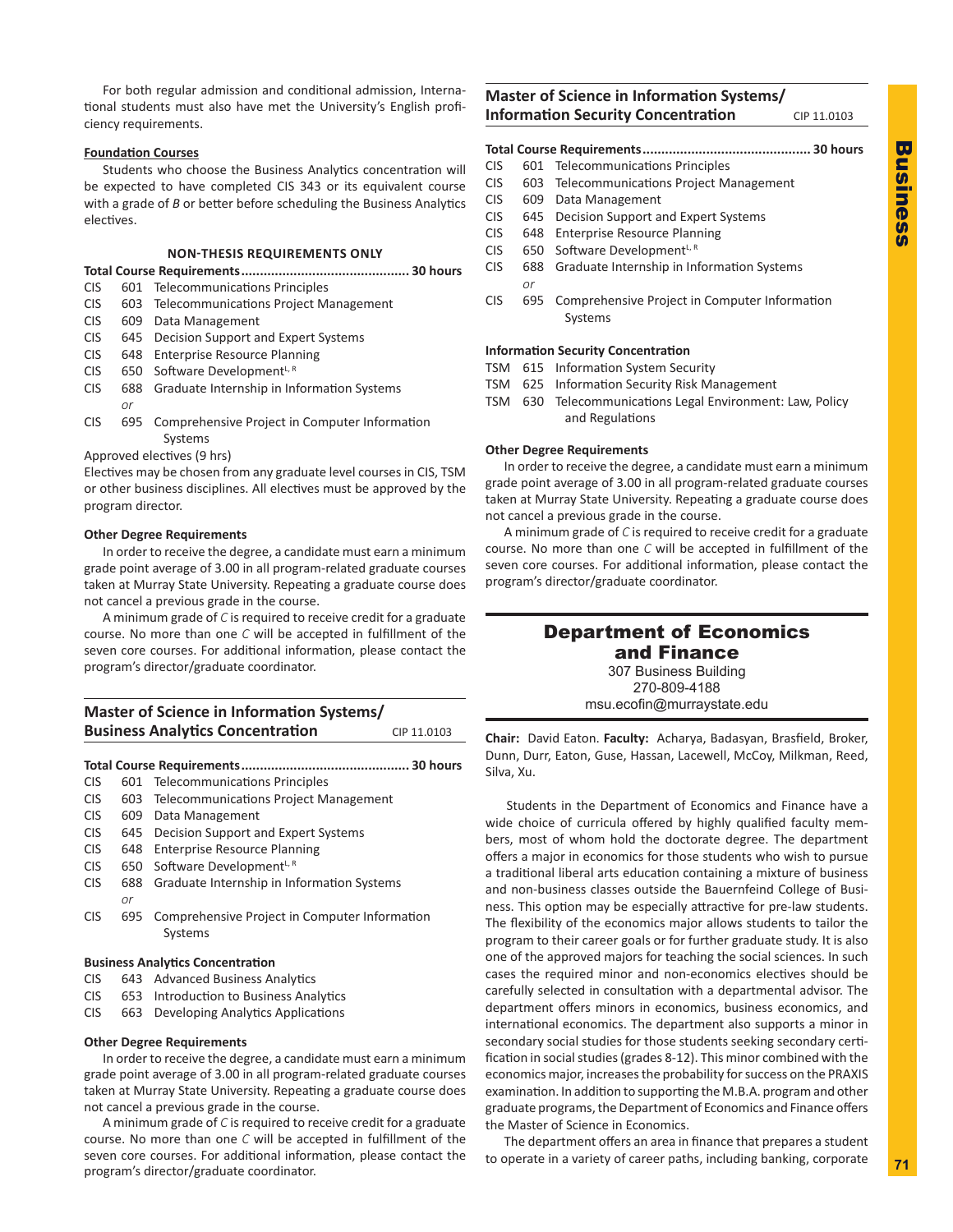<span id="page-13-0"></span>finance, investments, securities analysis, and financial services. Students successfully completing requirements for the area in finance are prepared to successfully transition into a business environment or to continue on to graduate studies in finance or other areas of business. In addition to the area in finance, the department offers an area with a financial planning option. The financial planning option is an area in which many career opportunities exist, is approved by the Certified Financial Planning Board of Standards, and provides students with the background necessary to be allowed to take the test for CFP certification. The department also offers a minor in finance for nonbusiness students. Each area of specialization provides preparation for a variety of employment opportunities or serves as a basis for graduate study. Electives are available to prepare qualified students for positions calling for skills in financial analysis in both the private and public sectors of the economy.

The **State Farm Financial Services Resource Center**, on the first floor of the Arthur J. Bauernfeind College of Business, focuses on career development and education for students interested in banking, financial planning, financial analysis and economic education. Students gain hands-on experience working with commercial-grade financial planning software and have live-feeds and historic information on bonds, equities, commodities and currencies used by financial professionals around the world. The suite features a state-of-the-art LCD video wall comprised of four 46-inch monitors. The center allows professors to take students beyond the theory and applications in textbooks into a more practical learning environment.

| <b>MAJOR:</b>                        |             |
|--------------------------------------|-------------|
| <b>Economics</b>                     |             |
| Bachelor of Arts/Bachelor of Science | CIP 45.0601 |

**Note:** This program is recommended for pre-law. The total number of credit hours earned in business courses (ACC, BUS, CIS, FIN, MGT, MKT, RES, LST 240 and 540) cannot exceed 25 percent of total curriculum requirements.

| (See Academic Degrees and Programs.) |  |
|--------------------------------------|--|

University Studies selections must include:

|            |     | • Scientific Inquiry, Methodologies, and Quantitative Skills |
|------------|-----|--------------------------------------------------------------|
|            |     | MAT 220 Business Calculus                                    |
|            | or  |                                                              |
|            |     | MAT 250 Calculus and Analytic Geometry I                     |
|            |     | . Social and Self-Awareness and Responsible Citizenship      |
| ECO        |     | 230 Principles of Macroeconomics                             |
|            |     | • University Studies Electives                               |
|            |     | CSC 199 Introduction to Information Technology               |
|            |     | ECO 231 Principles of Microeconomics                         |
|            |     |                                                              |
|            |     |                                                              |
| ACC        |     | 200 Principles of Financial Accounting <sup>1</sup>          |
| ECO        |     | 100T Transitions                                             |
|            |     | ECO 305 Money and Banking                                    |
|            |     | ECO 330 Intermediate Macroeconomics                          |
|            |     | ECO 331 Intermediate Microeconomics                          |
| ECO        |     | 460 International Trade and Finance                          |
| ECO        |     | 498 Research Methods in Economics                            |
| ECO        |     | 499 Senior Seminar in Economics                              |
| STA        | 135 | Introduction to Probability and Statistics                   |
|            | or  |                                                              |
| <b>CIS</b> | 243 | <b>Business Statistics I</b>                                 |
|            | and |                                                              |
| <b>CIS</b> | 343 | <b>Business Statistics II</b>                                |
|            |     |                                                              |

**Required Limited Electives ................................................... 9 hrs** *300-level or higher (except ECO 310), ECO electives approved by advisor.* 

**Required Minor.................................................................. 21 hrs Note:** Economics majors may select a minor from any business *or* non-business discipline, excluding any economics minor. If any course is required in the major and minor, a substitute course must be approved by an advisor to gain the total degree program hours.

| <sup>1</sup> Required for BS only. |  |
|------------------------------------|--|

#### **MAJOR:**

### **Economics/Social Studies Certification (Grades 8-12) Track**

Bachelor of Arts/Bachelor of Science CIP 45.0601

**Note:** The total number of credit hours earned in business courses (ACC, BUS, CIS, FIN, MGT, MKT, RES, LST 240 and 540) cannot exceed 25 percent of total curriculum requirements.

**University Studies Requirements................................... 38-47 hrs** (See *Academic Degrees and Programs*.)

University Studies selections must include:

#### •*Scientific Inquiry, Methodologies, and Quantitative Skills*

- MAT 220 Business Calculus
	- *or*

MAT 250 Calculus and Analytic Geometry I

- •*Social and Self-Awareness and Responsible Citizenship*
- ECO 230 Principles of Macroeconomics
- •*University Studies Electives*
- CSC 199 Introduction to Information Technology<sup>1</sup>
- ECO 231 Principles of Microeconomics

**Note:** Certification requires a grade of *B* or better in one English composition course and a *B* or better in a University Studies math course, public speaking, and EDU 180 or equivalent course. Additional requirements for admission to teacher education and student teaching must be met. See advisor and/or Office of Teacher Education Services for details.

**Required Courses ............................................................... 26 hrs**

- ACC 200 Principles of Financial Accounting<sup>2</sup>
- ECO 100T Transitions
- ECO 305 Money and Banking
- ECO 330 Intermediate Macroeconomics
- ECO 331 Intermediate Microeconomics
- ECO 460 International Trade and Finance
- ECO 498 Research Methods in Economics
- ECO 499 Senior Seminar in Economics
- STA 135 Introduction to Probability and Statistics *or*
- CIS 243 Business Statistics I *and*
- CIS 343 Business Statistics II

**Required Limited Electives ................................................... 9 hrs**

*300-level or higher (except ECO 310), ECO electives approved by advisor.* 

#### **Required Courses for Certification ...................................... 39 hrs**

- EDP 260 Psychology of Human Development<sup>2</sup>
- EDU 103 Issues and Practices of American Education
- EDU 303 Strategies of Teaching
- EDU 403 Structures and Foundations of Education

Business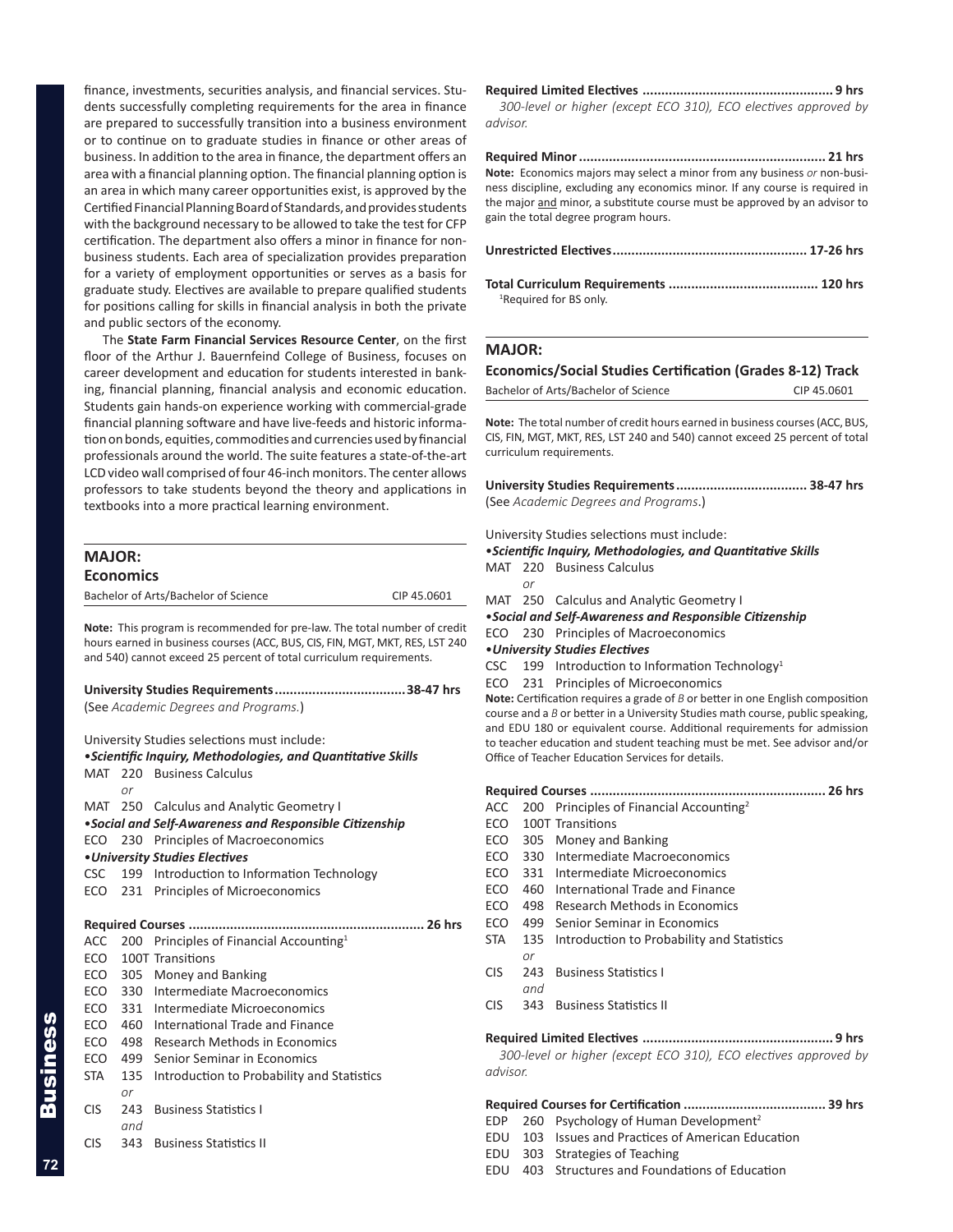- <span id="page-14-0"></span>EDU 405 Evaluation and Measurement in Education<sup>3</sup>
- REA 427 Teaching Content Area Literacy in the Secondary School
- SEC 420 Practicum in Secondary Schools<sup>3</sup>
- SEC 421 Student Teaching in the Secondary School
- SEC 422 Extended Practicum<sup>4</sup>
- SED 300 Educating Students with Disabilities

#### **Required Minor............................................................. 21-24 hrs**

*Choose either geography, history, political science, or social science minor. Social science minor is strongly recommended.*

Note: If any course is required in the major and minor, a substitute course must be approved by an advisor to gain the total degree program hours.

**Total Curriculum Requirements ................................. 133-143 hrs** 1With a grade of *C* or better.

- <sup>2</sup>May be used as a University Studies elective for B.S.
- <sup>3</sup>Must be taken together and two semesters before student teaching. <sup>4</sup>Must be taken one semester before student teaching.

**Economics Minor . 21 hrs** ECO 230, 231, 305, 330, 331; and six hours of business electives (may include ECO and FIN) approved by advisor. Six hours must be upper-level courses.

**Business Economics Minor . 22 hrs** ACC 200, CIS 243, 343; ECO 230, 231, 305, 330, 331. Six hours must be upper-level courses.

**International Economics Minor. 21 hrs** ECO 230, 231, 315, 410, 460; and six hours of closely related upper-level electives, with a significant international dimension, as approved by advisor. Six hours must be upper-level courses.

**Social Science Minor. . 24 hrs** *Open only to majors in economics, geography, history, or political science who seek secondary certification in social studies.* ECO 231, EES 110, HIS 221, 222, POL 140, SOC 133; and six hours of upperlevel courses (300 or above) from the social science disciplines with approval of advisor. Courses required for a major may not be counted toward the minor; substitutions must be advisor approved from a social science discipline other than the major; and requirements for certification for teaching secondary school social studies, grades 8-12 through the College of Education and Human Services must also be met.

#### **Graduate Programs**

Graduate Coordinator - Martin Milkman mmilkman@murraystate.edu

The M.S. in Economic Development will prepare students to work in the field of local and regional economic development. The curriculum is designed to give students both classroom and practical training in the methods of economic development in the United States. Students who graduate from this program should have the equivalent of two years of experience working in an economic development agency. In addition students should have the ability to lead a small economic development agency. It is our desire that students from this program pursue certification with the IEDC and become certified economic development professionals.

#### **Requirements for Admission**

The program will be a cohort based program running from August to August. Students will be required to have a Bachelor's degree from an accredited college or University with a minimum GPA of 2.75 for their undergraduate work. Applicants with a 2.75 GPA also

need a 450 on the GMAT or a 289 on the GRE. Applicants with an undergraduate GPA of at least 3.0 must score 400 on the GMAT or 286 on the GRE. It is recommended that students have basic courses in accounting, principles of economics and principles of finance prior to enrolling in the program.

### **Master of Science Economic Development** CIP 45.0604

### **NON-THESIS REQUIREMENTS**

**Total Course Requirements............................................. 21 hours**

- ECO 610 Introduction to Economic Development
- ECO 611 Economic Development Methods
- ECO 615 Directed Study in Economic Development
- ECO 617 Capstone in Economic Development
- ECO 618 Internship in Economic Development
- ECO 655 Cost Benefit Analysis

FIN 610 Economic Development Finance

Approved electives, 600-level (9 hrs)

#### **Other Degree Requirements**

 Minimum overall grade point average of 3.00.

### **Master of Arts in Education Secondary Teacher Leader/Economics Concentration** CIP 13.1205

The Department of Economics and Finance provides instruction in support of the M.A.Ed. in Secondary Teacher Leader with a concentration in economics. Prospective students should contact the graduate coordinator in the academic subject department and the College of Education and Human Services for details on advising and graduate program design.

| <b>Master of Science</b> |             |
|--------------------------|-------------|
| <b>Economics</b>         | CIP 45,0601 |
|                          |             |

 *This program has been suspended and no new students are being admitted. For current program information, contact the chair of the department.*

#### **Master of Science Economics/Finance Concentration** CIP 45.0601

 *This program has been suspended and no new students are being admitted. For current program information, contact the chair of the department.*

### **AREA:**

#### **Finance**

Bachelor of Arts in Business/Bachelor of Science in Business CIP 52.0801

**Note: The courses, listed under** *Entrance Standards for Business Programs* **at the beginning of this chapter, are required for this area if not taken in University Studies or the Business Core.**

| (See Academic Degrees and Programs.) |  |
|--------------------------------------|--|

**Business Core Requirements .............................................. 41 hrs** (See Core Requirements at beginning of this chapter.)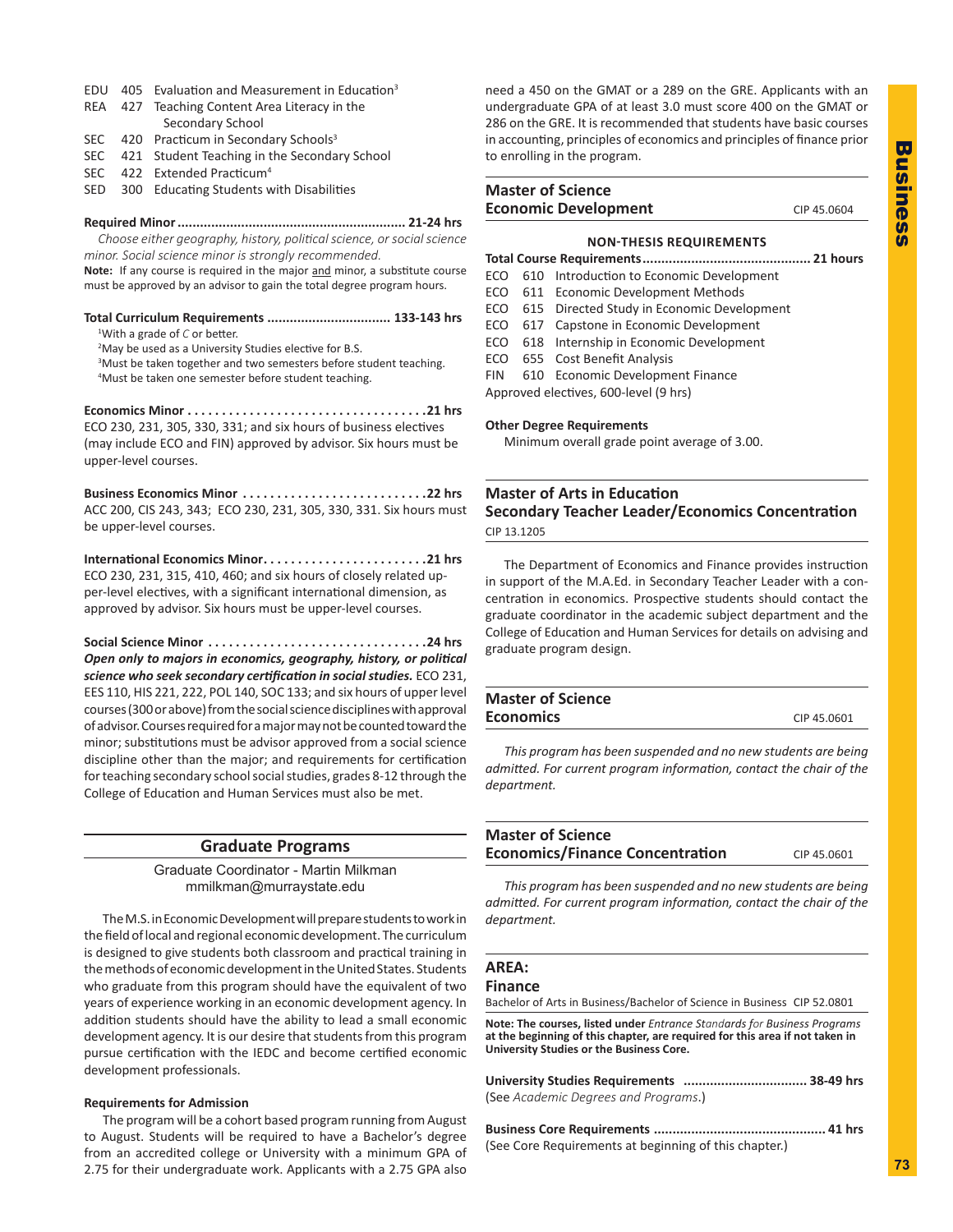<span id="page-15-0"></span>

| ECO          | 305 | Money and Banking                                                                                                                                                                                    |
|--------------|-----|------------------------------------------------------------------------------------------------------------------------------------------------------------------------------------------------------|
| <b>FIN</b>   | 332 | <b>Financial Management</b>                                                                                                                                                                          |
| <b>FIN</b>   | 333 | Principles of Investment                                                                                                                                                                             |
| <b>FIN</b>   | 334 | Banking and Financial Institutions                                                                                                                                                                   |
| <b>FIN</b>   | 480 | Senior Seminar in Finance                                                                                                                                                                            |
|              |     |                                                                                                                                                                                                      |
|              |     |                                                                                                                                                                                                      |
|              |     | Twelve hours of 300-level or higher FIN electives approved by advi-                                                                                                                                  |
| sor.         |     |                                                                                                                                                                                                      |
|              |     |                                                                                                                                                                                                      |
|              |     |                                                                                                                                                                                                      |
|              |     |                                                                                                                                                                                                      |
|              |     |                                                                                                                                                                                                      |
| <b>AREA:</b> |     |                                                                                                                                                                                                      |
|              |     | <b>Finance/Commercial Banking Track</b>                                                                                                                                                              |
|              |     | Bachelor of Arts in Business/Bachelor of Science in Business CIP 52.0801                                                                                                                             |
|              |     | Note: The courses, listed under Entrance Standards for Business Programs<br>at the beginning of this chapter, are required for this area if not taken in<br>University Studies or the Business Core. |
|              |     | University Studies Requirements  38-49 hrs                                                                                                                                                           |
|              |     | (See Academic Degrees and Programs.)                                                                                                                                                                 |
|              |     |                                                                                                                                                                                                      |
|              |     | <b>Business Core Requirements </b><br>41 hrs<br>(See Core Requirements at beginning of this chapter.)                                                                                                |
|              |     |                                                                                                                                                                                                      |
| ECO          | 305 | Money and Banking                                                                                                                                                                                    |
| FIN          | 332 | <b>Financial Management</b>                                                                                                                                                                          |
| FIN          | 333 | Principles of Investment                                                                                                                                                                             |
| FIN          | 334 | Banking and Financial Institutions                                                                                                                                                                   |
| <b>FIN</b>   | 480 | Senior Seminar in Finance                                                                                                                                                                            |
|              |     |                                                                                                                                                                                                      |
|              |     |                                                                                                                                                                                                      |
| <b>FIN</b>   | 344 | Principles of Lending and Financial Statements                                                                                                                                                       |
| FIN          | 350 | Introduction to Counter Threat Financing                                                                                                                                                             |
|              |     | Methodologies                                                                                                                                                                                        |
| FIN          | 354 | <b>Bank Compliance Issues</b>                                                                                                                                                                        |
| <b>FIN</b>   | 537 | <b>Commercial Bank Management</b>                                                                                                                                                                    |
|              |     |                                                                                                                                                                                                      |
|              |     | Three hours of 300-level or higher FIN electives approved by advisor.                                                                                                                                |
|              |     |                                                                                                                                                                                                      |
|              |     |                                                                                                                                                                                                      |
| <b>AREA:</b> |     | <b>Finance/Financial Planning Track</b><br>Bachelor of Arts in Business/Bachelor of Science in Business CIP 52.0801                                                                                  |
|              |     | Note: The courses, listed under Entrance Standards for Business Programs<br>at the beginning of this chapter, are required for this area if not taken in<br>University Studies or the Business Core. |
|              |     | University Studies Requirements  38-49 hrs<br>(See Academic Degrees and Programs.)                                                                                                                   |
|              |     |                                                                                                                                                                                                      |

(See Core Requirements at beginning of this chapter.)

| ECO                                                                                                                                                                            | 305 | Money and Banking                        |
|--------------------------------------------------------------------------------------------------------------------------------------------------------------------------------|-----|------------------------------------------|
| <b>FIN</b>                                                                                                                                                                     | 332 | <b>Financial Management</b>              |
| <b>FIN</b>                                                                                                                                                                     |     | 333 Principles of Investment             |
| <b>FIN</b>                                                                                                                                                                     | 334 | Banking and Financial Institutions       |
| <b>FIN</b>                                                                                                                                                                     | 480 | Senior Seminar in Finance                |
|                                                                                                                                                                                |     |                                          |
|                                                                                                                                                                                |     | ACC 302 Federal Income Tax               |
|                                                                                                                                                                                |     | FIN 331 Principles of Insurance          |
|                                                                                                                                                                                |     | FIN 336 Employee Benefits and Retirement |
| FIN 1                                                                                                                                                                          |     | 338 Estate Planning                      |
| Three hours of 300-level or higher FIN electives approved by advisor.                                                                                                          |     |                                          |
|                                                                                                                                                                                |     |                                          |
|                                                                                                                                                                                |     |                                          |
| ACC 200, 201; FIN 330, 332, 333; three hours of FIN or ECO electives;<br>three hours of business electives (may include FIN or ECO). Six hours<br>must be upper-level courses. |     |                                          |

|                               | <b>Department of Journalism and</b>                              |
|-------------------------------|------------------------------------------------------------------|
|                               | <b>Mass Communications</b>                                       |
|                               | 114 Wilson Hall<br>270-809-2387<br>msu.jmc@murraystate.edu       |
|                               | Interim Chair: Debbie Owens. Faculty: Anderson, Ezumah, Hinton,  |
| Vance, Welsch, White, Wright. | Magee, Norsworthy, Owens, Qualls, Shemberger, Thomas, Valentine, |

The Department of Journalism and Mass Communications offers five majors leading to a bachelor's degree: advertising, graphic communications media, journalism, public relations, and television production. The department offers five minor programs: advertising, graphic communications technology, journalism, mass communications, and photography. Additionally, a Master of Arts or a Master of Science degree is offered in mass communications.

The mission of the Department of Journalism and Mass Communications is to prepare our graduates to be successful professionals at the beginning of and throughout all phases of their chosen careers in mass communications.

We expect our graduates to achieve the following learning objectives as outcomes of their education in our majors and programs:

- Understand and apply the principles and laws of freedom of speech and press as stated in the 1st Amendment to the United States Constitution and understand the meaning of freedom of expression around the world, including the right to dissent, to monitor and criticize power, and to assemble and petition for redress of grievances;
- Demonstrate an understanding of the history and role of professionals and institutions in shaping communications;
- Demonstrate an understanding of gender, race, ethnicity, sexual orientation and, as appropriate, other forms of diversity in domestic society in relation to mass communications;
- Demonstrate an understanding of the diversity of peoples and cultures and of the significance and impact of mass communications in a global society;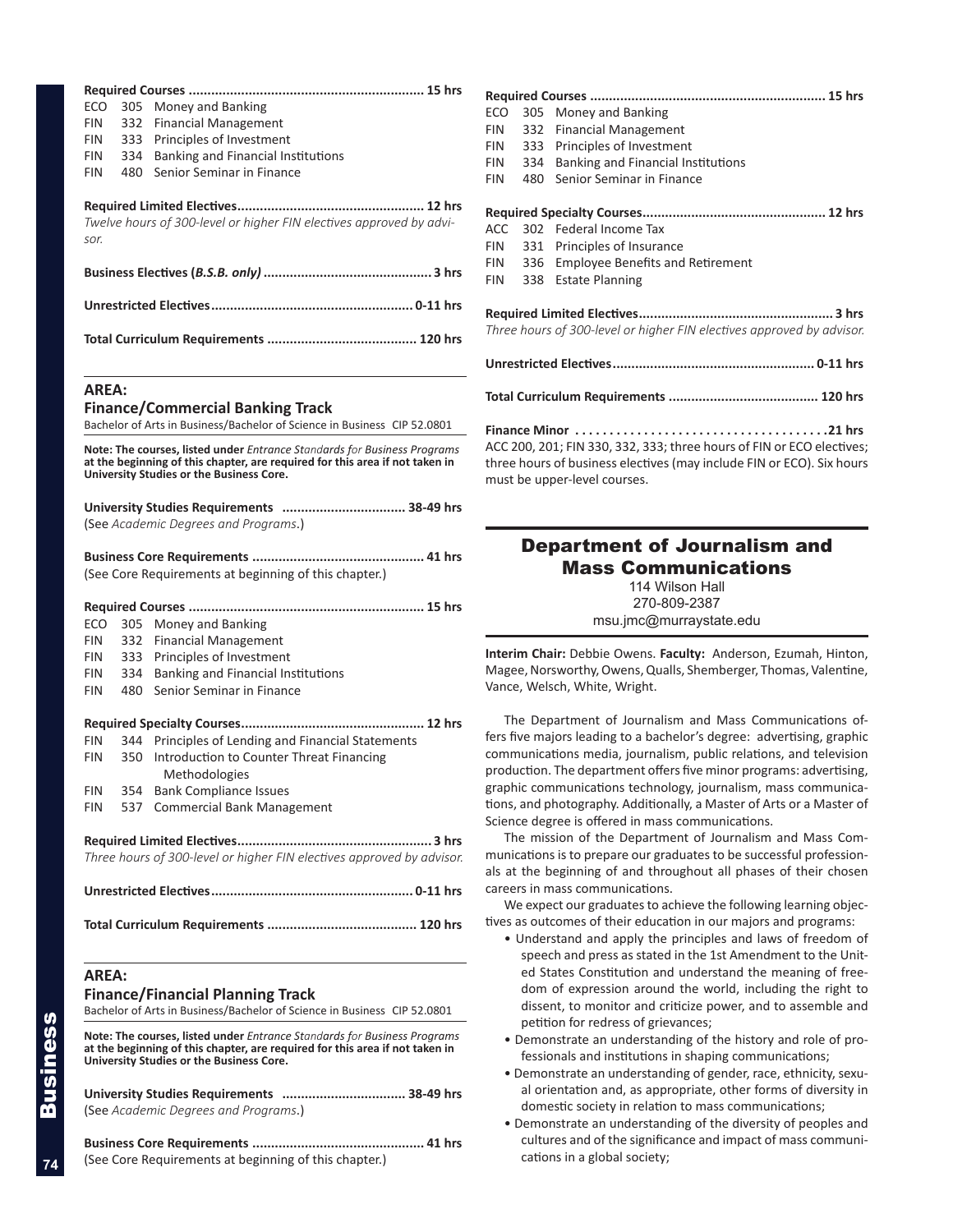- <span id="page-16-0"></span>• Understand concepts and apply theories in the use and presentation of images and information;
- Demonstrate an understanding of professional ethical principles and work ethically in pursuit of truth, accuracy, fairness and diversity;
- Think critically, creatively and independently;
- Conduct research and evaluate information by methods appropriate to the communications professions in which they work;
- Write correctly and clearly in forms and styles appropriate for the communications professions, audiences and purposes they serve;
- Critically evaluate their own work and that of others for accuracy and fairness, clarity, appropriate style and grammatical correctness;
- Apply basic numerical and statistical concepts;
- Apply current tools and technologies appropriate for the communications professions in which they work, and to understand the digital world.

Murray State University's Department of Journalism and Mass Communications is one of only 114 programs fully accredited by the Accrediting Council on Education in Journalism and Mass Communications (ACEJMC). The undergraduate programs in advertising, journalism, public relations, and television production have been accredited since 1987 and were reaccredited May 2016 for a six-year period.

ACEJMC has established the following curriculum requirements: (1) a student must earn at least 72 hours of credit (of the 120 required for graduation) outside the department; (2) a student must complete all University Studies requirements; (3) a student may count no more than six semester hours of practicums, internships or cooperative education toward the major; (4) a student must complete a minor.

Students must pass ENG 105 or 150 with a grade of *B* or better and have basic keyboarding skills to be eligible for the department's basic courses, JMC 194, JMC 270, JMC 391, and JMC 394.

For more information about undergraduate programs, contact the department at (270) 809-2387 or write to Chair, Department of Journalism and Mass Communications, Murray State University, 114 Wilson Hall, Murray, KY 42071-3311, email msu.jmc@murraystate. edu.

For information about the graduate program, contact the graduate coordinator at (270) 809-3171 or write to Graduate Coordinator, Department of Journalism and Mass Communications, 114 Wilson Hall, Murray, KY 42071-3311, email msu.jmc@murraystate.edu.

Historic Wilson Hall, the second-oldest building on the campus, houses the main classrooms and offices for Journalism and Mass Communications, as well as *The Murray State News*, a national award-winning student newspaper and its companion website The-News.org. The department also publishes an annual alumni newsletter. Television production facilities are located on the 8th floor of the Price Doyle Fine Arts Center, and include MSU-TV 11 student cable access channel. The department is affiliated with such organizations as the Association for Education in Journalism and Mass Communication (AEJMC), the Association of Schools of Journalism and Mass Communication, Kentucky Intercollegiate Press Association, College Media Advisers, American Advertising Federation, and the Public Relations Society of America. Broadcast affiliations include the Broadcast Education Association and the Kentucky Broadcasters Association. There are active student chapters of the American Advertising Federation, the Public Relations Student Society of America, and Kappa Tau Alpha, honorary journalism fraternity.

#### **Scholarships and Awards**

**MAJOR:**

The department offers scholarships, internships, graduate assistantships, and special awards in journalism and mass communications. For additional information, contact the Department of Journalism and Mass Communications, msu.jmc@murraystate.edu.

### **Advertising** Bachelor of Science/Bachelor of Arts Degree CIP 09.0903 ACCREDITED BY: Accrediting Council on Education in Journalism and Mass Communications (ACEJMC) **University Studies Requirements................................... 38-44 hrs** (See *Academic Degrees and Programs*.) **Required Courses ............................................................... 29 hrs** JMC 100T Transitions JMC 168 Contemporary Mass Media JMC 270 Media Production JMC 330 Mass Media Effects JMC 394 Introduction to Advertising JMC 417 Advertising Creative Strategies JMC 426 Advertising Media Sales JMC 439 Advertising Media Planning JMC 456 Advertising Capstone: The Campaign JMC 499 Senior Seminar JMC 590 Mass Communication Law **Required Limited Electives.................................................... 6 hrs** *Choose from the following:* JMC 194 Newswriting JMC 322 Mass Media Study Abroad JMC 336 Writing for Media Production JMC 384 Sports Media JMC 385 Directed Individual Study JMC 391 Public Relations Principles JMC 400 International Mass Communications JMC 440 Research Methods for Public Relations JMC 586 Special Topics JMC 596 Internship MKT 360 Principles of Marketing MKT 463 Consumer Behavior Upper level MKT elective or MGT 350 **Co-Requirements for Majors................................................6 hrs1** CSC 125 Internet and Web Page Design *or* CSC 199 Introduction to Information Technology GCM 153 Electronic Imaging **Required Minor............................................................. 21-24 hrs Unrestricted Electives.................................................... 11-20 hrs Total Curriculum Requirements ........................................ 120 hrs** <sup>1</sup>Or approved equivalent.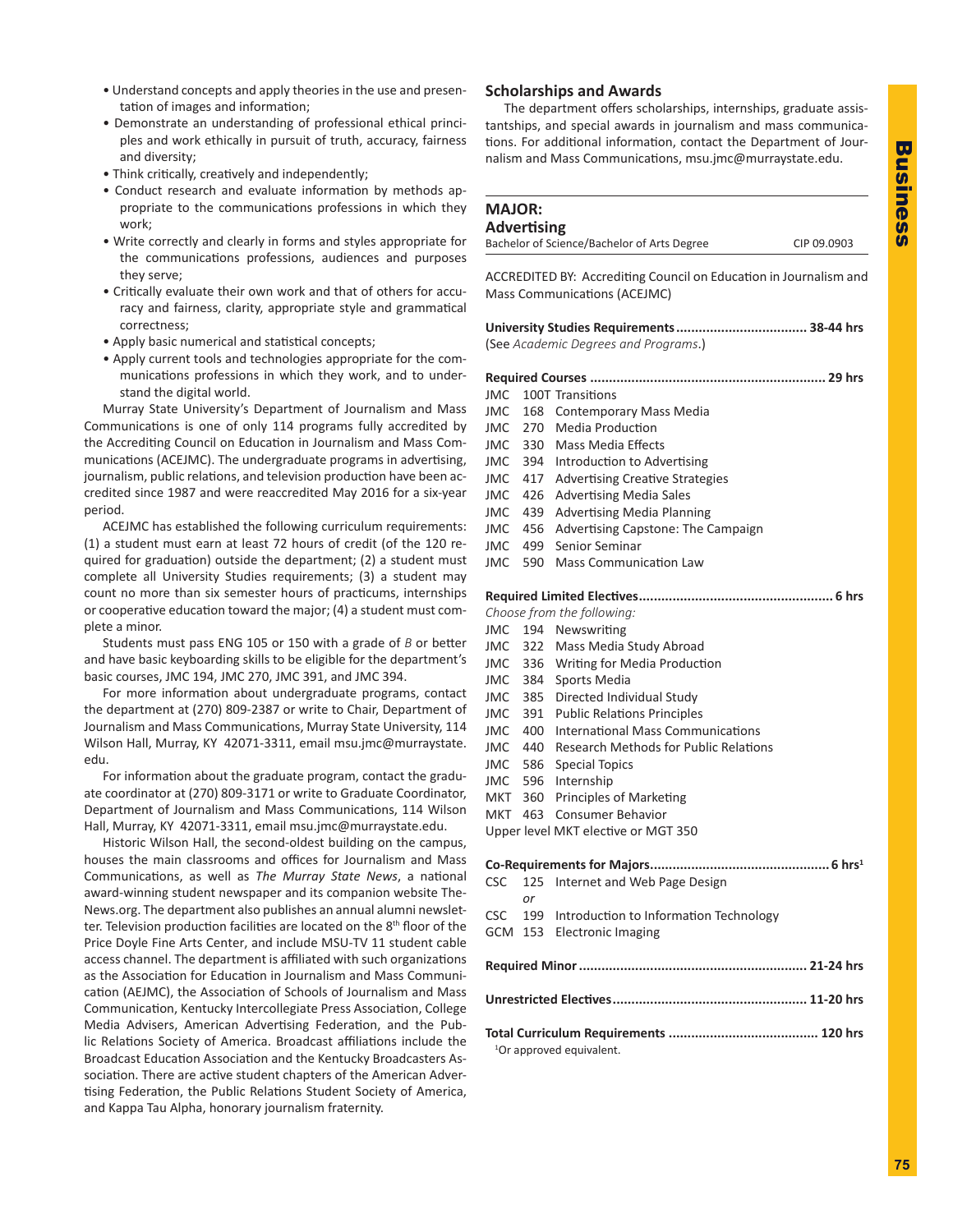<span id="page-17-0"></span>

| <b>MAJOR:</b><br>Journalism<br>Bachelor of Science/Bachelor of Arts Degree<br>CIP 09.0401 | <b>MAJOR:</b><br><b>Public Relations</b><br>Bachelor of Science/Bachelor of Arts Degree<br>CIP 09.0902 |
|-------------------------------------------------------------------------------------------|--------------------------------------------------------------------------------------------------------|
| ACCREDITED BY: Accrediting Council on Education in Journalism and                         | ACCREDITED BY: Accrediting Council on Education in Journalism and                                      |
| Mass Communications (ACEJMC)                                                              | Mass Communications (ACEJMC)                                                                           |
| (See Academic Degrees and Programs.)                                                      | (See Academic Degrees and Programs.)                                                                   |
|                                                                                           |                                                                                                        |
|                                                                                           |                                                                                                        |
| JMC 100T Transitions                                                                      | 100T Transitions<br>JMC.                                                                               |
| JMC.<br>168 Contemporary Mass Media                                                       | JMC<br>168 Contemporary Mass Media                                                                     |
| 194 Newswriting<br>JMC.                                                                   | 194 Newswriting<br>JMC                                                                                 |
| 270 Media Production<br><b>JMC</b>                                                        | JMC 270 Media Production                                                                               |
| <b>JMC</b><br>304 Multimedia Writing                                                      | JMC 330 Mass Media Effects                                                                             |
| JMC.<br>305 News Editing                                                                  | JMC 391 Public Relations Principles                                                                    |
| 330 Mass Media Effects<br>JMC.                                                            | <b>JMC</b> 412 Content Creation for Public Relations                                                   |
| JMC.<br>397 In-depth Reporting                                                            | 440 Research Methods for Public Relations<br>JMC                                                       |
| <b>JMC</b><br>398 Advanced Multimedia Reporting                                           | JMC 444 Digital Technology for Public Relations                                                        |
| JMC 499 Senior Seminar                                                                    | JMC 491 PR Capstone: Cases and Campaigns                                                               |
| 590 Mass Communication Law<br>JMC                                                         | JMC 499 Senior Seminar                                                                                 |
| JMC 597 Collaborative Journalism Capstone                                                 | JMC 590 Mass Communication Law                                                                         |
|                                                                                           |                                                                                                        |
| Choose from the following:                                                                | Choose from the following:                                                                             |
| GCM 250 Fundamentals of Photography and Photojournalism                                   | <b>BUS</b> 140 Foundations of Business                                                                 |
| JMC 322 Mass Media Study Abroad                                                           | GCM 250 Fundamentals of Photography and Photojournalism                                                |
| 336 Writing for Media Production<br>JMC                                                   | JMC 305 News Editing                                                                                   |
| JMC<br>384 Sports Media                                                                   | JMC 322 Mass Media Study Abroad                                                                        |
| JMC<br>385 Directed Individual Study                                                      | JMC<br>336 Writing for Media Production                                                                |
| 396 Publication Design<br>JMC.                                                            | JMC<br>384 Sports Media                                                                                |
| 400 International Mass Communication<br>JMC.                                              | JMC<br>385 Directed Individual Study                                                                   |
| 445 Community Journalism<br>JMC.                                                          | 394 Introduction to Advertising<br>JMC                                                                 |
| 466 Advanced Electronic New Reporting and Production<br>JMC                               | 396 Publication Design<br>JMC                                                                          |
| JMC<br>492 Feature Writing                                                                | JMC<br>397 In-depth Reporting                                                                          |
| 586 Special Topics<br>JMC                                                                 | 398 Advanced Multimedia Reporting<br>JMC                                                               |
| 593 Opinion Writing<br>JMC                                                                | 400 International Mass Communications<br>JMC                                                           |
| JMC 596 Internship                                                                        | JMC<br>492 Feature Writing                                                                             |
|                                                                                           | JMC 586 Special Topics                                                                                 |
|                                                                                           | <b>JMC</b><br>596 Internship                                                                           |
| 125 Internet and Web Page Design<br>CSC                                                   | MGT 350 Fundamentals of Management                                                                     |
| or                                                                                        | MKT 360 Principles of Marketing                                                                        |
| 199 Introduction to Information Technology<br>CSC                                         |                                                                                                        |
| GCM 153 Electronic Imaging                                                                |                                                                                                        |
|                                                                                           | 125 Internet and Web Page Design<br>CSC                                                                |
|                                                                                           | or                                                                                                     |
|                                                                                           | <b>CSC</b><br>199 Introduction to Information Technology                                               |
|                                                                                           | GCM 153 Electronic Imaging                                                                             |
| <sup>1</sup> Or approved equivalent.                                                      |                                                                                                        |
|                                                                                           |                                                                                                        |

**Total Curriculum Requirements ........................................ 120 hrs**

<sup>1</sup>Or approved equivalent.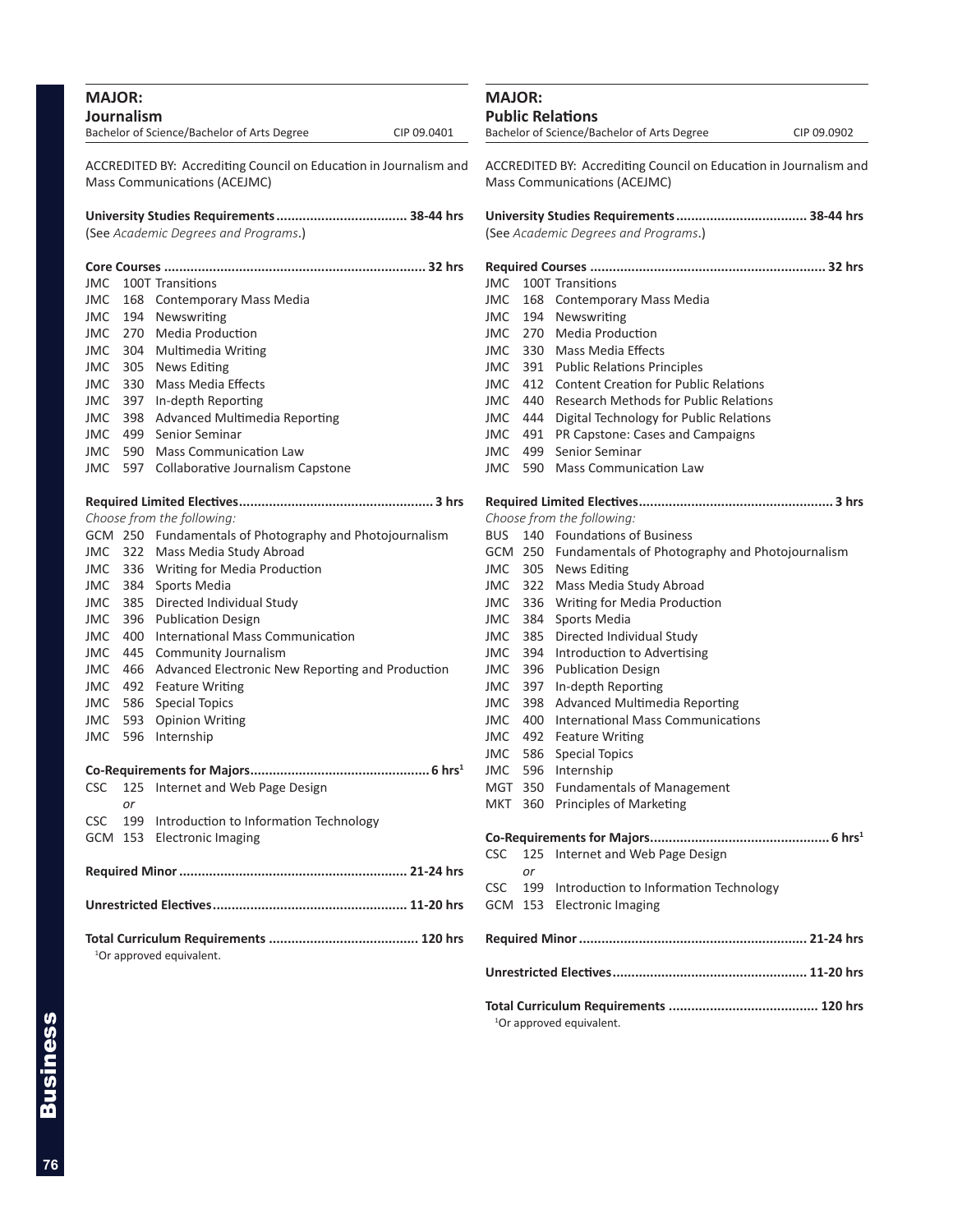<span id="page-18-0"></span>

| <b>MAJOR:</b>   |                                                                                                   |                                                                         |             |
|-----------------|---------------------------------------------------------------------------------------------------|-------------------------------------------------------------------------|-------------|
|                 |                                                                                                   | <b>Television Production</b>                                            |             |
|                 |                                                                                                   | Bachelor of Science/Bachelor of Arts Degree                             | CIP 09.0701 |
|                 | ACCREDITED BY: Accrediting Council on Education in Journalism and<br>Mass Communications (ACEJMC) |                                                                         |             |
|                 |                                                                                                   | (See Academic Degrees and Programs.)                                    |             |
|                 |                                                                                                   |                                                                         |             |
| JMC.<br>JMC.    |                                                                                                   | 100T Transitions<br>168 Contemporary Mass Media                         |             |
| JMC             |                                                                                                   | 270 Media Production                                                    |             |
| JMC.            | 330                                                                                               | Mass Media Effects                                                      |             |
| <b>JMC</b>      |                                                                                                   | 336 Writing for Media Production                                        |             |
|                 |                                                                                                   | <b>JMC</b> 358 Television Studio Production                             |             |
| JMC             |                                                                                                   | 369 Audio/Video Post Production                                         |             |
| JMC.            |                                                                                                   | 448 Media Production Enterprises                                        |             |
|                 |                                                                                                   | JMC 451 Television Field Production                                     |             |
|                 | JMC 455                                                                                           | Capstone in Media Production                                            |             |
|                 | JMC 499                                                                                           | Senior Seminar                                                          |             |
| JMC.            | 590                                                                                               | Mass Communication Law                                                  |             |
|                 |                                                                                                   |                                                                         |             |
|                 |                                                                                                   | Choose from the following:                                              |             |
| JMC             |                                                                                                   | 322 Mass Media Study Abroad                                             |             |
| JMC             |                                                                                                   | 384 Sports Media                                                        |             |
|                 | JMC 385                                                                                           | Directed Individual Study                                               |             |
| JMC.            |                                                                                                   | 400 International Mass Communications                                   |             |
| JMC             |                                                                                                   | 391 Public Relations Principles                                         |             |
|                 | JMC 394                                                                                           | Introduction to Advertising                                             |             |
|                 | JMC 398                                                                                           | Advanced Multimedia Reporting                                           |             |
| JMC<br>JMC 440  | 426                                                                                               | <b>Advertising Media Sales</b><br>Research Methods for Public Relations |             |
|                 |                                                                                                   |                                                                         |             |
| JMC 586<br>JMC. | 596                                                                                               | <b>Special Topics</b><br>Internship                                     |             |
|                 |                                                                                                   |                                                                         |             |
|                 |                                                                                                   |                                                                         |             |
| <b>CSC</b>      | 125                                                                                               | Internet and Web Page Design                                            |             |
|                 | or                                                                                                |                                                                         |             |
| <b>CSC</b>      | 199<br>GCM 153                                                                                    | Introduction to Information Technology<br><b>Electronic Imaging</b>     |             |
|                 |                                                                                                   |                                                                         |             |
|                 |                                                                                                   |                                                                         |             |
|                 |                                                                                                   |                                                                         |             |
|                 |                                                                                                   |                                                                         |             |
|                 |                                                                                                   | <sup>1</sup> Or approved equivalent.                                    |             |
|                 |                                                                                                   |                                                                         |             |
|                 |                                                                                                   | JMC 394, 417, 426, 439, 456; MKT 360, 463, upper-level MKT course       |             |
|                 |                                                                                                   | or MGT 350. Six hours must be upper-level courses.                      |             |
|                 |                                                                                                   |                                                                         |             |
|                 |                                                                                                   | JMC 194, 270, 304, 305, 397, 398, 590, and 597 and corequisites         |             |
|                 |                                                                                                   | CSC 125 and GCM 153. Advertising, Public Relations, and Television      |             |
|                 |                                                                                                   | Production majors may substitute GCM 250 for JMC 270 and any            |             |
|                 |                                                                                                   | upper-level JMC course for JMC 590. Public Relations majors may         |             |

**Mass Communications Minor............................................. 24 hrs** JMC 168, 194, 330, 590 and 12 hours of approved JMC electives. Six hours must be upper-level courses. Students cannot minor in mass communications if they have a major in the department. They can, however, minor in advertising.

substitute JMC 336 for JMC 194.

#### **Graduate Program**

Graduate Coordinator - Bellarmine Ezumah 270-809-3171

The objectives of the Master of Arts and the Master of Science in Mass Communications are: 1) to prepare graduate students for positions in mass communications and research; 2) to provide a foundation for study at the doctoral level; and 3) to prepare graduate students for teaching mass communications at the college level.

#### **Requirements for Admission**

Applicants must meet the Murray State University requirements (see *Graduate Admissions*). Additional requirements follow.

#### **Unconditional**

Unconditional admission is granted to applicants who have a bachelor's degree from an ACEJMC-accredited, or similarly rigorous, program in any mass communications field and whose undergraduate GPA is 2.75 or higher. International students must also submit minimum TOEFL scores of 213 on the computer-based test, with at least 21 on each of the three verbal areas, or 20 in each of the four areas of the Internet-based test, or 550 on the paper-based test. Students must submit IELTS scores of a minimum of 5.5 or higher in each of the four bands and the total band.

#### **Conditional**

Conditional admission may be granted to applicants who have a bachelor's degree from an accredited college or university in fields other than mass communications or whose undergraduate GPA is between 2.50 and 2.74. The graduate coordinator may require up to nine hours of additional prerequisite courses, including JMC 168, for any student admitted conditionally. Conditional students are admitted to full standing after completion of nine hours of graduate course with a 3.0 GPA or better and no single grade below a *B*.

International students entering the JMC program from the Murray State University English as Second Language program must complete Level 6, AND students must submit TOEFL scores of at least 497 paperbased or 213 computer-based test, including at least 21 on each of the three verbal areas, or 18 in each of the four areas of the Internet-based test in addition to the above requirements. Students entering the mass communications program from the Academic English for Non-Native Speakers (AEP) must submit a TOEFL score of at least 523.

### **Master of Arts or Master of Science Mass Communications** CIP 09.0101

#### **NON-THESIS REQUIREMENTS ONLY**

|     |     | JMC 600 Seminar in International Mass Communications                      |  |  |
|-----|-----|---------------------------------------------------------------------------|--|--|
|     | or  |                                                                           |  |  |
|     |     | JMC 615 American Media History                                            |  |  |
|     | and |                                                                           |  |  |
|     |     | JMC 630 Theories of Mass Communications                                   |  |  |
|     |     | JMC 610 Introduction to Graduate Studies                                  |  |  |
| JMC |     | 648 Mass Media Industries <sup>PT</sup>                                   |  |  |
| JMC |     | 660 Methods of Communications Research <sup>R</sup>                       |  |  |
|     |     | JMC 670 Philosophical and Ethical Concepts of the Mass Media <sup>L</sup> |  |  |
|     |     | JMC 690 Comprehensive Project                                             |  |  |
|     |     |                                                                           |  |  |
|     |     | Four courses chosen from the following:                                   |  |  |
|     |     | JMC 600 Seminar in International Mass Communications                      |  |  |

- JMC 601 Media, Culture, Gender and Race
- JMC 602 Seminar in Advertising
- JMC 603 Seminar in Public Relations
- JMC 615 American Media History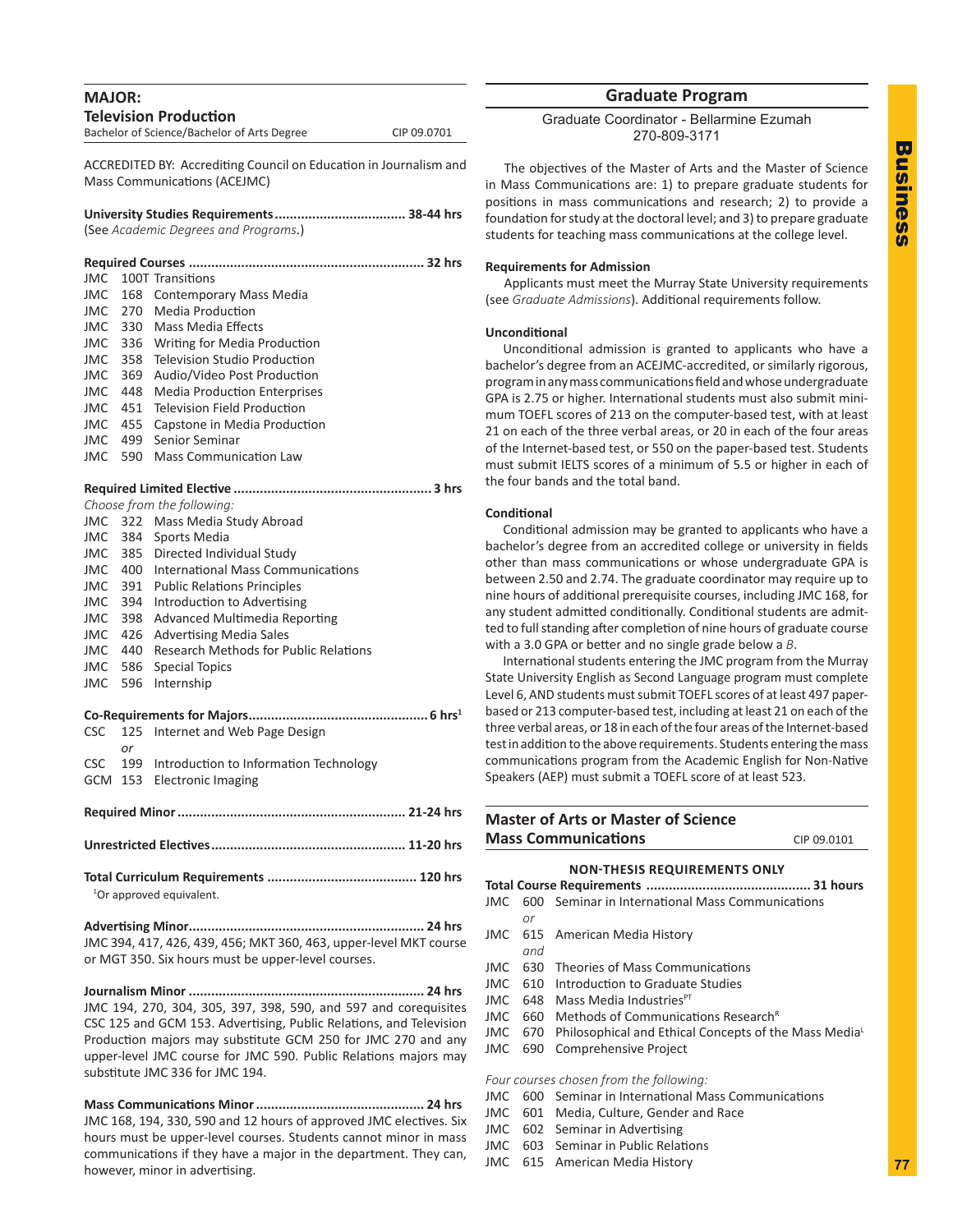#### <span id="page-19-0"></span>JMC 616 Professional Internship in Mass Communications

- JMC 620 Strategic Communications
- JMC 622 JMC Study Abroad
- JMC 658 New Technologies
- JMC 677 Directed Individual Study
- JMC 685 Specialized Mass Communications
- JMC 686 Special Topics

Elective (600-level, approved by graduate coordinator)

#### **Other Degree Requirements**

• The semester before enrolling in JMC 690, the student must meet with the graduate coordinator, present a proposal for the project, and gain approval for the proposal.

• For the Master of Arts degree only, the candidate must demonstrate competency in an approved foreign language.

### **Master of Arts or Master of Science Mass Communications/Public Relations Concentration** CIP 09.0101

#### **NON-THESIS REQUIREMENTS ONLY**

|  |  | JMC 601 Media, Culture, Gender and Race                      |  |
|--|--|--------------------------------------------------------------|--|
|  |  | JMC 602 Seminar in Advertising                               |  |
|  |  | JMC 603 Seminar in Public Relations                          |  |
|  |  | JMC 610 Introduction to Graduate Studies                     |  |
|  |  | JMC 620 Strategic Communications                             |  |
|  |  | JMC 630 Theories of Mass Communications                      |  |
|  |  | JMC 658 New Technologies                                     |  |
|  |  | JMC 660 Methods of Communications Research <sup>R</sup>      |  |
|  |  | JMC 670 Philosophical and Ethical Concepts of the Mass Media |  |
|  |  | JMC 690 Comprehensive Project                                |  |
|  |  |                                                              |  |

#### *One course chosen from the following:*

- COM 682 Crisis Communication
- JMC 616 Professional Internship in Mass Communications
- MKT 667 Marketing Planning and Application
- NLS 675 Social Entrepreneurship

#### **Other Degree Requirements**

- JMC 391 is required for students without an undergraduate degree in Public Relations or closely-related discipline. JMC 391 may not be used for graduate credit; may be taken concurrently with JMC 610.
- The semester before enrolling in JMC 690, the student must meet with the graduate coordinator, present a proposal for the project, and gain approval of the proposal.
- For the Master of Arts degree only, the candidate must demonstrate competency in an approved foreign language.

| <b>CERTIFICATE:</b>              |             |
|----------------------------------|-------------|
| <b>Public Relations Practice</b> | CIP 09.0101 |
|                                  |             |

#### **Total Course Requirements............................................. 18 hours** JMC 601 Media, Culture, Gender and Race JMC 602 Seminar in Advertising JMC 603 Seminar in Public Relations JMC 620 Strategic Communications JMC 658 New Technologies *One course chosen from the following:*

- COM 682 Crisis Communication
- JMC 616 Professional Internship in Mass Communications
- MKT 667 Marketing Planning and Application
- NLS 675 Social Entrepreneurship

#### **Graphic Communications Media**

This program is designed to prepare individuals for employment at the supervisory and management levels in the printing and graphic communications industries.

Graduates of this program will be qualified to function as entry level managers, production planners, quality control specialists, production control expeditors, estimators, sales representatives, or customer service representatives.

We expect our Graphic Communications Media students to learn how to:

- 1. Write clearly and accurately
- 2. Use media technology appropriate to the task
- 3. Understand data and statisitics
- 4. Think creatively
- 5. Exhibit professional career-related behavior

#### **MAJOR:**

#### **Graphic Communications Media**

Bachelor of Science Degree CIP 10.0301

**University Studies Requirements................................... 38-44 hrs** (See *Academic Degrees and Programs*.)

University Studies selections must include:

*•Scientific Inquiry, Methodologies, and Quantitative Skills*

- STA 135 Introduction to Probability and Statistics
- *•Social and Self-Awareness and Responsible Citizenship*
- ECO 140 Contemporary Economics *or* ECO 230 Principles of Macroeconomics *or* ECO 231 Principles of Microeconomics *•University Studies Electives* CSC 125 Internet and Web Page Design *or* CSC 199 Introduction to Information Technology **Required Courses ............................................................... 35 hrs** JMC 100T Transitions GCM 151 Introduction to Graphic Communications GCM 153 Electronic Imaging GCM 250 Fundamentals of Photography and Photojournalism GCM 252 Digital Image Conversion GCM 351 Graphic Communication Processes GCM 354 Principles of Estimating GCM 365 Customer Experience in Graphic Arts GCM 441 Desktop Multimedia GCM 442 Digital Interactive Technology GCM 454 Color Management and Quality Control GCM 558 Trends in Graphic Communications
- JMC 499 Senior Seminar

**Required Limited Elective ..................................................... 3 hrs**

- *Choose from the following:* ACC 200 Principles of Financial Accounting
- ART 353 Web Design
- JMC 394 Introduction to Advertising
- JMC 596 Internship
- MGT 350 Fundamentals of Management
- MKT 360 Principles of Marketing

#### **Co-Requirements for Majors................................................. 6 hrs**

- ART 111 Two-Dimensional Design
- ENG 324 Technical Writing

**78**

Business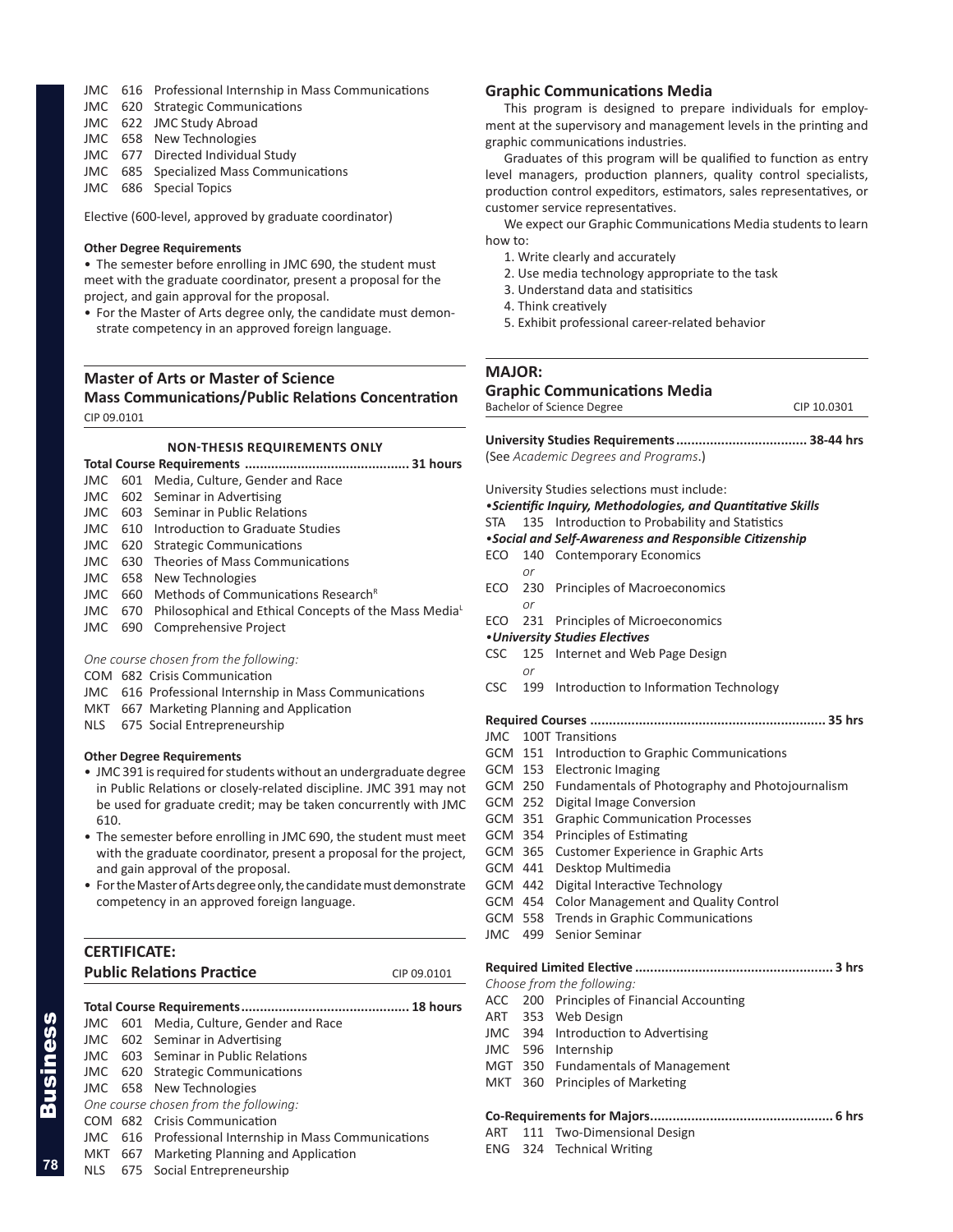<span id="page-20-0"></span>

**Unrestricted Electives.................................................... 13-19 hrs**

**Total Curriculum Requirements ........................................ 120 hrs**

**Graphic Communications Technology Minor ...................... 24 hrs** GCM 151, 153 and 18 hours selected from the following courses: GCM 250, 252, 351, 365, 441, 442, or 454. Six hours must be upper-level courses. Graphic Communications Media majors may not choose this minor.

**Photography Minor ........................................................... 21 hrs** GCM 153, 250 and 15 hours selected from the following courses: ART 350, 382; GCM 350, 357, 358, 359, 360, 440, 454; JMC 270. GCM majors may substitute an elective from this list for GCM 153 and GCM 250. Six hours must be upper-level courses.

### Department of Management, Marketing and Business Administration

451 Business Building 270-809-6196 msu.mgtmkt@murraystate.edu

**Chair:** R. Heath Keller. **Faculty:** Andonova, Betts, Dublin, Holmes, Humphreys, Huang, Johnston, Karabas, Keller, Lefebvre, Linnhoff, Miles, Muuka, North, Ray, Seaton, Sheets, Super.

The Department of Management, Marketing and Business Administration offers many curriculum alternatives for students. Students completing an area in management, marketing, or business administration meet the strongest requirements for each of these fields. Students may also focus on a major in business administration and then choose a minor outside the Bauernfeind College of Business to broaden their expertise in another field of interest. Additionally, a student may pursue a minor in business administration, entrepreneurship, golf course management, management, marketing, or real estate.

 Within the management area, two tracks are offered which permit students to direct their studies toward specific management fields: entrepreneurship or human resources. These programs prepare students for both beginning work experiences and for graduate study in business. Today's manager must combine sophisticated decision-making ability with the ability to lead and direct others. The curriculum in management is designed to provide professional training and to develop the competency of students for careers in the management of the business and economic affairs of modern organizations.

Logistics and supply chain management area students will be educated in core business disciplines; utilization of problem-solving and decision-making skills in business, ethics, and information technology; and the multicultural dimensions of the modern business environment. Students will also develop competencies in transportation and logistics, organizational behavior, supply chain management, and data analysis to prepare them for employment within the many transportation and logistics firms within the region and the state.

Marketing graduates are involved in the development of creative solutions to marketing problems that arise in the link between production of goods and services and their final use. The marketing degree prepares students for careers in a wide range of fields including retailing, sales management, advertising, and two of the fastest growing and most exciting fields – international marketing and e-business.

The business administration program prepares students for a variety of career opportunities. It provides students with a broad overall understanding of the different functional disciplines of business and prepares them for positions of responsibility in business organizations. A major in business administration is offered for those students wishing to minor in an area outside of business.

The Real Estate Program provides the credits needed to meet the educational requirements for a Kentucky real estate salesperson or broker license. A minor in real estate can be earned by taking offered real estate courses and approved electives.

|            | <b>Business Administration</b><br>Associate of Arts Degree<br>CIP 52.0101 |                                                               |  |  |
|------------|---------------------------------------------------------------------------|---------------------------------------------------------------|--|--|
|            | (See Academic Degrees and Programs.)                                      |                                                               |  |  |
|            |                                                                           |                                                               |  |  |
|            |                                                                           | University Studies selections must include:                   |  |  |
|            |                                                                           | • Scientific Inquiry, Methodologies, and Quantitative Skills  |  |  |
|            | MAT 220<br>or                                                             | <b>Business Calculus</b>                                      |  |  |
|            | MAT 250                                                                   | <b>Calculus and Analystic Geometry I</b>                      |  |  |
|            |                                                                           | One University Studies science course with lab                |  |  |
|            |                                                                           | One University Studies science or mathematics course          |  |  |
|            |                                                                           | • Social and Self-Awareness and Responsible Citizenship       |  |  |
| ECO        | 230                                                                       | <b>Principles of Macroeconomics</b>                           |  |  |
|            |                                                                           | One Ethics, Social Responsibility and Civic Engagement course |  |  |
|            |                                                                           | . World's Historical, Literary, and Philosophical Traditions  |  |  |
| CIV.       |                                                                           | 201 World Civilizations I                                     |  |  |
|            | or                                                                        |                                                               |  |  |
| CIV -      |                                                                           | 202 World Civilizations II                                    |  |  |
|            |                                                                           | HUM 211 The Western Humanities Tradition                      |  |  |
|            |                                                                           | • University Studies Electives                                |  |  |
| <b>CSC</b> |                                                                           | 199 Introduction to Information Technology                    |  |  |
| ECO        | 231                                                                       | Principles of Microeconomics                                  |  |  |
|            |                                                                           |                                                               |  |  |
| <b>ACC</b> | 200                                                                       | Principles of Financial Accounting                            |  |  |
| <b>ACC</b> | 201                                                                       | Principles of Managerial Accounting                           |  |  |
| <b>FTR</b> |                                                                           | 100T Transitions                                              |  |  |
| <b>BUS</b> | 215                                                                       | <b>Business Communication</b>                                 |  |  |
| <b>CIS</b> | 243                                                                       | <b>Business Statistics I</b>                                  |  |  |
| LST        | 240                                                                       | Legal Environment of Business                                 |  |  |
|            |                                                                           |                                                               |  |  |
|            |                                                                           |                                                               |  |  |
|            |                                                                           | <sup>1</sup> Elective choices must be approved by advisor.    |  |  |

#### **AREA:**

#### **Business Administration**

Bachelor of Arts in Business/Bachelor of Science in Business CIP 52.0101

**Note: The courses, listed under** *Entrance Standards for Business Programs* **at the beginning of this chapter, are required for this area if not taken in University Studies or the Business Core.**

| University Studies Requirements  38-49 hrs |  |
|--------------------------------------------|--|
| (See Academic Degrees and Programs.)       |  |
|                                            |  |

(See Core Requirements at beginning of this chapter.)

#### **Required Courses ................................................................. 3 hrs**

*Select from the following international business courses:*

- BUS 396 International Business Seminar
- BUS 515 Communicating in an International Business Environment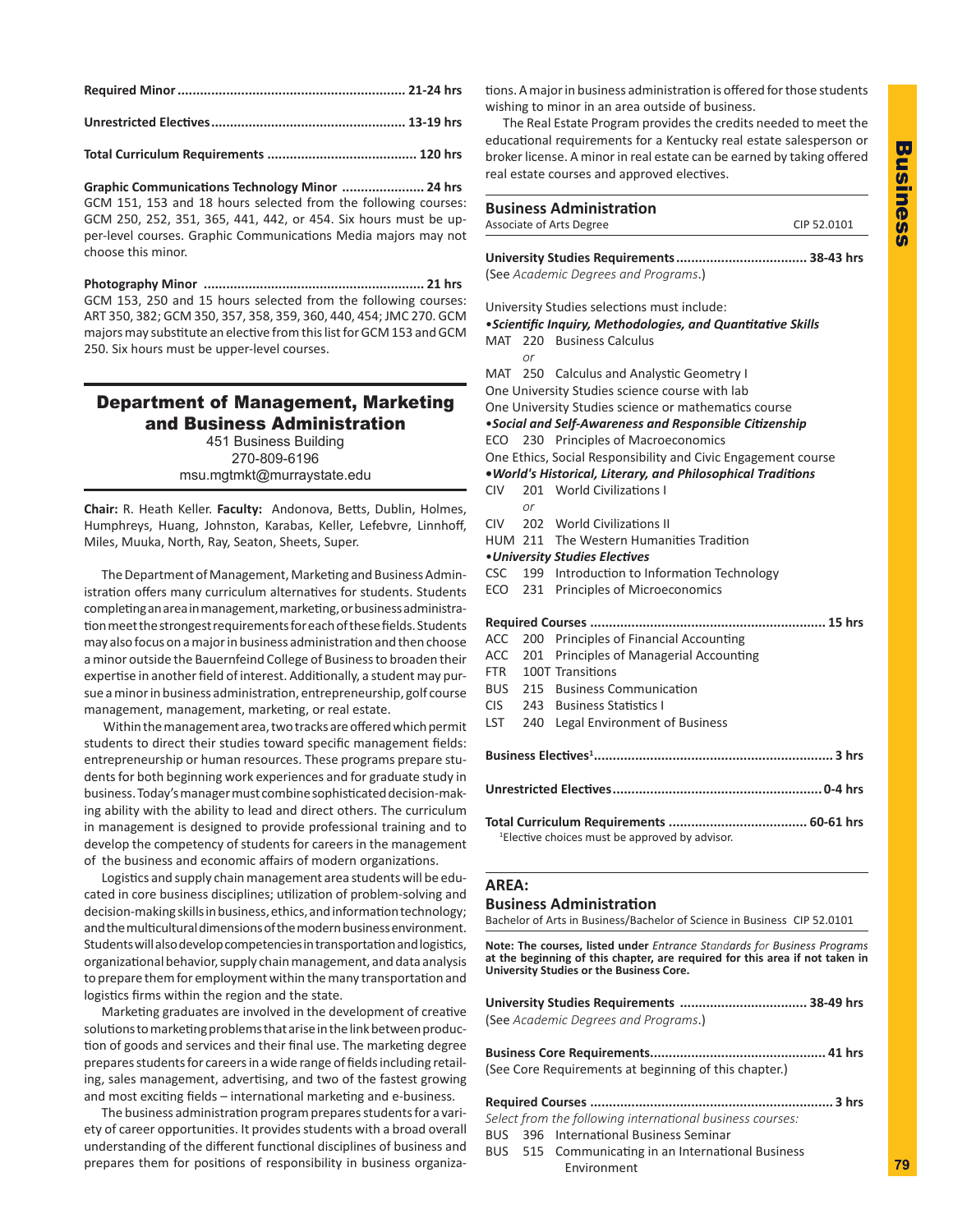<span id="page-21-0"></span>

| COM 340 Intercultural Communication |  |
|-------------------------------------|--|
|-------------------------------------|--|

- ECO 315 Comparative Economic Systems
- ECO 410 Economic Development
- ECO 460 International Trade and Finance
- FIN 461 International Financial Management
- MGT 557 International Management

MKT 568 Global Marketing Management

#### **Business Electives1** ............................................................ **21-27 hrs**

B.S.B. only: 27 hours of business electives, not to exceed nine hours in any one prefix, with at least 18 hours at the 300-level or above.

B.A.B. only: 21 hours of business electives, not to exceed nine hours in any one prefix, with at least 12 hours at the 300-level or above.

**Unrestricted Electives...................................................... 6-11 hrs** 

**Total Curriculum Requirements ........................................ 120 hrs** 

<sup>1</sup>A maximum of three hours of cooperative education credit counts toward the degree.

#### **AREA:**

**Business Administration/International Business Track** Bachelor of Arts in Business/Bachelor of Science in Business CIP 52.0101

**Note: The courses, listed under** *Entrance Standards for Business Programs* **at the beginning of this chapter, are required for this area if not taken in University Studies or the Business Core.**

**University Studies Requirements .................................. 38-49 hrs** (See *Academic Degrees and Programs*.)

**Business Core Requirements............................................... 41 hrs** (See Core Requirements at beginning of this chapter.)

**Business Electives1......................................................... 21-27 hrs** B.S.B. only: 27 hours of business electives, not to exceed nine hours in any one prefix, with at least 15 hours at the 300-level or above.

B.A.B. only: 21 hours of business electives, not to exceed nine hours in any one prefix, with at least 15 hours at the 300-level or above.

- *Twelve of these hours must be chosen from the following:*
- BUS 396 International Business Seminar
- BUS 515 Communicating in an International Business Environment
- ECO 311 European Economic History
- ECO 315 Comparative Economic Systems
- ECO 320 Women in the Global Economy
- ECO 325 Economics of Corruption in Transition and Developing Countries
- ECO 410 Economic Development
- ECO 460 International Trade and Finance
- LSC 475 International Transportation and Logistics
- MGT 557 International Management
- MKT 568 Global Marketing Management

**Required International Electives**..............................................**9 hrs** Nine hours of electives, with at least three hours at the 300-level or above. Select from among AGR 533, ANT 311, ARC 325, COM 340, CRJ 575, EES 330, ENG 250, ENG 303-308, ENG 315, HIS 331, HIS 352, HIS 401-415, HIS 478, HIS 479, HIS 481, JMC 400, POL 450-459, SOC 250, SOC 440, SOC 465, SPA 311, SWK 346, SWK 442, or any courses which satisfy the University Studies Global Awareness requirement.

```
Unrestricted Electives........................................................ 0-5 hrs 
Total Curriculum Requirements ........................................ 120 hrs <sup>1</sup>A maximum of three hours of cooperative education credit counts toward
```
#### **MAJOR:**

#### **Business Administration**

Bachelor of Arts in Business/Bachelor of Science in Business CIP 52.0101

**Note: The courses, listed under** *Entrance Standards for Business Programs* **at the beginning of this chapter, are required for this major if not taken in University Studies or the Business Core.**

|            |         | University Studies Requirements  38-49 hrs<br>(See Academic Degrees and Programs.) |
|------------|---------|------------------------------------------------------------------------------------|
|            |         | (See Core Requirements at beginning of this chapter.)                              |
|            |         |                                                                                    |
|            |         |                                                                                    |
|            |         | Select one from the following international business courses:                      |
|            |         | BUS 396 International Business Seminar                                             |
|            |         | BUS 515 Communicating in an International Business                                 |
|            |         | <b>Fnvironment</b>                                                                 |
|            | COM 340 | Intercultural Communication                                                        |
| ECO.       | 315     | <b>Comparative Economic Systems</b>                                                |
| ECO        | 410     | Economic Development                                                               |
| ECO        | 460     | International Trade and Finance                                                    |
| <b>FIN</b> | 461     | <b>International Financial Management</b>                                          |
| MGT        | 557     | <b>International Management</b>                                                    |
| MKT        | 568     | <b>Global Marketing Management</b>                                                 |
|            |         |                                                                                    |
|            |         |                                                                                    |
|            |         |                                                                                    |
|            |         |                                                                                    |

<sup>1</sup>A maximum of three hours of cooperative education credit counts toward the degree.

#### **AREA:**

the degree.

#### **Management**

Bachelor of Arts in Business/Bachelor of Science in Business CIP 52.0201

**Note: The courses, listed under** *Entrance Standards for Business Programs* **at the beginning of this chapter, are required for this area if not taken in University Studies or the Business Core.**

|  | University Studies Requirements  38-49 hrs                                          |  |
|--|-------------------------------------------------------------------------------------|--|
|  | (See Academic Degrees and Programs.)                                                |  |
|  |                                                                                     |  |
|  | (See Core Requirements at beginning of this chapter.)                               |  |
|  |                                                                                     |  |
|  | LSC 452 Process Management                                                          |  |
|  | MGT 550 Human Resources Management                                                  |  |
|  | MGT 551 Organizational Behavior                                                     |  |
|  | MGT 557 International Management                                                    |  |
|  | MGT electives (9 hrs)                                                               |  |
|  |                                                                                     |  |
|  |                                                                                     |  |
|  | <sup>1</sup> A maximum of three hours of cooperative education credit counts toward |  |

Business

**80**

the degree.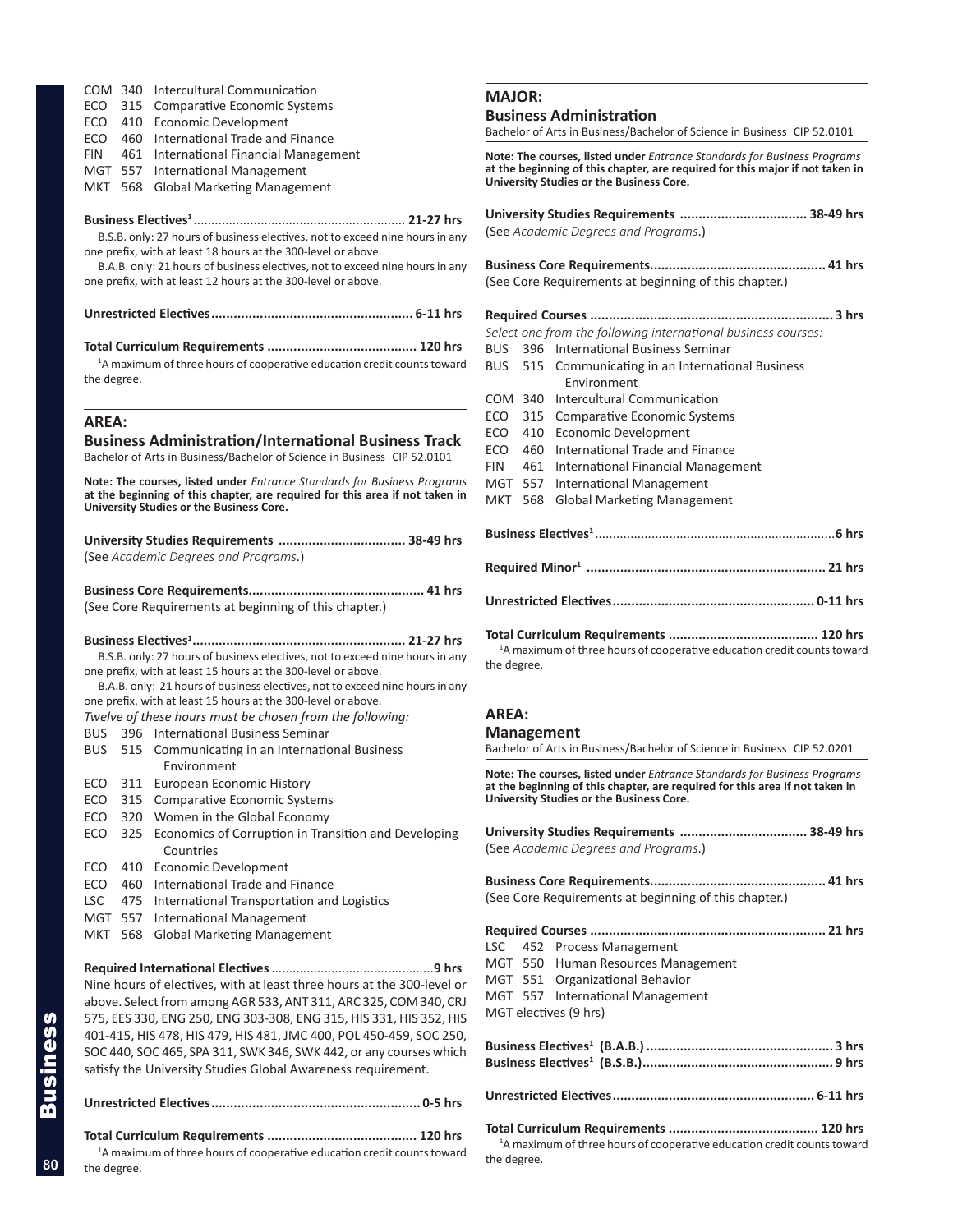### <span id="page-22-0"></span>**AREA: Management/Entrepreneurship Track** Bachelor of Arts in Business/Bachelor of Science in Business CIP 52.0201 **Note: The courses, listed under** *Entrance Standards for Business Programs* **at the beginning of this chapter, are required for this area if not taken in University Studies or the Business Core. University Studies Requirements .................................. 38-49 hrs** (See *Academic Degrees and Programs*.) **Business Core Requirements............................................... 41 hrs** (See Core Requirements at beginning of this chapter.) **Required Courses ............................................................... 12 hrs** LSC 452 Process Management MGT 550 Human Resources Management MGT 551 Organizational Behavior MGT 557 International Management **Entrepreneurship Track ...................................................... 12 hrs** *Choose from the following:* ECO 521 Seminar in Economic Thought: Rand's Objectivism MGT 358 Entrepreneurial Business Plan Development MGT 420 Entrepreneurial Strategic Growth MGT 440 Entrepreneurial Innovation and Creativity MGT 445 New Product Development MGT 488 Cooperative Education/Internship MGT 490 Entrepreneurial Consulting MGT 595 Special Problems MKT 390 Entrepreneurial Marketing **Note:** A maximum of three hours of cooperative education credit counts toward the degree. **Business Electives (B.A.B.).................................................... 0 hrs Business Electives (B.S.B.)..................................................... 6 hrs Unrestricted Electives...................................................... 6-11 hrs Total Curriculum Requirements ........................................ 120 hrs AREA: Management/Human Resources Track** Bachelor of Arts in Business/Bachelor of Science in Business CIP 52.0201 **Note: The courses, listed under** *Entrance Standards for Business Programs* **at the beginning of this chapter, are required for this area if not taken in University Studies or the Business Core. University Studies Requirements .................................. 38-49 hrs** (See *Academic Degrees and Programs*.) **Business Core Requirements............................................... 41 hrs** (See Core Requirements at beginning of this chapter.) **Required Courses ............................................................... 12 hrs** MGT 550 Human Resources Management MGT 551 Organizational Behavior MGT 557 International Management MGT 558 Advanced Topics in Human Resource Management

**Human Resource Track ....................................................... 12 hrs** MGT 553 Human Resource Selection

MGT 559 Compensation Management

*And two courses from the following:*

MGT 488 Cooperative Education/Internship

MGT 555 Training and Development

MGT 572 Organization Development MGT 575 Labor-Management Relations MGT 577 Labor Law and Public Policy OSH 192 Introduction to Occupational Safety and Health OSH 550 Safety and Health Program Management and Training **Note:** A maximum of three hours of cooperative education credit counts toward the degree. **Business Electives (B.A.B.).................................................... 0 hrs Business Electives (B.S.B.)..................................................... 6 hrs Unrestricted Electives...................................................... 6-11 hrs** 

### **Total Curriculum Requirements ........................................ 120 hrs**

### **AREA:**

### **Marketing**

Bachelor of Arts in Business/Bachelor of Science in Business CIP 52.1401

**Note: The courses, listed under** *Entrance Standards for Business Programs* **at the beginning of this chapter, are required for this area if not taken in University Studies or the Business Core.**

| University Studies Requirements  38-49 hrs                                                  |         |                                                        |  |  |  |
|---------------------------------------------------------------------------------------------|---------|--------------------------------------------------------|--|--|--|
| (See Academic Degrees and Programs.)                                                        |         |                                                        |  |  |  |
| (See Core Requirements at beginning of this chapter.)                                       |         |                                                        |  |  |  |
|                                                                                             |         |                                                        |  |  |  |
|                                                                                             |         | MKT 460 Integrated Marketing Communications            |  |  |  |
|                                                                                             |         | MKT 463 Consumer Behavior                              |  |  |  |
|                                                                                             |         | MKT 565 Marketing Research                             |  |  |  |
|                                                                                             |         | MKT 568 Global Marketing Management                    |  |  |  |
|                                                                                             |         | Nine hours of MKT electives chosen from the following: |  |  |  |
|                                                                                             |         | (Six hours must be 300-level or higher.)               |  |  |  |
|                                                                                             |         | MKT 285 Emerging Technologies in Marketing             |  |  |  |
|                                                                                             | MKT 361 | Selling and Sales Management                           |  |  |  |
| MKT 369                                                                                     |         | <b>Retailing Management</b>                            |  |  |  |
|                                                                                             | MKT 390 | <b>Entrepreneurial Marketing</b>                       |  |  |  |
|                                                                                             | MKT 462 | Sales Management                                       |  |  |  |
| MKT 475                                                                                     |         | Digital Marketing                                      |  |  |  |
| MKT 488                                                                                     |         | Cooperative Education/Internship                       |  |  |  |
| MKT 489                                                                                     |         | Cooperative Education/Internship                       |  |  |  |
| MKT 564                                                                                     |         | <b>Marketing Channels</b>                              |  |  |  |
|                                                                                             | MKT 578 | Social Media and Marketing                             |  |  |  |
|                                                                                             | MKT 585 | Location Analytics in Marketing                        |  |  |  |
| MKT                                                                                         | 595     | <b>Special Problems</b>                                |  |  |  |
| Note: A maximum of three hours of cooperative education credit counts<br>toward the degree. |         |                                                        |  |  |  |
|                                                                                             |         |                                                        |  |  |  |
|                                                                                             |         |                                                        |  |  |  |

**Total Curriculum Requirements ........................................ 120 hrs** <sup>1</sup>MKT 360 must be taken as a prerequisite by all business program students.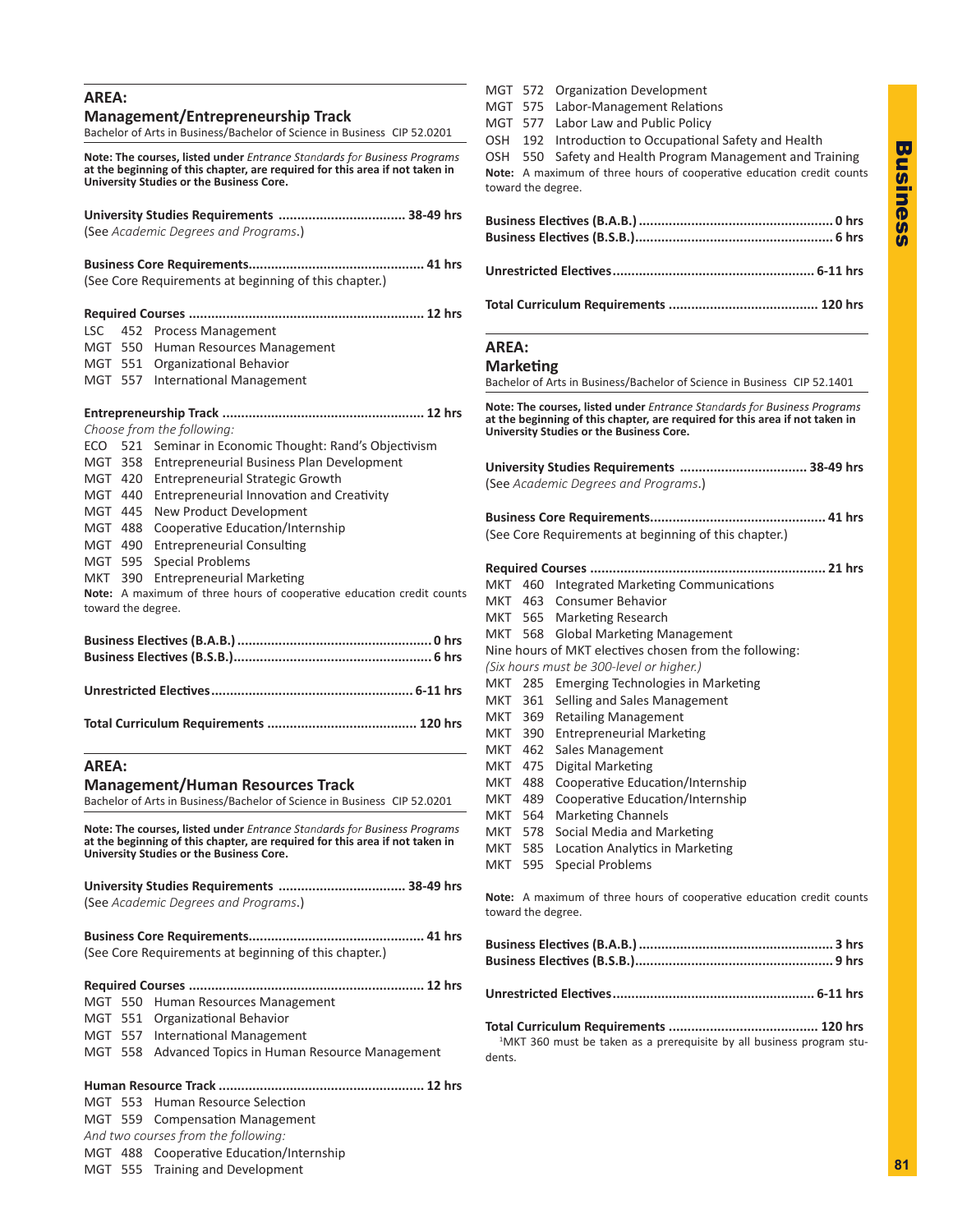<span id="page-23-0"></span>

| <b>AREA:</b><br><b>Marketing/Entrepreneurship Track</b><br>Bachelor of Arts in Business/Bachelor of Science in Business CIP 52.1401                                                                  |         |                                                  |  |  |
|------------------------------------------------------------------------------------------------------------------------------------------------------------------------------------------------------|---------|--------------------------------------------------|--|--|
| Note: The courses, listed under Entrance Standards for Business Programs<br>at the beginning of this chapter, are required for this area if not taken in<br>University Studies or the Business Core. |         |                                                  |  |  |
| University Studies Requirements  38-49 hrs<br>(See Academic Degrees and Programs.)                                                                                                                   |         |                                                  |  |  |
| (See Core Requirements at beginning of this chapter.)                                                                                                                                                |         |                                                  |  |  |
|                                                                                                                                                                                                      |         |                                                  |  |  |
| MKT                                                                                                                                                                                                  | 460     | <b>Integrated Marketing Communications</b>       |  |  |
| MKT                                                                                                                                                                                                  | 463     | Consumer Behavior                                |  |  |
| MKT                                                                                                                                                                                                  | 565     | <b>Marketing Research</b>                        |  |  |
|                                                                                                                                                                                                      | MKT 568 | <b>Global Marketing Management</b>               |  |  |
|                                                                                                                                                                                                      |         |                                                  |  |  |
|                                                                                                                                                                                                      |         | Choose from the following:                       |  |  |
| ECO                                                                                                                                                                                                  | 521     | Seminar in Economic Thought: Rand's Objectivism  |  |  |
| MGT                                                                                                                                                                                                  | 358     | <b>Entrepreneurial Business Plan Development</b> |  |  |
| MGT                                                                                                                                                                                                  | 420     | <b>Entrepreneurial Strategic Growth</b>          |  |  |
| MGT                                                                                                                                                                                                  | 440     | <b>Entrepreneurial Innovation and Creativity</b> |  |  |
| MGT 445                                                                                                                                                                                              |         | New Product Development                          |  |  |
| MGT 490                                                                                                                                                                                              |         | <b>Entrepreneurial Consulting</b>                |  |  |
| MKT                                                                                                                                                                                                  | 390     | <b>Entrepreneurial Marketing</b>                 |  |  |
| MKT                                                                                                                                                                                                  | 488     | Cooperative Education/Internship                 |  |  |
| мкт                                                                                                                                                                                                  | 489     | Cooperative Education/Internship                 |  |  |
| MKT                                                                                                                                                                                                  | 595     | <b>Special Problems</b>                          |  |  |
|                                                                                                                                                                                                      |         |                                                  |  |  |
|                                                                                                                                                                                                      |         |                                                  |  |  |
|                                                                                                                                                                                                      |         | Total Curriculum Poquiromonte<br>$120$ hrs       |  |  |

**Total Curriculum Requirements ........................................ 120 hrs** <sup>1</sup>MKT 360 must be taken as a prerequisite by all business program students.

#### **Logistics and Supply Chain Management**

The Logistics and Supply Chain Management program prepares individuals to manage and coordinate all logistical functions in an enterprise, ranging from acquisitions to receiving and handling, through internal allocation of resources to operations units, to the handling and delivery of output. It includes instruction in acquisitions and purchasing, inventory control, storage and handling, just-in-time manufacturing, logistics planning, shipping and delivery management, transportation, quality control, resource estimation and allocation, and budgeting.

### **AREA:**

#### **Logistics and Supply Chain Management**

Bachelor of Arts in Business/Bachelor of Science in Business CIP 52.0203

**Note: The courses, listed under** *Entrance Standards for Business Programs* **at the beginning of this chapter, are required for this area if not taken in University Studies or the Business Core.**

**University Studies Requirements .................................. 38-49 hrs** (See *Academic Degrees and Programs*.)

**Business Core Requirements............................................... 41 hrs** (See Core Requirements at beginning of this chapter.)

| Note: Students must maintain a cumulative GPA of 2.50 or higher in the fol-                        |     |                                            |  |  |  |
|----------------------------------------------------------------------------------------------------|-----|--------------------------------------------|--|--|--|
| lowing courses.                                                                                    |     |                                            |  |  |  |
| LSC                                                                                                | 452 | <b>Process Management</b>                  |  |  |  |
| LSC                                                                                                | 461 | Purchasing and Supply Management           |  |  |  |
| LSC                                                                                                | 470 | Logistics Management                       |  |  |  |
| LSC 475                                                                                            |     | International Transportation and Logistics |  |  |  |
| LSC 480                                                                                            |     | Supply Chain Management Strategy           |  |  |  |
| MGT 550                                                                                            |     | Human Resource Management                  |  |  |  |
| MGT                                                                                                | 551 | Organizational Behavior                    |  |  |  |
|                                                                                                    |     |                                            |  |  |  |
|                                                                                                    |     |                                            |  |  |  |
|                                                                                                    |     | Choose electives from the following:       |  |  |  |
| CIS                                                                                                | 543 | Data Analysis and Modeling                 |  |  |  |
| <b>CIS</b>                                                                                         | 548 | <b>Enterprise Resource Planning</b>        |  |  |  |
| IOE                                                                                                |     | 587 Quality Control                        |  |  |  |
| IOE                                                                                                | 591 | <b>Materials Management</b>                |  |  |  |
| LSC                                                                                                | 489 | Cooperative Education/Internship           |  |  |  |
| MGT 445                                                                                            |     | New Product Development                    |  |  |  |
| MGT 557                                                                                            |     | <b>International Management</b>            |  |  |  |
| MGT                                                                                                | 575 | Labor Management Relations                 |  |  |  |
| MKT 485                                                                                            |     | <b>Business GIS in Marketing</b>           |  |  |  |
| MKT                                                                                                | 564 | <b>Marketing Channels</b>                  |  |  |  |
|                                                                                                    |     |                                            |  |  |  |
|                                                                                                    |     |                                            |  |  |  |
| <sup>1</sup> A maximum of three hours of cooperative education credit counts toward<br>the degree. |     |                                            |  |  |  |

**Business Administration Minor........................................... 24 hrs** ACC 200, 201; CSC 199; ECO 230, 231; FIN 330; MGT 350; and MKT 360. Six hours must be upper-level courses.

**Entrepreneurship Minor..................................................... 21 hrs** ACC 200; MGT 350, 358, 420; MKT 360; and six hours chosen from the following: ECO 521; MGT 440, 445, 488, 490; MKT 369 or 475. Six hours must be upper-level courses.

**Golf Course Management................................................... 21 hrs** ACC 200; AGR 160, 345, 460 (two semesters); MGT 350; and three hours of electives selected from either AGR 462 or MGT 370. Six hours must be upper-level courses.

**Management Minor ........................................................... 21 hrs** ACC 200, 201; MGT 350; and 12 hours of approved management electives, at least three hours of which must be upper-level. Six of 21 hours must be upper-level courses.

**Marketing Minor................................................................ 21 hrs** ACC 200, ECO 231, MKT 360; and 12 hours of approved marketing electives, at least three hours of which must be upper-level. Six of 21 hours must be upper-level courses.

**Real Estate Minor............................................................... 21 hrs** RES 132, 242, six hours of real estate electives and nine hours of approved business electives, at least six hours of which must be upper-level. Six of 21 hours must be upper-level courses.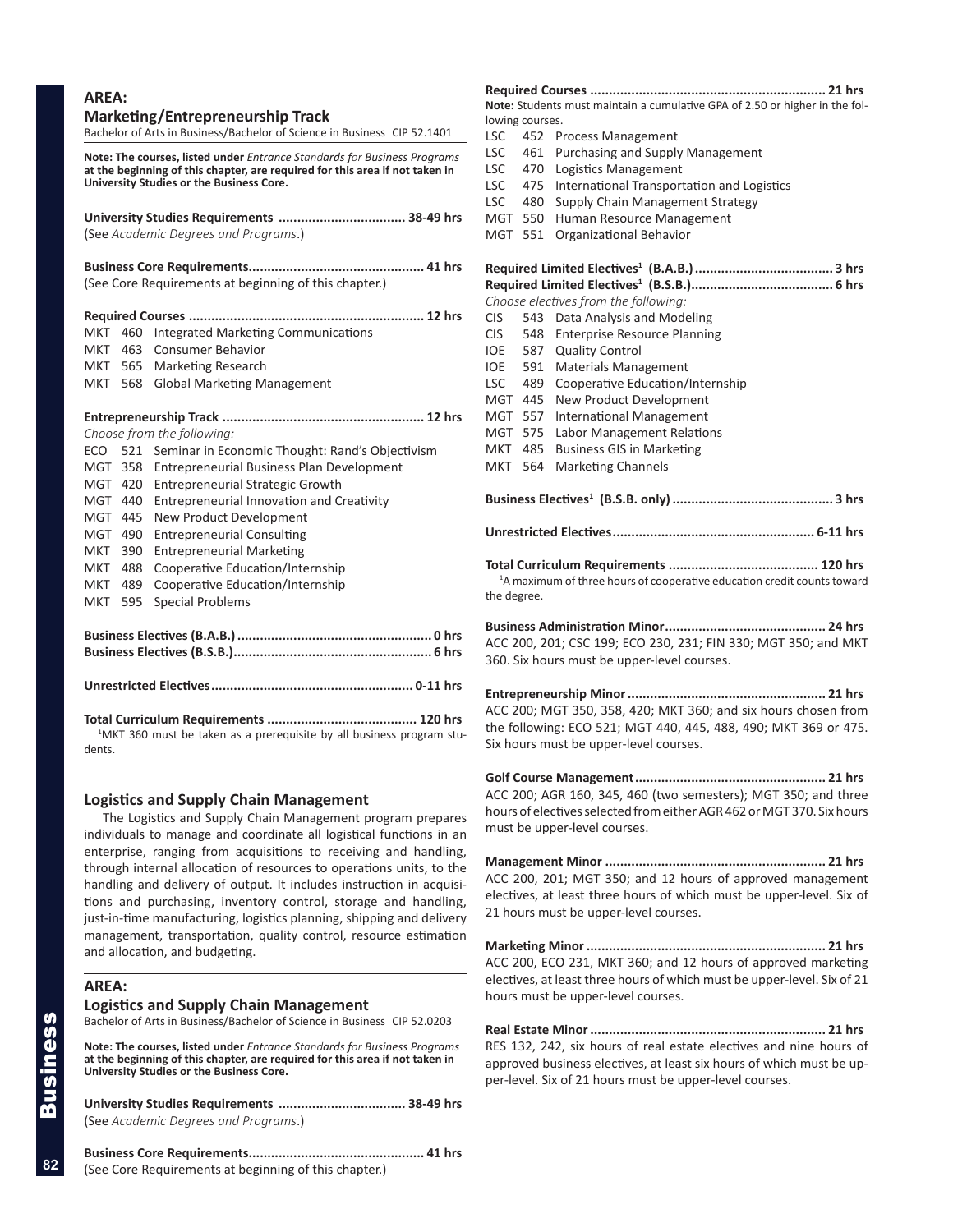### <span id="page-24-0"></span>Department of Organizational Communication 312 Wilson Hall

270-809-4483 rbokeno@murraystate.edu

**Chair:** R. Michael Bokeno. **Faculty:** Bokeno, Coel, Cox, Faulkner, Gesler, Luurs, Miller, Parish, Perna, Smith, Tillson.

The Department of Organizational Communication offers programs leading to either the Bachelor of Arts or the Bachelor of Science degree. The major offered is organizational communication. The department also offers minors in organizational communication and sports communication.

Organizational communication is the study of strategic communication processes and skills that create successful organizations. Because *organizing* people to work together depends upon effective *communicating*, the organizational communication major provides professional development for a wide variety of careers.

Students learn methods for assessing communication problems, designing communication processes, and improving communication quality in organizations. Students develop skills in managerial communication, teamwork, leadership, interpersonal communication, conflict resolution, public speaking, training, decision-making and other communication-based competencies. Because all employers seek employees who can build relationships, promote ideas, guide teams, facilitate collaboration, and provide leadership, graduates are highly marketable and successful.

The department also provides exciting opportunities for real world experience with our internship program. Students will work with an internship advisor to be placed in a work setting while gaining college credit. Here, students will be able to immediately apply communication theories and competencies in their workplace, reflect on their findings, and discuss those with their faculty internship advisor.

The major is compatible with all fields of study allowing students to select a minor that best fits their personal interests and goals (e.g., marketing, management, advertising, psychology, Spanish, math, biology, English, or non-profit leadership studies).

The total number of credit hours earned in business courses (ACC, BUS, CIS, FIN, MGT, MKT, RES, LST 240, LST 440) cannot exceed 25 percent of total curriculum requirements.

The Department of Organizational Communication requires that a 2.50 grade point average (GPA) must be maintained in any or all COM majors or minors in order to receive a degree from Murray State University. A student failing to maintain a 2.50 will not be permitted to take new courses in the department until the GPA reaches or exceeds 2.50.

The department offers a limited number of assistantships/scholarships.

| Major:                               |             |
|--------------------------------------|-------------|
|                                      |             |
| <b>Organizational Communication</b>  |             |
| Bachelor of Arts/Bachelor of Science | CIP 09.0901 |
| (See Academic Degrees and Programs.) |             |
|                                      |             |

### COM 100T Transitions COM 201 Communication Foundations and Theory COM 331 Interpersonal Communication COM 340 Intercultural Communication

- COM 353 Team Communication and Leadership COM 361 Career Presentations<sup>1</sup> *or* COM 461 Persuasive Communication<sup>1</sup> COM 380 Organizational Communication COM 384 Communication Skills for Professionals COM 390 Communication Research COM 580 Advanced Organizational Communication COM 595 Senior Seminar in Organizational Communication **Required Electives2 ............................................................. 9 hrs** *Choose from the following:*
- COM 215 Introduction to Sports Communication COM 260 Communication Ethics COM 315 Coaching as Communication COM 345 Diversity, Communication, and the Workplace COM 361 Career Presentations<sup>1</sup> COM 367 Communication and Critical Thought COM 386 Corporate Communication COM 401 Contemporary Issues in Communication COM 422 Communication and Technology COM 439 Conflict and Communication COM 461 Persuasive Communication<sup>1</sup> COM 488 Cooperative Education/Internship COM 489 Cooperative Education/Internship COM 510 Internship COM 530 Seminar in Interpersonal Communication COM 553 Advanced Team Communication and Leadership COM 577 Organizational Learning and Dialogue **Required Minor.................................................................. 21 hrs**
- **Unrestricted Electives.................................................... 15-21 hrs**

**Total Curriculum Requirements ........................................ 120 hrs**

<sup>1</sup>Majors must take either COM 361 or COM 461 as a required course. The remaining course can also be taken as a required elective towards the major.

<sup>2</sup>A maximum of three hours may be chosen with advisor approval from courses not on the list.

**Organizational Communication Minor................................ 24 hrs** COM 201, 331, 380, 384, 390, 595 and six hours of restricted electives from the following: COM 215, 260, 340, 345, 353, 361, 367, 386, 422, 439, 461, 580. (Three hours may be other courses if approved by minor advisor.) Six hours must be upper-level courses.

**Sports Communication Minor. 21 hrs** COM 215, 315, 386, 439 and nine hours of restricted electives from the following: COM 353, 401, 510; HIS 330; JMC 384; MGT 370; MKT 285; PSY 222; SOC 436. Six hours must be upper-level courses.

### **Graduate Programs**

Graduate Coordinator - Frances Smith fsmith@murraystate.edu

The Department of Organizational Communication offers a Master of Arts or a Master of Science in Organizational Communication. Graduate study in organizational communication prepares students for effective membership, humane management, and prudent leadership in organizations. Coursework focuses on various organizational, interpersonal, and small group communication processes vital to personal and organizational success. Students acquire advanced communication knowledge and skills in such areas as conflict resolution, managerial communication, leadership, customer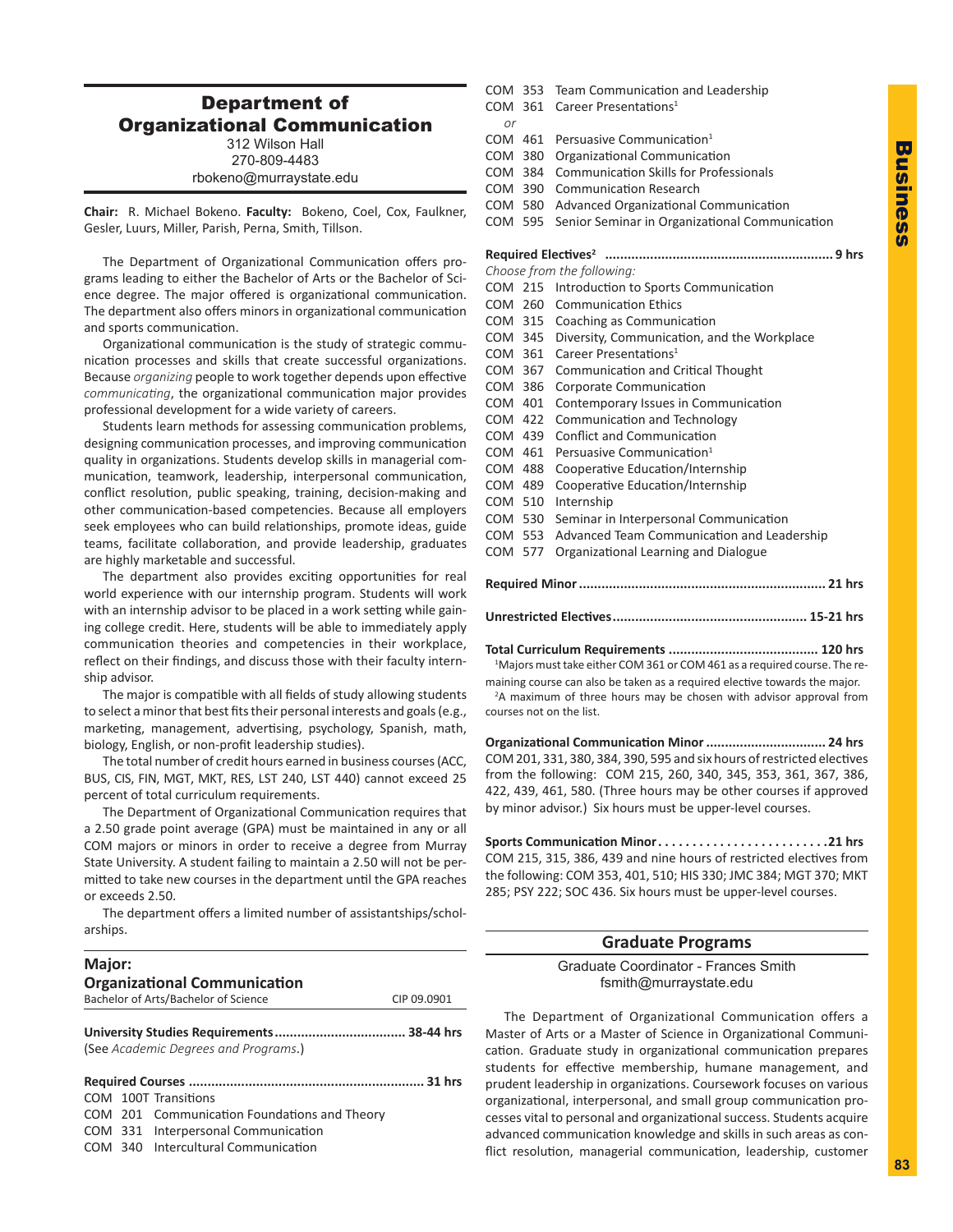relations, team communication, organizational change, healthcare communication, persuasion, intercultural communication, training, and organizational learning.

The program, which is theoretically and experientially oriented, provides students with course offerings allowing in-depth study and opportunity to pursue individual interests. Coursework is designed for both focused study and maximum flexibility to meet the unique career goals of each student. The program prepares individuals (1) to enter areas of business, industry, government, and nonprofit administration, where knowledge of and competence in communication are essential; (2) to enter other vocations where communication is of prime importance (e.g. the ministry, law, public service); (3) to continue study of communication at the doctoral level; and (4) to teach organizational communication at the college level.

#### **Murray and Regional Campus Options**

The graduate degree is delivered in multiple formats. At the Murray campus, the graduate program can be completed through a combination of night, online, and independent study courses. These options provide greater flexibility for working adults to pursue the degree part-time or full-time based on their schedules. Second, a 16 month, cohort program is offered on a rotating basis at our regional campuses depending on demand. The combination of weekend and online instruction maximizes learning while minimizing the number of class meetings. Each course in the accelerated format is five weeks long. Students take two or three courses each semester during the 16-month timeframe. Once completed, the 16-month program moves to the next regional campus.

#### **Requirements for Admission**

Applicants must meet the Murray State University requirements (see *Graduate Admissions*). Additional departmental requirements are as follows.

#### **Unconditional**

An overall GPA of 3.0 in the last two years of undergraduate work with at least a minor in communication, business, or related field.

#### **Conditional**

An undergraduate GPA of at least 2.50.

Conditional students may be required to complete certain undergraduate courses before beginning the program. After beginning the program, conditional students will undergo a review after their first nine hours and are admitted to full standing after completion of *B* or better work and approval of the graduate program coordinator.

International students entering the organizational communication program from the Murray State University English as a Second Language (ESL) program must have completed Level 6 and must score at least 18 in each test area on the TOEFL Internet-based test, a 500 on the TOEFL paper-based test or 178 on the computerbased test. International students who have not completed the ESL program must score at least 18 in each test area on the TOEFL Internet-based test, a 550 on the TOEFL paper-based test or 213 on the computer-based test.

### **Master of Arts Organizational Communication** CIP 09.0901

#### **THESIS REQUIREMENTS ONLY**

- **Total Course Requirements............................................. 33 hours**
- COM 672 Communication in Instructional Environments<sup>1</sup>
- COM 680 Advanced Organizational Communication $P^{T,2}$ COM 689 Philosophy and Future of Organizational
- Communication<sup>L</sup>
- COM 690 Research Methods in Organizational Communication<sup>R</sup>
- COM 693 Readings in Communication Research
- COM 698-699 Thesis
- Approved COM elective, 600-level (3 hrs)

Approved electives, 600-level (6 hrs)

#### *and one of the following:*

- COM 622 Communication Technology in Organizations
- COM 631 Interpersonal Communication at Work
- COM 639 Seminar in Conflict Resolution
- COM 682 Seminar in Crisis Communication

#### **Other Degree Requirements**

- Oral defense of the thesis.
- Comprehensive examination designed to facilitate integrative learning.

#### **Master of Science**

**Organizational Communication** CIP 09.0901

### **NON-THESIS REQUIREMENTS ONLY**

- **Total Course Requirements............................................. 30 hours**
- COM 672 Communication in Instructional Environments<sup>1</sup>
- COM 680 Advanced Organizational Communication $P^{T, 2}$
- COM 689 Philosophy and Future of Organizational
- Communication<sup>L</sup>

COM  $690$  Research Methods in Organizational Communication<sup>R</sup> Approved COM electives, 600-level (6 hrs)

Approved electives, 600-level (9 hrs)

*and one of the following:*

- COM 622 Communication Technology in Organizations
- COM 631 Interpersonal Communication at Work
- COM 639 Seminar in Conflict Resolution
- COM 682 Seminar in Crisis Communication

#### **Other Degree Requirements**

Comprehensive examination designed to facilitate integrative learning.

<sup>1</sup>Required of teaching assistants only.

2 If COM 580 or 585 was not taken for undergraduate degree.